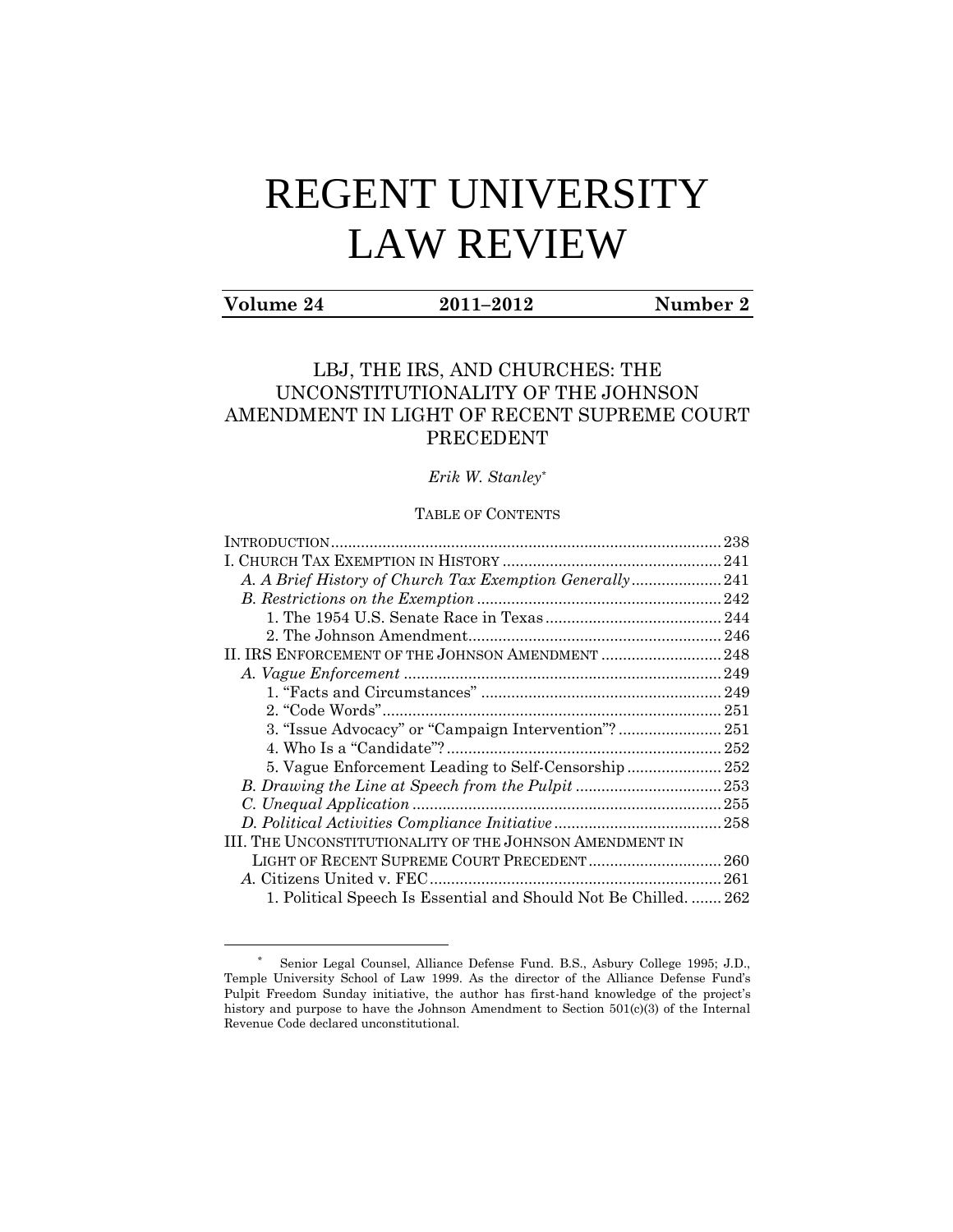| 2. Speaker Identity Restrictions Are Invalid Under the First    |  |
|-----------------------------------------------------------------|--|
|                                                                 |  |
| 3. Corporations Cannot Have Their Speech Restricted by          |  |
| Requiring Them to Establish a PAC to Speak Politically270       |  |
| 4. Favorable Status of Corporations Cannot Justify Restrictions |  |
|                                                                 |  |
| B. Arizona Christian School Tuition Organization v. Winn276     |  |
| C. Hosanna-Tabor Evangelical Lutheran Church & School           |  |
|                                                                 |  |
|                                                                 |  |

#### <span id="page-1-1"></span>**INTRODUCTION**

<span id="page-1-0"></span>On September 28, 2008, more than thirty pastors from across the country stood in their pulpits and preached sermons that evaluated candidates running for political office in light of Scripture.<sup>1</sup> They made specific recommendations to their congregations, based on that scriptural evaluation, as to how the congregation ought to vote—either supporting or opposing candidates from their pulpits. The pastors were part of "Pulpit Freedom Sunday," a project of the Alliance Defense Fund ("ADF") intended to present a direct constitutional challenge to the 1954 "Johnson Amendment" to Section 501(c)(3) of the Internal Revenue Code. <sup>2</sup> The pastors who participated in Pulpit Freedom Sunday sent recordings of their sermons to the Internal Revenue Service ("IRS") and awaited enforcement action that might spark a constitutional challenge to the law. 3

Only one pastor who participated in Pulpit Freedom Sunday that year was investigated; however, the IRS dropped the investigation shortly after it was initiated, and there was no punishment or

<sup>1</sup> Press Release, Alliance Def. Fund, ADF Prepared to Defend Churches Against Possible IRS Free Speech Investigations (Sept. 29, 2008) [hereinafter ADF Prepared to Defend Churches], http://www.alliancedefensefund.org/News/PRDetail/1978; *see also* Steve Karnowski, *IRS Drops Inquiry into Minnesota Church*, STARTRIB. (July 29, 2009), http://www.startribune.com/templates/Print\_This\_Story?sid=51992367.

<sup>2</sup> *See* ALLIANCE DEF. FUND, THE PULPIT FREEDOM INITIATIVE EXECUTIVE SUMMARY (2011), *available at* http://adfwebadmin.com/userfiles/file/Pulpit\_Initiative\_executive\_ summary\_candidates20110930.pdf ("ADF believes that the Johnson amendment is unconstitutional in restricting the expression of sermons delivered from the pulpits of churches. This initiative is designed to return freedom to the pulpit by allowing pastors to speak out on the profound and important issues of the day."). The Johnson Amendment is contained in Section 501(c)(3) of the Internal Revenue Code, named after Lyndon B. Johnson, the sponsor of the Amendment, when it was inserted into the tax code in 1954. *See infra* Part I.B.

<sup>3</sup> *History of Pulpit Freedom Sunday*, ALLIANCE DEF. FUND, http://speakup movement.org/church/LearnMore/details/5253 (last visited Apr. 6, 2012); *see also* ADF Prepared to Defend Churches, *supra* not[e 1.](#page-1-1)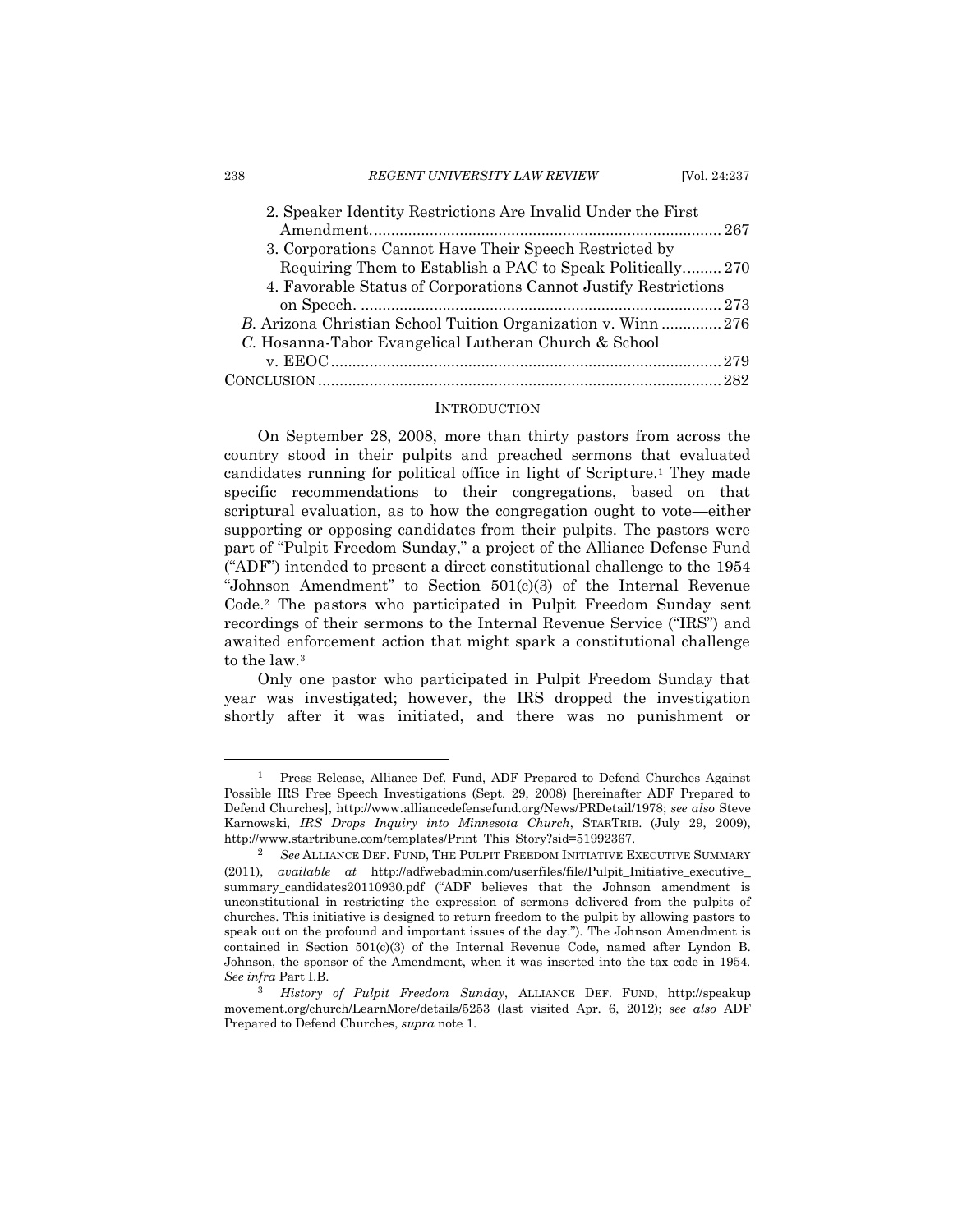<span id="page-2-0"></span>enforcement action taken against the church for the pastor's sermon.<sup>4</sup> None of the other participants were investigated or in any way punished by the IRS, despite the fact that Americans United for Separation of Church and State sent letters to the IRS asking it to audit the participating churches.<sup>5</sup> The IRS itself was well aware of the actions of the thirty-three pastors. Their sermons received widespread media coverage, and "[a] spokesman for the I.R.S. said that the agency was aware of Pulpit Freedom Sunday and '[would] monitor the situation and take action as appropriate.'"<sup>6</sup> Yet, no action was taken.

In 2009, the number of Pulpit Freedom Sunday churches grew to eighty-three.<sup>7</sup> In 2010, the number grew again, this time to one hundred.<sup>8</sup> Finally, the number of participating churches in Pulpit Freedom Sunday exploded in 2011 to 539 churches.<sup>9</sup> None of the churches that have participated in Pulpit Freedom Sunday, save the one in 2008, have been investigated, censored, or punished for their sermons, even though they explicitly crossed the line into what the IRS deems prohibited by the Johnson Amendment.

ADF has announced that it will continue to host Pulpit Freedom Sunday in the years to come.<sup>10</sup> The sole goal of the program is to have the Johnson Amendment declared unconstitutional as it applies to pastors' sermons from the pulpit. This might seem like an ambitious goal and one that has been unattainable for churches for over fifty years since the adoption of the Johnson Amendment in 1954. But recent developments—when viewed in light of the history of the Johnson

<sup>4</sup> *See* Press Release, Alliance Def. Fund, IRS Withdraws Audit on Minn. Pastor's Sermons (July 28, 2009), http://www.alliancedefensefund.org/News/PRDetail/2759.

<sup>5</sup> *See, e.g.*, Press Release, Ams. United for Separation of Church & State, AU Asks IRS To Investigate Oklahoma Church That Endorsed McCain (Oct. 3, 2008), [http://www.au.org/media/press-releases/au-asks-irs-to-investigate-oklahoma-church-that](http://www.au.org/media/press-releases/au-asks-irs-to-investigate-oklahoma-church-that-endorsed-mccain)[endorsed-mccain.](http://www.au.org/media/press-releases/au-asks-irs-to-investigate-oklahoma-church-that-endorsed-mccain)

<sup>6</sup> Laurie Goodstein, *Ministers to Defy I.R.S. by Endorsing Candidates*, N.Y. TIMES, Sept. 26, 2008, at A20.

<sup>7</sup> Press Release, Alliance Def. Fund, Participation in Second Annual Pulpit Freedom Sunday More Than Doubles From Last Year (Oct. 5, 2009), [http://www.alliancedefensefund.org/News/PRDetail/3180.](http://www.alliancedefensefund.org/News/PRDetail/3180)

<sup>8</sup> Press Release, Alliance Def. Fund, Participants in Annual Pulpit Freedom Sunday Increase for Third Year (Sept. 27, 2010), http://www.adfmedia.org/News/ PRDetail/4361.

<sup>9</sup> Press Release, Alliance Def. Fund, Participation in ADF Pulpit Freedom Sunday More Than Quadruples over Last Year (Sept. 30, 2011), http://www.adfmedia.org/ News/PRDetail/4360#CurrentNewsRelease.

<sup>10</sup> ALLIANCE DEF. FUND, PULPIT FREEDOM SUNDAY: FREQUENTLY ASKED QUESTIONS 4 (2011), *available at* http://www.speakupmovement.org/Church/Content/PDF/PFS\_ FAQ.pdf ("ADF remains committed to achieving the goals of Pulpit Freedom Sunday, no matter how long it takes.").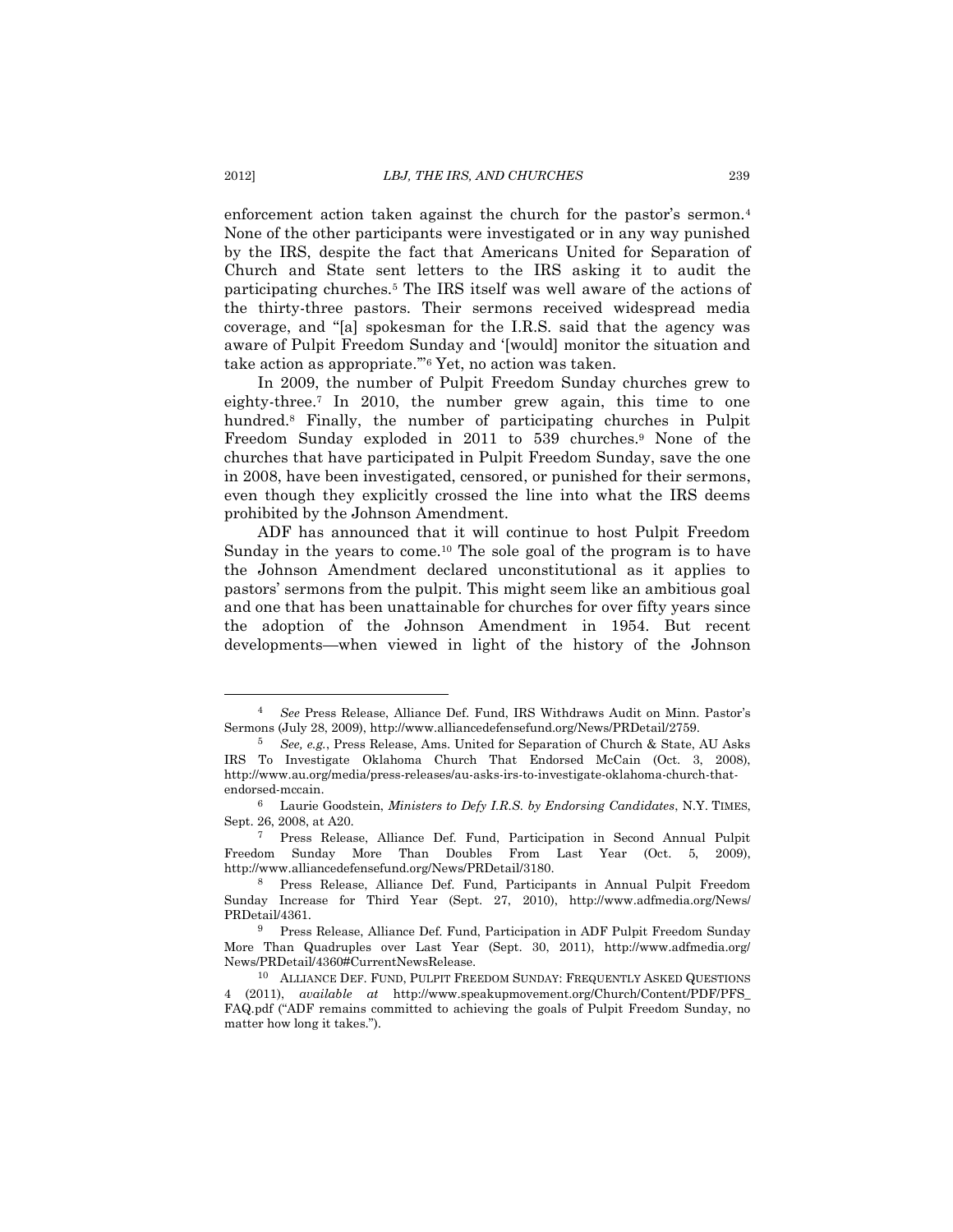Amendment's adoption and enforcement—signal that the Pulpit Freedom Sunday churches are likely on the winning side.

Part I of this Article examines the history of church tax exemption and demonstrates that exemption for churches is an unbroken practice with an extremely long historical pedigree. Thus it should not be lightly cast aside, and any threat to its existence should be taken seriously. Part I also traces the history of the restrictions on church tax exemption added by Congress in 1934 and 1954, including the history of the Johnson Amendment and the suspect circumstances surrounding its passage.

Part II analyzes the history of IRS enforcement of the Johnson Amendment, discussing the uneven and sporadic nature of that enforcement. The IRS's vague and uneven enforcement scheme has resulted in a pervasive and palpable chill on the speech of pastors and churches as they have self-censored in order to avoid potential Johnson Amendment violations and the extreme consequences associated with such violations.

Part III builds on the prior two points and analyzes the Johnson Amendment in light of the recent Supreme Court cases of *Citizens United v. FEC*, <sup>11</sup> *Arizona Christian School Tuition Organization v. Winn*, <sup>12</sup> and *Hosanna-Tabor Evangelical Lutheran Church & School v. EEOC*. <sup>13</sup> The Article concludes that these cases provide important indications that the Johnson Amendment is an unconstitutional violation of the Free Speech and Free Exercise Clauses of the First Amendment, and that it cannot be justified by reliance on tax subsidy theories of regulation.

It is not the goal of this Article to repeat the work of legal scholars who have analyzed the Johnson Amendment from various angles. The great weight of that legal scholarship leans decidedly in favor of the conclusion that the Johnson Amendment is unconstitutional as a violation of the First, Fifth, and Fourteenth Amendments of the United States Constitution as well as the Federal Religious Freedom Restoration Act.<sup>14</sup> Rather, this Article offers a fresh look at the Johnson Amendment in light of recent Supreme Court precedent that has direct bearing on its constitutionality. This precedent—when viewed in light of the history of church tax exemptions, Congress's adoption of the Johnson Amendment, and the IRS's enforcement of the Johnson Amendment demonstrates that the pastors who participated in Pulpit Freedom

<sup>11</sup> 130 S. Ct. 876 (2010).

<sup>12</sup> 131 S. Ct. 1436 (2011).

<sup>132</sup> S. Ct. 694 (2012).

<sup>14</sup> See *infra* notes [142](#page-23-1)–47 for a sample of the legal scholarship arguing that the Johnson Amendment is unconstitutional or violates federal law.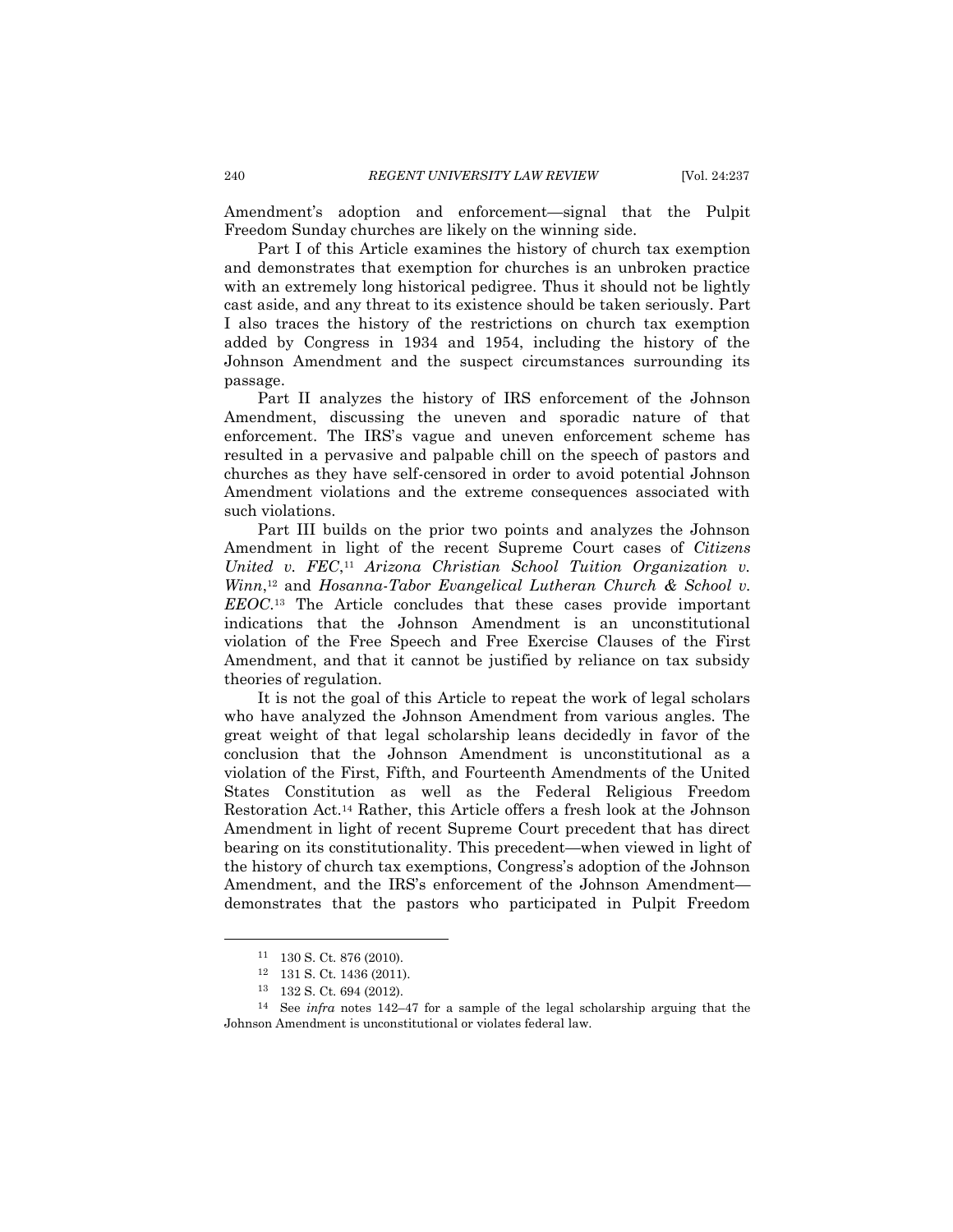Sunday were justified in challenging the Johnson Amendment and should not have long to wait before it is declared unconstitutional or repealed.

# I. CHURCH TAX EXEMPTION IN HISTORY

<span id="page-4-0"></span>The starting point for analyzing any issue related to taxation of churches is to understand the history regarding tax exemption of churches. This is especially true in a day and age where society seems to have forgotten or conveniently ignored the fact that church tax exemption has an exceedingly long historical pedigree and that the restrictions contained in the Johnson Amendment are an aberration in the otherwise unbroken history of church tax exemption.

# <span id="page-4-2"></span>*A. A Brief History of Church Tax Exemption Generally*

<span id="page-4-3"></span><span id="page-4-1"></span>Although a complete history of the tax exemption of churches is beyond the scope of this Article, it is enough to note generally that church tax exemption dates back to ancient times. Legal scholars have traced tax exemption for churches at least as far back as ancient Sumeria,<sup>15</sup> while some have even noted that there is no precise starting point for the exemption. As Dean Kelley once remarked, "There is no time before which churches were taxed and in which we can seek the reason for exemption. It has always been the case, clear back to the priests of Egypt and beyond them into the coulisses of prehistory." 16

Tracing the roots of tax exemption may be difficult, if not impossible, and the precise origin of church tax exemption may be lost in the mists of time. But the unassailable fact remains that, for as long as anyone can remember, churches have always been tax-exempt or enjoyed favorable tax treatment.

This is not to say that the practice of tax exemption has been universally applied to all churches everywhere. Rather, exemption for churches has been applied unequally at times to favor certain churches.<sup>17</sup>

<sup>15</sup> *See, e.g.*, John W. Whitehead, *Tax Exemption and Churches: A Historical and Constitutional Analysis*, 22 CUMB. L. REV. 521, 524 (1992) ("One of the earliest examples of tax exemption may be found in Sumerian history, 2800 B.C."). Whitehead provides a comprehensive review of the history of church tax exemption in ancient times through American history to the present day. *See id.* at 524–45.

<span id="page-4-4"></span><sup>16</sup> DEAN M. KELLEY, WHY CHURCHES SHOULD NOT PAY TAXES 5 (1977).

<sup>17</sup> NINA J. CRIMM & LAURENCE H. WINER, POLITICS, TAXES, AND THE PULPIT 71 n.1 (2011) (tracing the historical roots of church tax exemption and noting that rulers throughout history have at times taxed some churches while granting exemptions to other favored churches); *see also* KELLEY, *supra* note [16,](#page-4-2) at 5–6 ("There were, of course, times and places where churches have been laid under levy to the state, usually in sweeping expropriations designed to counteract the churches' increasing hold on property . . . . But this kind of action was apparently viewed as a drastic corrective to an excess, and the basic condition of exemption has prevailed before and after.").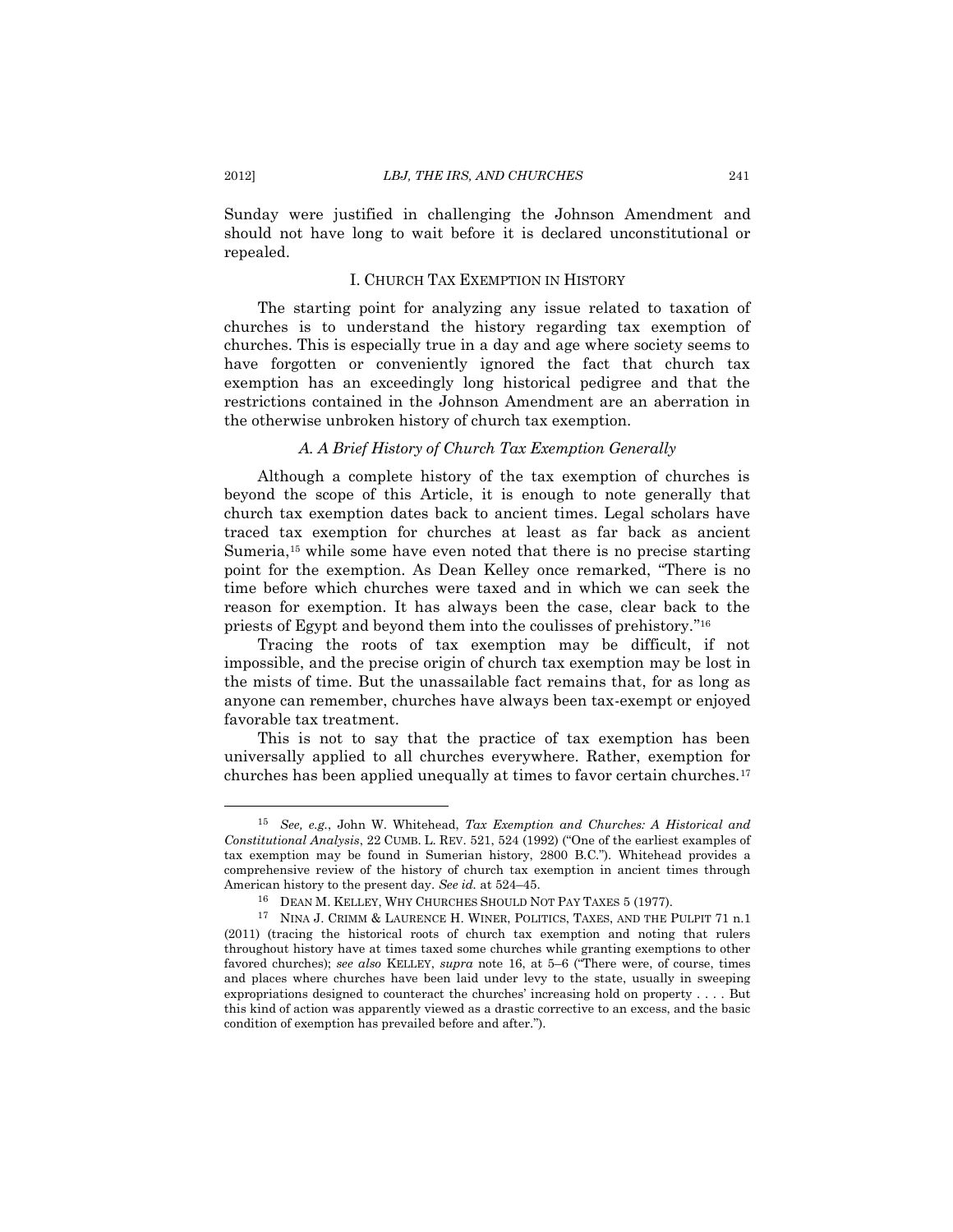But, the uneven application of church tax exemption at certain points in the historical record does not negate the fact that church tax exemption has an exceedingly long history.

Even the Supreme Court has acknowledged that church tax exemption is part of an "unbroken" history in the United States that "covers our entire national existence and indeed predates it."<sup>18</sup> The Court has also recognized that church non-taxation is undergirded by "more than 200 years of virtually universal practice imbedded in our colonial experience and continuing into the present."<sup>19</sup> Churches were considered exempt from taxation during the colonial period.<sup>20</sup> The very first federal level income taxes also contained an exemption for churches.<sup>21</sup> After the adoption of the Sixteenth Amendment in 1913, which allowed Congress to levy income taxes,<sup>22</sup> the Revenue Act of that same year contained an exemption for churches.<sup>23</sup> And every iteration of the federal income tax code from that time has contained an exemption for churches.<sup>24</sup> As Justice Brennan declared in *Walz*, "Rarely if ever has this Court considered the constitutionality of a practice for which the historical support is so overwhelming."<sup>25</sup>

#### *B. Restrictions on the Exemption*

<span id="page-5-0"></span>It was not until 1934 that the first restriction was placed on church tax exemption<sup>26</sup> beyond the normal eligibility requirements to be recognized as tax-exempt. That year, Congress amended the tax code, inserting a provision stipulating that a church will lose its tax exemption if a "substantial part of . . . [its] activities . . . is carrying on propaganda,

<sup>18</sup> Walz v. Tax Comm'n, 397 U.S. 664, 678 (1970).

<sup>19</sup> Lemon v. Kurtzman, 403 U.S. 602, 624 (1971).

<sup>20</sup> John Witte, Jr., *Tax Exemption of Church Property: Historical Anomaly or Valid Constitutional Practice?*, 64 S. CAL. L. REV. 363, 368–80 (1991) (tracing the history of tax exemption for churches during the colonial period and noting that tax exemption derived both from common law and equity traditions).

<sup>21</sup> Whitehead, *supra* not[e 15,](#page-4-3) at 541–42.

<sup>22</sup> U.S. CONST. amend. XVI ("The Congress shall have power to lay and collect taxes on incomes, from whatever source derived, without apportionment among the several States, and without regard to any census or enumeration.").

<sup>23</sup> Revenue Act of 1913, Pub. L. No. 63-16, ch. 16, 38 Stat. 114, 172; *see also* Whitehead, *supra* note [15,](#page-4-3) at 542. The exemption, of course, was broader than for just churches, and encompassed all charitable, nonprofit organizations. This Article, however, focuses on church tax exemption and so will consider that specific historical aspect.

<sup>24</sup> Whitehead, *supra* not[e 15,](#page-4-3) at 542.

<sup>25</sup> Walz v. Tax Comm'n, 397 U.S. 664, 681 (1970) (Brennan, J., concurring).

<sup>26</sup> Although this restriction applies to all charitable organizations under Section 501(c)(3), this Article focuses solely on church tax exemption and so will address the law from that perspective.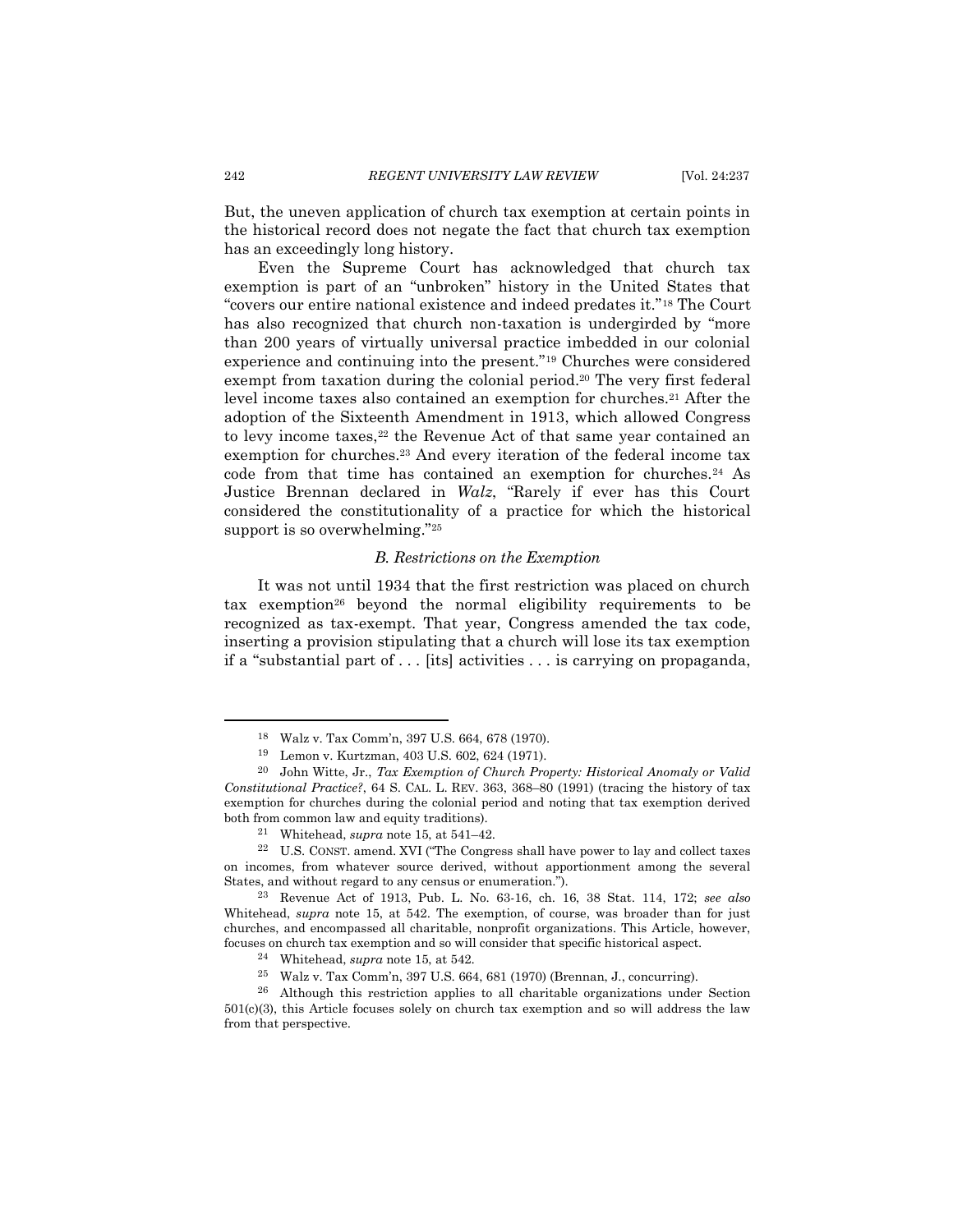or otherwise attempting, to influence legislation."<sup>27</sup> Interestingly, the original version of the proposed 1934 bill included a ban on tax-exempt organizations' "participation in partisan politics," but that provision was removed in conference out of fears that it was too broad.<sup>28</sup>

The 1934 lobbying provision was evidently passed in response to a threat posed by a nonprofit organization toward a sitting officeholder.<sup>29</sup> The lobbying restriction was sponsored by Senator David Reed, a Republican Senator from Pennsylvania, in an attempt to silence a nonprofit organization, the National Economy League, that had come into direct conflict with Senator Reed over the issue of benefits to veterans.<sup>30</sup> The National Economy League was lobbying against a bill introduced by Senator Reed who had made the issue, and his bill, the centerpiece of his reelection campaign to the U.S. Senate.<sup>31</sup>

The history behind the enactment of the lobbying restriction parallels that of the Johnson Amendment in that both were adopted in the midst of campaigns by powerful senators in an effort to silence their opposition.<sup>32</sup> This history once led authors writing for an IRS instructional program to conclude that the passage of the Johnson Amendment was not the first time "the impetus for a Code provision [was] an exempt organization's opposition to a legislator."<sup>33</sup>

<span id="page-6-0"></span>Twenty years later, in 1954, Congress again amended Section  $501(c)(3)$  of the tax code to add an additional restriction. Popularly known as the "Johnson Amendment," after the bill's lead proponent, Lyndon B. Johnson, while he was a Senator from Texas,<sup>34</sup> the Amendment states that a tax-exempt organization is one that "does not participate in, or intervene in (including the publishing or distributing of statements), any political campaign on behalf of (or in opposition to) any

<sup>27</sup> Revenue Act of 1934, Pub. L. No. 73-216, § 101(6), 48 Stat. 680, 700 (codified as amended at I.R.C. § 501(c)(3) (2006)).

<sup>28</sup> *See* 78 CONG. REC. 7,831 (1934) (statement of Rep. Samuel B. Hill); H.R. REP. NO. 73-1385, at 3–4 (1934) (Conf. Rep.).

<sup>29</sup> *See* Judith E. Kindell & John Francis Reilly, *Lobbying Issues*, *in* EXEMPT ORGANIZATIONS CONTINUING PROFESSIONAL EDUCATION TECHNICAL INSTRUCTION PROGRAM FOR FY 1997, at 261, 265 & n.9 (1996), *available at* http://www.irs.gov/pub/irstege/eotopicp97.pdf.

<sup>30</sup> *Id.* at 264–65.

<sup>31</sup> *Id.* at 265 n.9.

<sup>32</sup> *See infra* Part I.B.2 (recounting the dubious history of the adoption of the Johnson Amendment).

<sup>33</sup> Judith E. Kindell & John Francis Reilly, *Election Year Issues*, *in* EXEMPT ORGANIZATIONS CONTINUING PROFESSIONAL EDUCATION TECHNICAL INSTRUCTION PROGRAM FOR FY 2002, at 335, 451 n.46 (2001), *available at* http://www.irs.gov/pub/irstege/eotopici02.pdf; *see also* CRIMM & WINER, *supra* note [17](#page-4-4), at 110 ("[O]rigins of the lobbying restriction also were attributable to political partisanship and politicians' selfinterest.").

<sup>34</sup> *See* 100 CONG. REC. 9,604 (1954); CRIMM & WINER, *supra* note 17, at 72.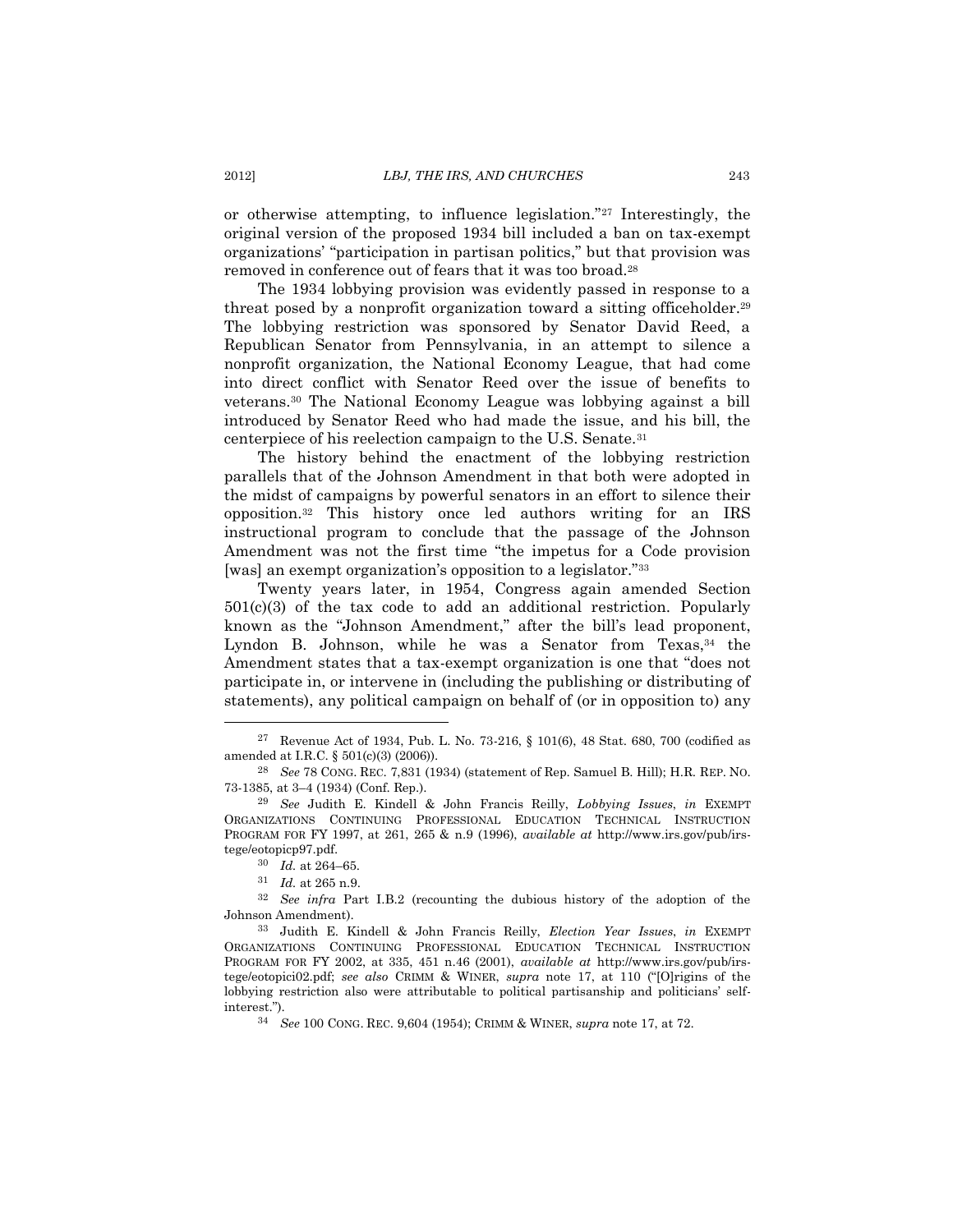<span id="page-7-0"></span>candidate for public office."<sup>35</sup> The history of this Amendment starkly shows its invalidity.

#### <span id="page-7-2"></span>1. The 1954 U.S. Senate Race in Texas

In 1954, Lyndon B. Johnson was running for reelection to the U.S. Senate seat from Texas that he occupied as a first-term senator. Johnson had won his first election to the Senate "after a very close—and questionable—contest in 1948 which earned him the unflattering sobriquet of 'Landslide Lyndon.'"<sup>36</sup> Johnson won the election by a grand total of eighty-seven votes, which was less than one-hundredth of one percent of the total votes cast.<sup>37</sup> There has been even further speculation surrouding this narrow margin of victory after the contents of the notorious "Ballot Box 13" that supplied Johnson with the necessary number of votes to win the election were destroyed by fire.<sup>38</sup>

Johnson's reelection opponent in 1954 was Dudley Dougherty, a thirty-year-old, first-term state senator from Beeville, Texas, whom Johnson dismissively referred to in communications as the "young man from Beeville."<sup>39</sup> Dougherty adopted an aggressive, anti-communist stance in his campaign for Senate, which was very popular among the "McCarthyites"<sup>40</sup> who were seeking to expose and eradicate communism in the United States.<sup>41</sup>

<span id="page-7-1"></span>Johnson was expected to handily defeat Dougherty and gain reelection.<sup>42</sup> That is, until the entrance into the campaign of two very powerful, secular, nonprofit organizations, that were outspokenly opposed to the perceived rise of communism. One group was called the Facts Forum, created in 1951 by Texas oilman H.L. Hunt. <sup>43</sup> The other

<sup>35</sup> Internal Revenue Code of 1954, Pub. L. No. 591, § 501(c)(3), 83 Stat. 68A, 163 (codified as amended at I.R.C.  $\S$  501(c)(3) (2006)). The words "or in opposition to" were added by Congress in 1987. *See infra* Part I.B.2. For a history of the 1987 amendment to the tax code demonstrating that it too was motivated by politicians' self-interest and was aimed at silencing nonprofit organizations, see CRIMM & WINER, *supra* not[e 17,](#page-4-4) at 116.

<sup>36</sup> Patrick L. O'Daniel, *More Honored in the Breach: A Historical Perspective of the Permeable IRS Prohibition on Campaigning by Churches*, 42 B.C. L. REV. 733, 741 (2001).

<sup>37</sup> *Id.*

<sup>38</sup> *See id.*

<sup>39</sup> *Id.* at 742.

<sup>40</sup> *Id.* at 743. "McCarthyism" is named after Senator Joseph R. McCarthy, a Republican from Wisconsin. *See* James D. Davidson, *Why Churches Cannot Endorse or Oppose Political Candidates*, 40 REV. RELIGIOUS RES. 16, 18 (1998).

<sup>41</sup> Davidson, *supra* note [40](#page-7-1), at 18. McCarthy "led an effort to identify communists in government and other spheres of American life." *Id.*

<sup>42</sup> *Id.* at 24. In fact, it was reported Dougherty "knew he could not beat Johnson and told people he was only in the race for the publicity." *Id.*

<sup>43</sup> *Id.* at 19. Through Facts Forum, Hunt hosted "large dinner parties featuring speakers warning of the evils of communism, both at home and abroad." O'Daniel, *supra* not[e 36,](#page-7-2) at 753. Facts Forum also had a radio and television broadcasting presence with a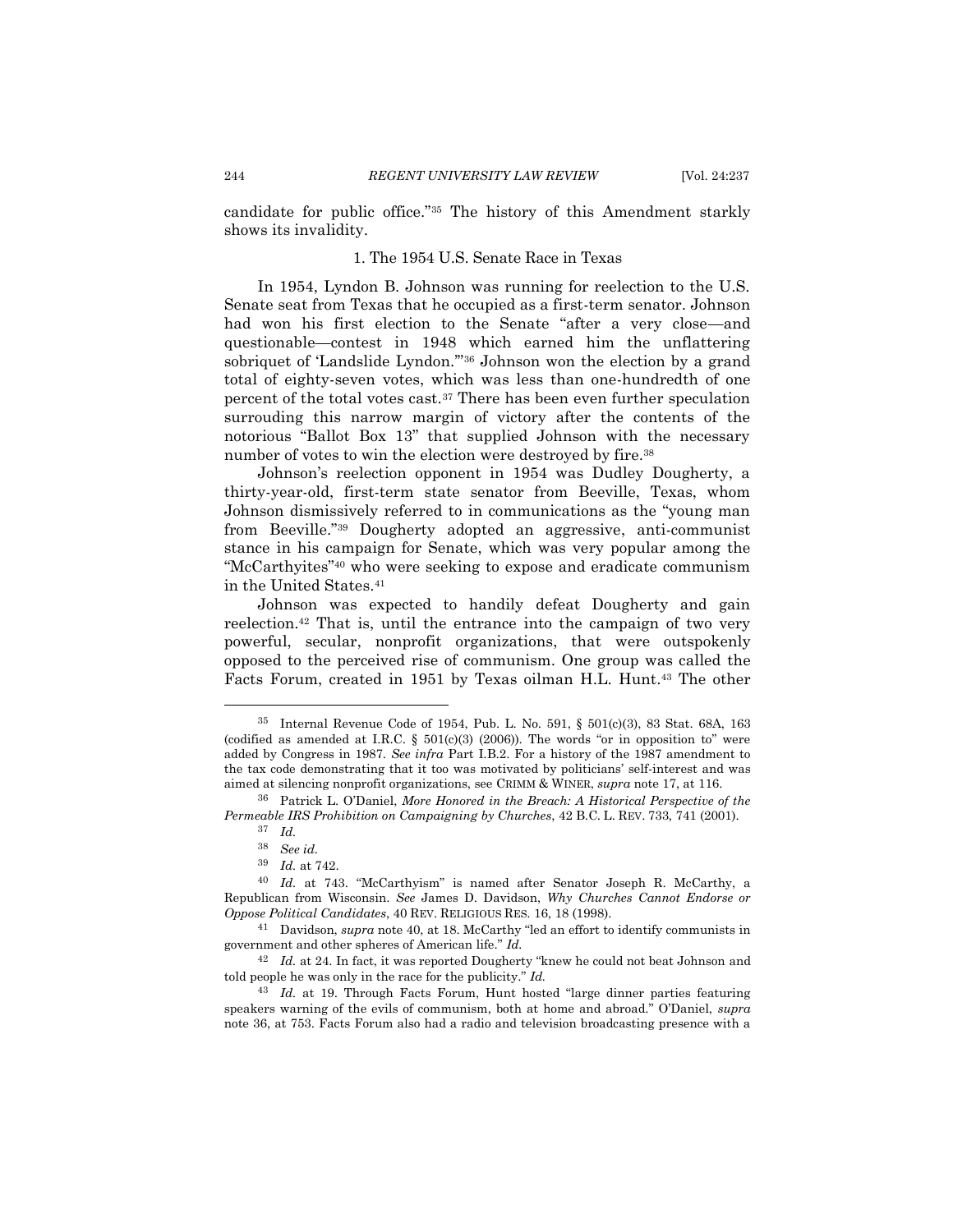was the Committee for Constitutional Government ("CCG")—"one of the nation's leading anti-communist organizations"—started in 1937 by newspaper publisher Frank Gannett in response to President Roosevelt's effort to pack the Supreme Court.<sup>44</sup>

According to one researcher, "[Johnson] did not like the rising tide of national conservatism, especially McCarthyism . . . . [and] was concerned about the compatibility between Dougherty's anti-communist views and the widespread conservatism in the Texas electorate."<sup>45</sup> Thus, it was with some dismay that Johnson discovered Facts Forum and CCG were not only helping to advance the movement of McCarthyism nationwide but were also actively supporting his campaign's opponents in Texas.<sup>46</sup>

<span id="page-8-0"></span>Johnson took steps to investigate CCG and Facts Forum to determine whether they were violating any law by supporting Dougherty. On June 15, 1954, Gerald Siegel who was counsel to the Senate Democratic Policy Committee responded to a question from Johnson whether CCG had violated Texas election laws.<sup>47</sup> Siegel advised Johnson that CCG had not violated the federal income tax code because the code at the time only contained a restriction on lobbying; however, Siegel was of the opinion that CCG had violated Texas election law.<sup>48</sup> Johnson also asked the Democratic Whip in the House, Representative John W. McCormack, to write the IRS Commissioner to determine if CCG had violated its federal tax-exempt status.<sup>49</sup> In response to McCormack, the Commissioner agreed to investigate "'to see just what is the effect of these activities under the internal revenue laws and what, if anything, can be done about their present status in relation to exemption privileges.'" <sup>50</sup> Johnson also reportedly investigated certain members of Facts Forum and CCG and had his staff prepare internal memoranda on the groups' activities.<sup>51</sup> From this history, it is evident that Johnson was concerned about Facts Forum and CCG and was actively looking for a means of silencing these powerful opposition voices.

 $\overline{a}$ 

<sup>50</sup> *Id.* at 108.

following of five million listeners and viewers per week; the programs featured Senator McCarthy and similar anti-Communist speakers. *Id.*

<sup>44</sup> Davidson, *supra* not[e 40,](#page-7-1) at 20–21.

<sup>45</sup> *Id.* at 24; *see also* O'Daniel, *supra* not[e 36,](#page-7-2) at 745.

<sup>46</sup> Davidson, *supra* note [40,](#page-7-1) at 24; *see also* O'Daniel, *supra* note [36,](#page-7-2) at 743 ("CCG was adamantly opposed to Johnson's election and vociferously supported Dougherty—and Johnson suspected that Facts Forum, in spite of its pledge not to involve itself in political campaigns, was clandestinely in support of Dougherty, as well.").

<sup>47</sup> Deirdre Dessingue Halloran & Kevin M. Kearney, *Federal Tax Code Restrictions on Church Political Activity*, 38 CATH. LAW. 105, 107 (1998).

<sup>48</sup> *Id.*

<sup>49</sup> *Id.* at 107–08.

<sup>51</sup> O'Daniel, *supra* not[e 36,](#page-7-2) at 754–59.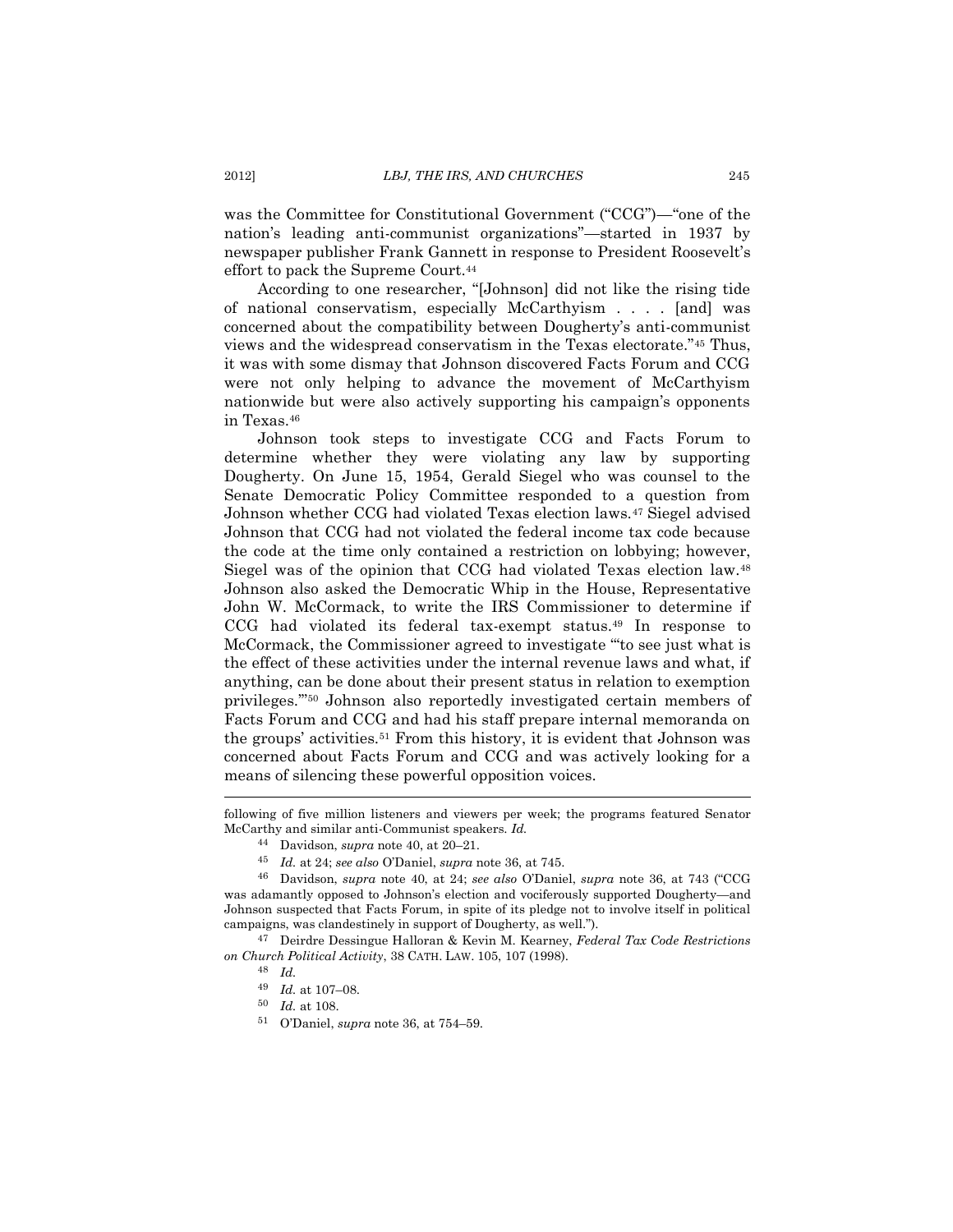#### 2. The Johnson Amendment

<span id="page-9-0"></span>Johnson devised a plan to amend the federal tax code in a way that would silence Facts Forum and CCG. On July 2, 1954, in the midst of his campaign against Dougherty, Johnson appeared on the floor of the U.S. Senate to offer an Amendment to a pending tax overhaul bill.<sup>52</sup> The Congressional Record for that day spells out the details of the Amendment as follows:

Mr. JOHNSON of Texas. Mr. President, I have an amendment at the desk, which I should like to have stated.

The PRESIDING OFFICER. The Secretary will state the amendment.

THE CHIEF CLERK. On page 117 of the House bill, in section 501 (c) (3), it is proposed to strike out "individuals, and" and insert "individual," and strike out "influence legislation," and insert "influence legislation, and which does not participate in, or intervene in (including the publishing or distributing of statements), any political campaign on behalf of any candidate for public office."

Mr. JOHNSON of Texas. Mr. President, this amendment seeks to extend the provisions of section 501 of the House bill, denying taxexempt status to not only those people who influence legislation but also to those who intervene in any political campaign on behalf of any candidate for any public office. I have discussed the matter with the chairman of the committee, the minority ranking member of the committee, and several other members of the committee, and I understand that the amendment is acceptable to them. I hope the chairman will take it to conference, and that it will be included in the final bill which Congress passes.<sup>53</sup>

The legislative history shows that the chairman did indeed take Johnson's Amendment to conference with the House, and the Amendment was agreed upon. 54

While the Conference Report reveals that the original House version of the tax bill only continued the 1934 lobbying restriction, it also notes that "[t]he Senate amendment provides that such organizations will lose their tax-exempt status if they participate or intervene (including the publishing or distributing of statements) in a political campaign on behalf of any candidate for public office."<sup>55</sup> In response to the differences between the two bills, the Conference Report simply states, "The House

<sup>52</sup> 100 CONG. REC. 9,604 (1954); *see also* O'Daniel, *supra* note [36](#page-7-2), at 741 ("For tax practitioners, 1954 marks the seminal year of the creation of the modern Internal Revenue Code.").

<sup>53</sup> 100 CONG. REC. 9,604 (1954).

<sup>54</sup> *Id.*

<sup>55</sup> H.R. REP. NO. 83-2543, at 46 (1954) (Conf. Rep.).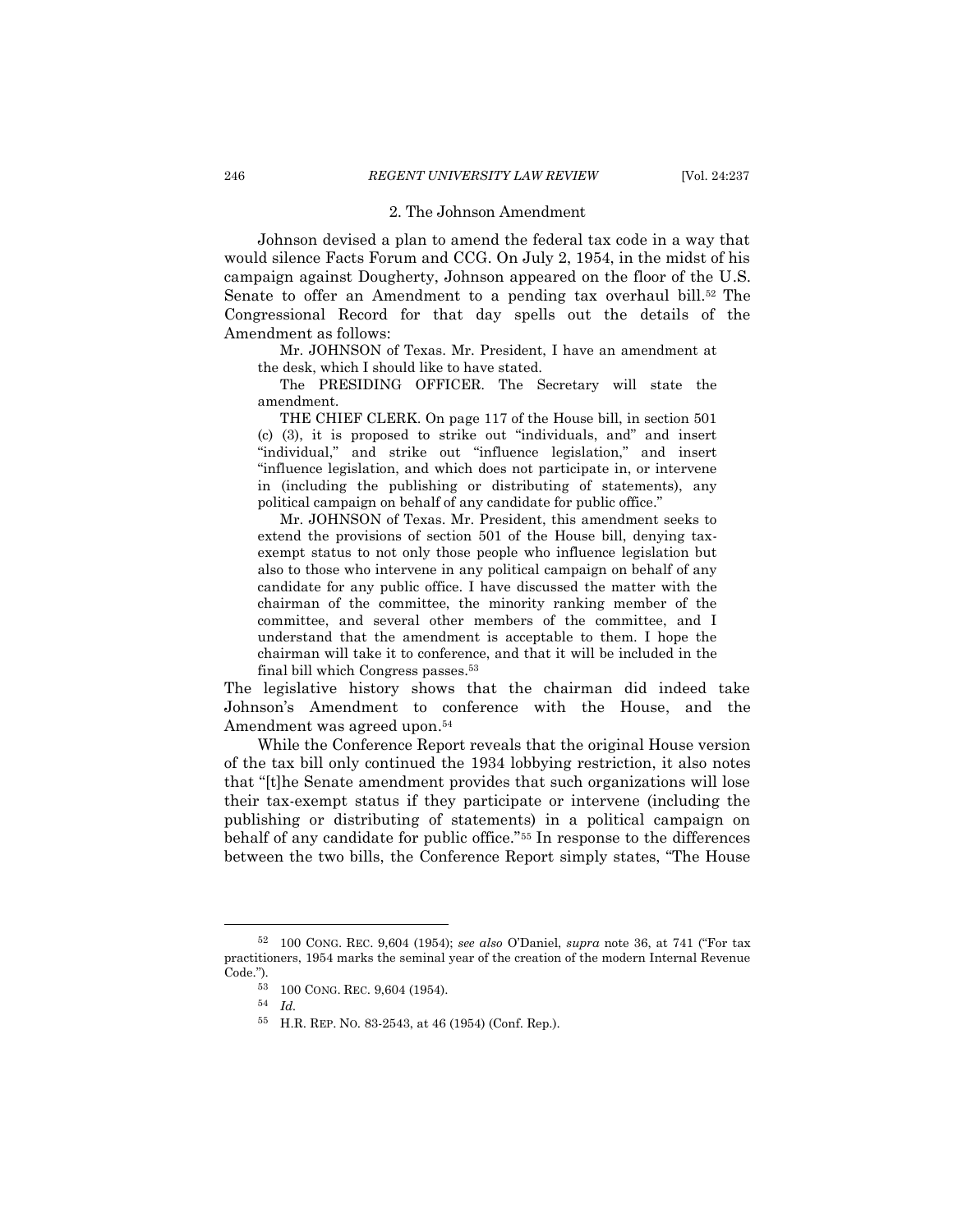recedes."<sup>56</sup> President Eisenhower signed the tax bill into law on August 16, 1954.<sup>57</sup>

George Reedy, Johnson's chief aide in 1954, was once interviewed about the events surrounding the passage of the Johnson Amendment. Reedy admitted that Johnson was "very thin-skinned" and that it was quite plausible Johnson moved for the Amendment to the tax code in response to his political adversaries. <sup>58</sup> Reedy added, however, his personal opinion that "Johnson would never have sought restrictions on religious organizations."<sup>59</sup> After reviewing the history of the Johnson Amendment in the context of the "highly-charged political environment" of Johnson's reelection campaign of 1954, one scholar observed,

The ban on electioneering is not rooted in constitutional provisions for separation of church and state. It actually goes back to 1954 when Congress was revising the tax code, anti-communism was in full bloom, and elections were taking place in Texas. . . . Johnson was not trying to address any constitutional issue related to separation of church and state; and he did not offer the amendment because of anything that churches had done. Churches were not banned from endorsing candidates because they are religious organizations; they were banned because they have the same tax-exempt status as Facts Forum and the Committee for Constitutional Government, the rightwing organizations that Johnson was really after.<sup>60</sup>

<span id="page-10-0"></span>The same scholar then bluntly concluded, "The ban on electioneering has nothing to do with the First Amendment or Jeffersonian principles of separation of church and state."<sup>61</sup>

The only other change that Congress made to Section 501(c)(3) was in 1987 when it added the words "in opposition to" in order to clarify that the Johnson Amendment not only applied to prohibit *support for* a candidate, but also prohibited *opposition to* a candidate.<sup>62</sup> The only reason given for this change in the congressional report was that "[t]his clarification reflects the present-law interpretation of the statute."<sup>63</sup>

 $\overline{a}$ 

<sup>63</sup> *Id.*

<sup>56</sup> *Id.*

<sup>57</sup> Statement by the President Upon Signing Bill Revising the Internal Revenue Code, 199 PUB. PAPERS 715–17 (Aug. 16, 1954).

<sup>58</sup> Halloran & Kearney, *supra* not[e 47,](#page-8-0) at 107.

<sup>59</sup> *Id.* (internal quotation marks omitted).

<sup>60</sup> Davidson, *supra* note [40,](#page-7-1) at 28–29; *see also* O'Daniel, *supra* note [36,](#page-7-2) at 739–40 ("An examination of the history of the prohibition indicates that it was passed in 1954 with little thought by Congress, or even by its sponsor, the Democratic Minority Leader (soon to be Majority Leader), Senator Lyndon Baines Johnson, concerning its effect on churches. In any event, the prohibition was not the product of a change in public opinion, but instead appears to have been proposed by Johnson as a way to squelch certain unsavory campaign tactics targeted at him by a few tax-exempt entities.").

<sup>61</sup> Davidson*, supra* not[e 40,](#page-7-1) at 16.

<sup>62</sup> *See* H.R. REP. NO. 100-391, pt. 2, at 1621 (1987).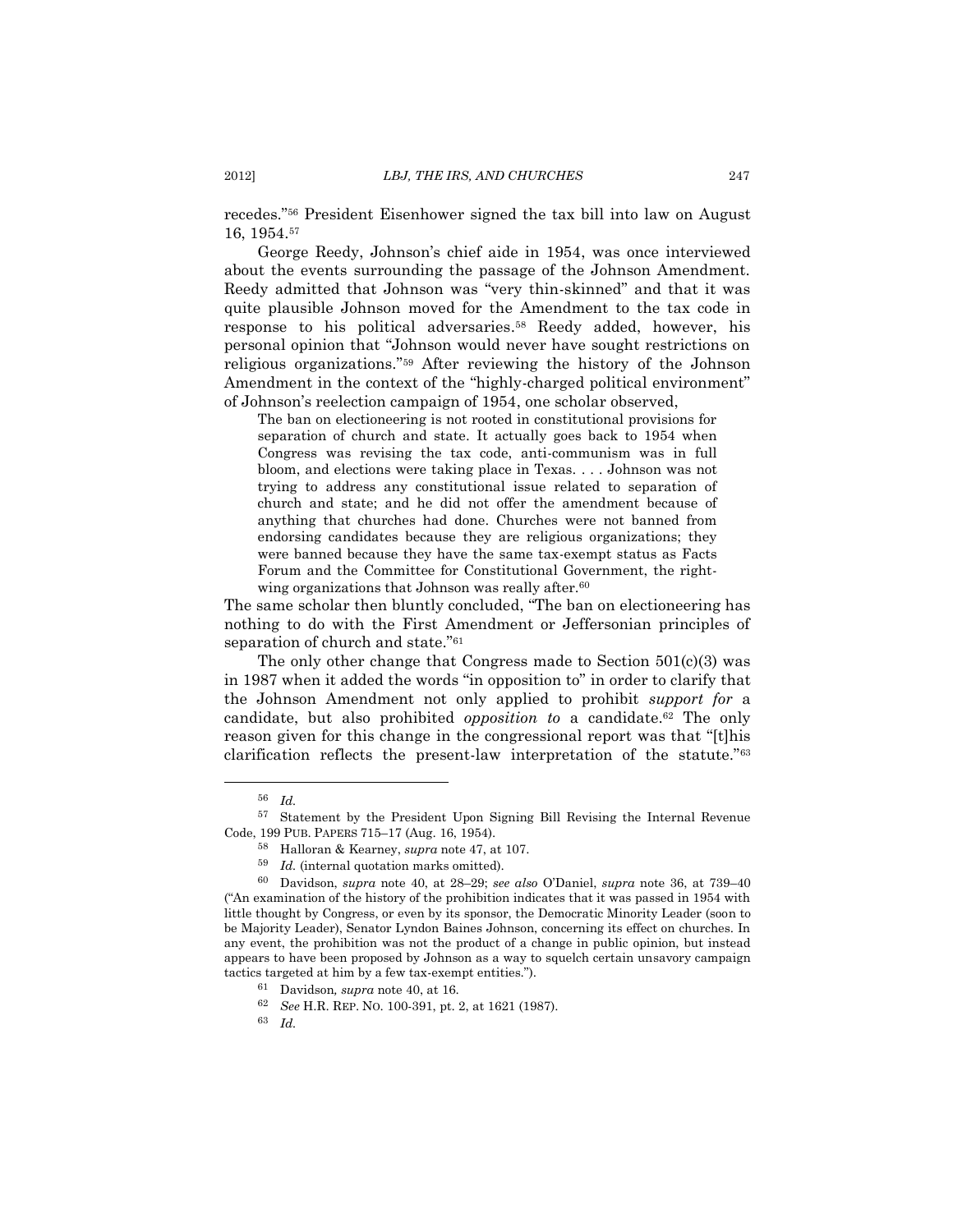Apparently, the IRS had interpreted the Johnson Amendment to mean that opposition to a particular candidate was equivalent to support for another candidate and had been enforcing the Johnson Amendment accordingly. <sup>64</sup> But there is also evidence that this expansion of the Johnson Amendment was directed once again at silencing nonprofit organizations.<sup>65</sup>

What is clear from this brief history of Section  $501(c)(3)$  is that there is no principled justification for the Johnson Amendment other than political maneuvering. The Amendment appears to be nothing more than an attempt by a powerful senator to silence political opponents that he feared were hurting his chances for reelection. Johnson knew how to work the system and inserted his Amendment into a large tax overhaul bill. There was no referral to a committee for further study and hearings. There was no legislative analysis of the effect of the Amendment on taxexempt organizations. And there was certainly no attempt to understand the effect that the Amendment might have on constitutional rights, especially those of churches and other religious organizations. <sup>66</sup> The Johnson Amendment plainly targets speech because it prohibits statements that are published or distributed, <sup>67</sup> yet Congress made no attempt to reconcile the Johnson Amendment with the First Amendment. There was absolutely no discussion at all of the First Amendment, and Johnson's Amendment simply sailed through Congress as a small addition to a popular tax overhaul bill.<sup>68</sup>

## II. IRS ENFORCEMENT OF THE JOHNSON AMENDMENT

<span id="page-11-0"></span>Since 1954, the IRS has been tasked with enforcing and applying the Johnson Amendment. As described below, the IRS's enforcement of the law has been vague, arbitrary, sporadic, and even unequal at times.

<sup>64</sup> As of 1986, the IRS defined an "action organization" as one that "participates or intervenes, directly or indirectly, in any political campaign *on behalf of or in opposition to* any candidate for public office." Treas. Reg. §  $1.501(c)(3)-1(c)(3)(iii)$  (1986) (emphasis added).

<sup>65</sup> CRIMM & WINER, *supra* note [17](#page-4-4), at 116 ("The 1987 statutory modification yet again was prompted by a mixture of self-serving political agendas, as well as concerns about the use of tax-preferred funds for partisan politics.").

<sup>66</sup> *Id.* at 114; *see also supra* not[e 60](#page-10-0) and accompanying text.

<sup>67</sup> I.R.C. § 501(c)(3) (2006).

<sup>68</sup> Indeed, the Johnson Amendment was so hastily passed that Johnson failed to synthesize it with other provisions of the tax code that it obviously affected. *See* CRIMM & WINER, *supra* note [17,](#page-4-4) at 114–15 (discussing various efforts after the passage of the Johnson Amendment to plug the holes in the income tax code created by this lack of forethought).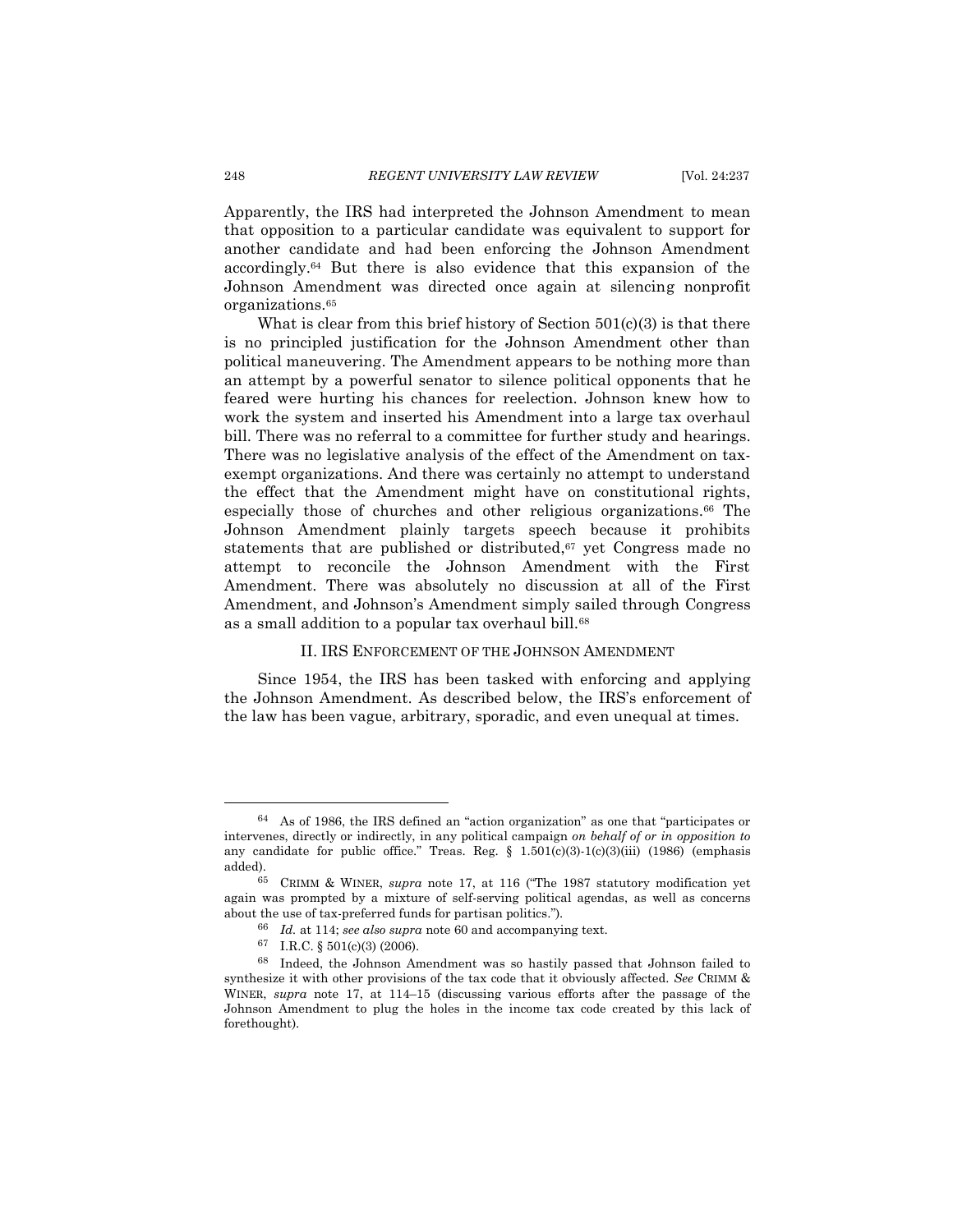# <span id="page-12-2"></span>*A. Vague Enforcement*

<span id="page-12-0"></span>The Congressional Research Service, in a 2008 report to Congress on the Johnson Amendment, stated, "The line between what is prohibited and what is permitted can be difficult to discern."<sup>69</sup> It is an unassailable fact that "the IRS has never specified the precise meanings or parameters of the standards that it uses to regulate this highly sensitive area."<sup>70</sup>

#### 1. "Facts and Circumstances"

<span id="page-12-1"></span>One of the IRS's first actions after the Johnson Amendment passed was to enact regulations enforcing the new provision by denying taxexempt status to so-called "action organizations."<sup>71</sup> An "action organization" is now defined as one that "participates or intervenes, directly or indirectly, in any political campaign on behalf of or in opposition to any candidate for public office." <sup>72</sup> The regulations further provide,

Activities which constitute participation or intervention in a political campaign on behalf of or in opposition to a candidate include, but are not limited to, the publication or distribution of written or printed statements or the making of oral statements on behalf of or in opposition to such a candidate.<sup>73</sup>

The regulations specify that, in determining whether an organization is an action organization, "all the surrounding facts and circumstances, including the articles [of incorporation] and all activities of the organization, are to be considered."<sup>74</sup>

Instead of clarifying the reach of the Johnson Amendment, the regulations create confusion and raise additional questions. For instance, How does an organization *indirectly* participate or intervene in a campaign? Can that occur even if the organization never mentions the name of a candidate or a political party? When does a communication cross the line so that it is made "on behalf of or in opposition to" a candidate? What do the regulations mean when they say that activities that violate the Johnson Amendment "include, but are not limited to" the activities the IRS chose to list? What are the other activities that could violate the Johnson Amendment? What "surrounding facts and circumstances" are to be considered by the IRS? Where did the term

- 71 Treas. Reg. § 1.501(c)(3)-1(a)(1), (c)(3)(i) (2009).
- <sup>72</sup> *Id.* § 1.501(c)(3)-1(c)(3)(iii).

<sup>69</sup> ERIKA LUNDER & L. PAIGE WHITAKER, CONG. RESEARCH SERV., RL 34447, CHURCHES AND CAMPAIGN ACTIVITY: ANALYSIS UNDER TAX AND CAMPAIGN FINANCE LAWS 2 (2008).

<sup>70</sup> CRIMM & WINER, *supra* note [17,](#page-4-4) at 127.

<sup>73</sup> *Id.*

<sup>74</sup> *Id.* § 1.501(c)(3)-1(c)(3)(iv).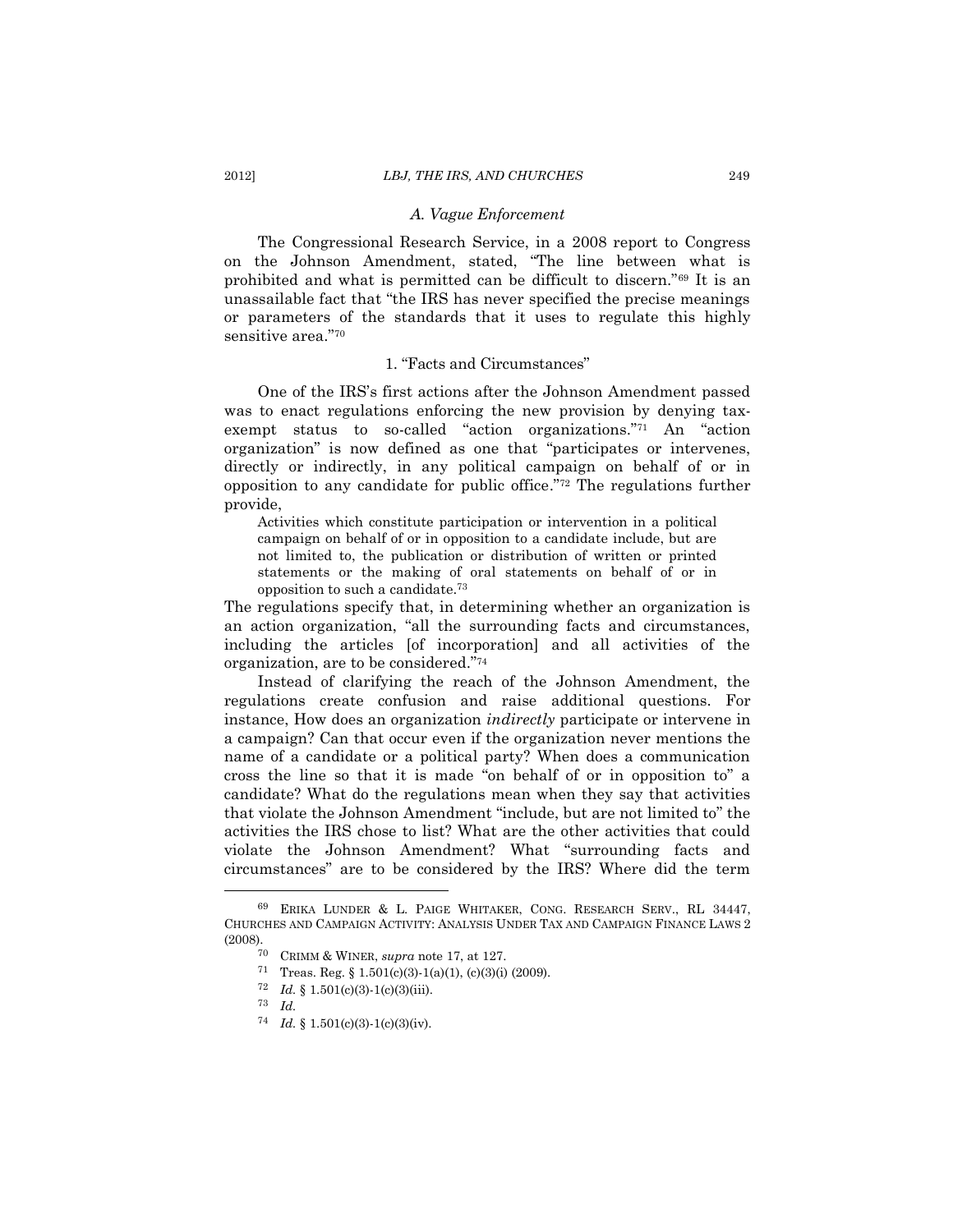"action organization" come from, and why did the IRS introduce this term into the regulations when it is not found anywhere in the statutes?

The IRS's attempts in subsequent years to clarify the regulations have only resulted in additional confusion. This is mainly because the IRS has merely repeated the same "facts and circumstances" language as it initially set forth in the regulations enforcing the Johnson Amendment. For instance, a Revenue Ruling in 1978 advises, "Whether an organization is participating or intervening, directly or indirectly, in any political campaign on behalf of or in opposition to any candidate for public office depends upon all of the facts and circumstances of each case."<sup>75</sup> Identical language is repeated in a 2007 Revenue Ruling that purports to clarify the law.<sup>76</sup> The IRS's *Tax Guide for Churches and Religious Organizations* reiterates the "facts and circumstances" test and broadly states, "Certain activities or expenditures may not be prohibited depending on the facts and circumstances."<sup>77</sup>

One legal scholar recently noted that the "facts and circumstances" test means that "the prohibition's exact scope still remains uncertain." 78 Others have similarly commented,

<span id="page-13-2"></span><span id="page-13-1"></span><span id="page-13-0"></span>The [facts and circumstances] test has not been further articulated in statute or regulation, and the courts and the IRS have issued only a very few rulings, even fewer of them precedential. The rulings that have been issued do not offer clear road signs, but rather mere examples of  $501(c)(3)$  behavior that is permissible or impermissible.<sup>79</sup>

Even IRS training materials candidly admit the vagueness of the regulations: "In situations where there is no explicit endorsement or partisan activity, there is no bright-line test for determining if the [Internal Revenue Code] 501(c)(3) organization participated or intervened in a political campaign. Instead, all the facts and circumstances must be considered."<sup>80</sup> The Congressional Research Service, in reporting to Congress on the Johnson Amendment, also described, "In many situations, the activity is permissible unless it is structured or conducted in a way that shows bias towards or against a candidate. Some biases can be subtle and whether an activity is

<sup>75</sup> Rev. Rul. 78-248, 1978-1 C.B. 154.

<sup>76</sup> Rev. Rul. 2007-41, 2007-1 C.B. 1421.

<sup>77</sup> INTERNAL REVENUE SERV., PUB. NO. 1828, TAX GUIDE FOR CHURCHES AND RELIGIOUS ORGANIZATIONS 7 (2009), *available at* http://www.irs.gov/pub/irs-pdf/p1828.pdf.

<sup>78</sup> Lloyd Hitoshi Mayer, *Politics at the Pulpit: Tax Benefits, Substantial Burdens, and Institutional Free Exercise*, 89 B.U. L. REV. 1137, 1147 (2009).

<sup>79</sup> Elizabeth Kingsley & John Pomeranz, *A Crash at the Crossroads: Tax and Campaign Finance Laws Collide in Regulation of Political Activities of Tax-Exempt Organizations*, 31 WM. MITCHELL L. REV. 55, 64–65 (2004).

<sup>80</sup> Kindell & Reilly, *supra* note [33,](#page-6-0) at 344.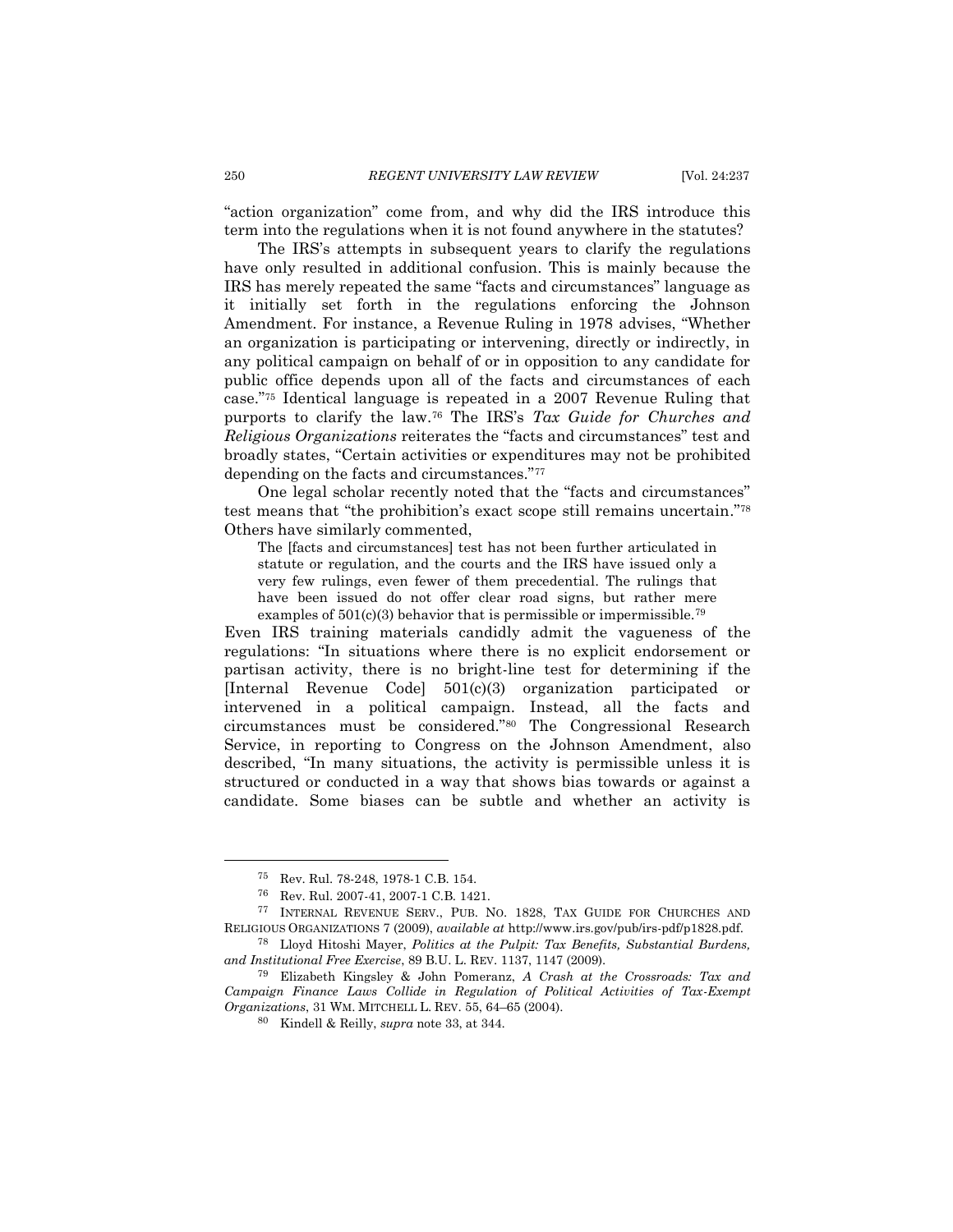<span id="page-14-0"></span>campaign intervention will depend on the facts and circumstances of each case."<sup>81</sup>

# 2. "Code Words"

Worse, the IRS's precedential and non-precedential guidance has gone far beyond simply acknowledging that all the facts and circumstances should be considered in determining whether the Johnson Amendment has been violated. For example, the IRS's training materials explain that a tax-exempt organization does not even have to mention a candidate by name to violate the Johnson Amendment. In 1993, the IRS included the following in its training materials:

[T]he Service is aware that an IRC 501(c)(3) organization may avail itself of the opportunity to intervene in a political campaign in a rather surreptitious manner. The concern is that an IRC 501(c)(3) organization may support or oppose a particular candidate in a political campaign without specifically naming the candidate by using *code words* to substitute for the candidate's name in its messages, such as "conservative," "liberal," "pro-life," "pro-choice," "anti-choice," "Republican," "Democrat," etc., coupled with a discussion of the candidacy or the election.<sup>82</sup>

<span id="page-14-2"></span>In explaining why "code words" can violate the Johnson Amendment, the IRS materials noted, "Code words, in this context, are used with the intent of conjuring favorable or unfavorable images—they have pejorative or commendatory connotations. When combined with discussions of elections, the code words also make specific candidates identifiable . . . ."<sup>83</sup> The "code words" rationale has been used in at least one instance to find that a tax-exempt organization violated the Johnson Amendment.<sup>84</sup>

#### 3. "Issue Advocacy" or "Campaign Intervention"?

<span id="page-14-1"></span>Another way the IRS has added to the vagueness of the regulations in this area is in attempting to define when an organization crosses the line from permissible "issue advocacy" to prohibited "campaign intervention." In one Revenue Ruling, the IRS states, "Section 501(c)(3) organizations may take positions on public policy issues, including issues that divide candidates in an election for public office. However, Section

<sup>81</sup> LUNDER & WHITAKER, *supra* note [69,](#page-12-2) at 3.

<sup>82</sup> Judith E. Kindell & John F. Reilly, *Election Year Issues*, *in* EXEMPT ORGANIZATIONS CONTINUING PROFESSIONAL EDUCATION TECHNICAL INSTRUCTION PROGRAM FOR FY 1993, at 400, 411 (1992) (emphasis added), *available at*  http://www.irs.gov/pub/irs-tege/eotopicn93.pdf.

<sup>83</sup> *Id.* at 411 n.6.

<sup>84</sup> I.R.S. Tech. Adv. Mem. 91-17-001 (Sept. 5, 1990) (finding that the organization's use of the words "liberal" and "conservative" qualified as intervention in a political campaign).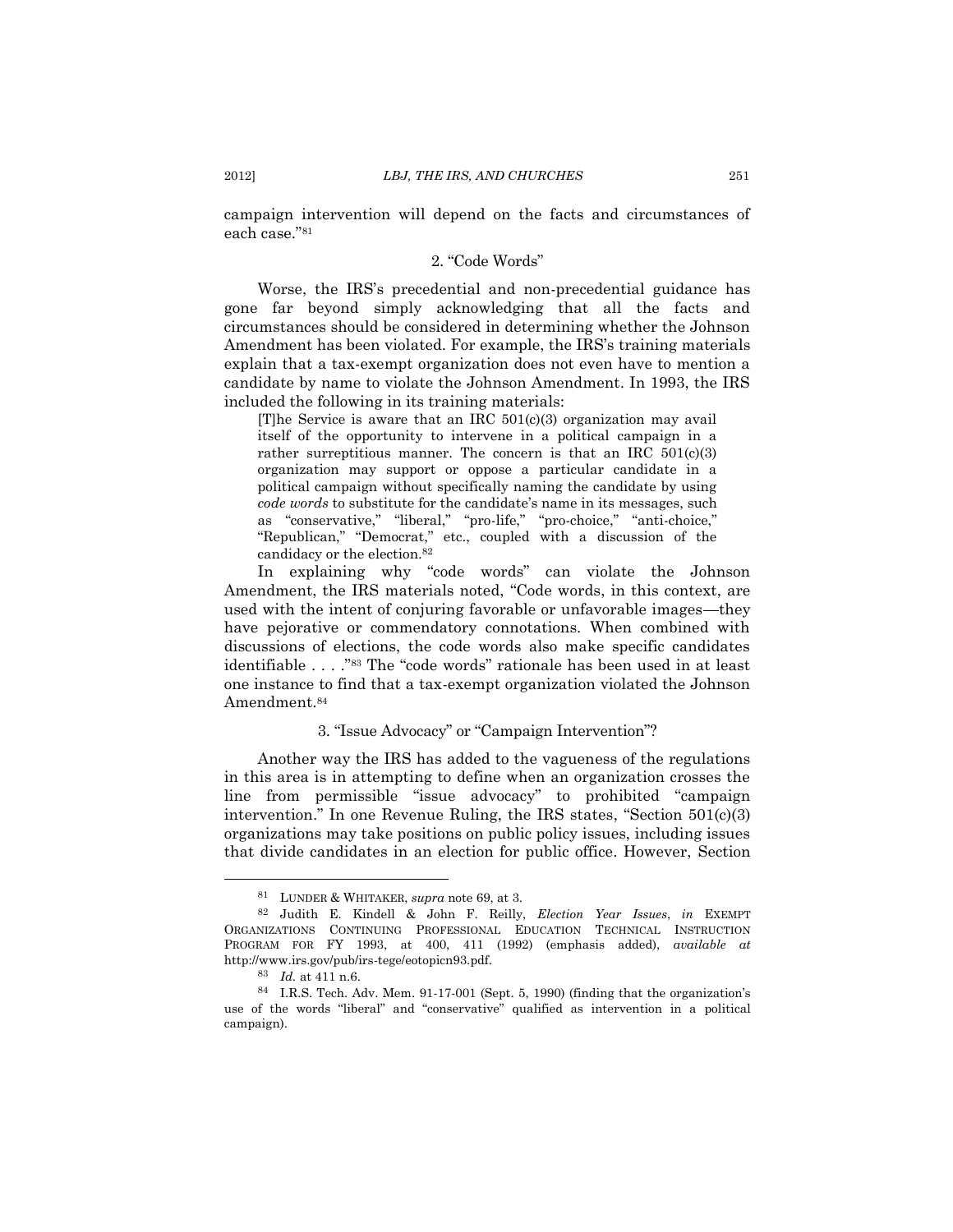$501(c)(3)$  organizations must avoid any issue advocacy that functions as political campaign intervention." <sup>85</sup> The Ruling goes on to caution, "Even if a statement does not expressly tell an audience to vote for or against a specific candidate, an organization delivering the statement is at risk of violating the political campaign intervention prohibition if there is any message favoring or opposing a candidate." <sup>86</sup> At the same time, the IRS offers no determinative guidance for compliance, only a vague reiteration of the facts and circumstances test: "All the facts and circumstances need to be considered to determine if the advocacy is political campaign intervention." 87

# <span id="page-15-2"></span>4. Who Is a "Candidate"?

<span id="page-15-0"></span>Finally, there is also no certainty or precision as to who is considered a candidate. The IRS defines a "candidate for public office" as someone "who offers himself, or is proposed by others, as a contestant for an elective public office, whether such office be national, State, or local."<sup>88</sup> It unhelpfully adds in its training materials: "The determination of when an individual has taken sufficient steps prior to announcing an intention to seek election, so that he or she may be considered to have offered himself or herself as a contestant for the office is based on the *facts and circumstances*."<sup>89</sup> And it notes further that "some action must be taken to make one a candidate, but the action need not be taken by the candidate or require his consent."<sup>90</sup> So, additional confusion abounds related to when the Johnson Amendment prohibition applies since it only restricts statements made about "candidates," that is, those who the IRS views as candidates based on the facts and circumstances.

#### 5. Vague Enforcement Leading to Self-Censorship

<span id="page-15-1"></span>The vagueness in the IRS's regulation of speech is pervasive. The predictable outcome of this state of affairs has been massive selfcensorship among churches and pastors. As the Supreme Court has noted, "Uncertain meanings inevitably lead citizens to 'steer far wider of

<sup>85</sup> Rev. Rul. 2007-41, 2007-1 C.B. 1421.

<sup>86</sup> *Id.*

<sup>87</sup> *Id.* Drawing on an analogy to the 2004 electoral cycle, a legal scholar analyzing this aspect of the IRS's guidance noted that "[p]olitical parties are usually divided in their policy positions on many public issues. . . . Therefore, presumably a church's endorsement of issues that were aligned with the Republican campaign platform could have been construed as an indirect endorsement of President Bush, the [2004] Republican candidate." Jennifer M. Smith, *Morse Code, Da Vinci Code, Tax Code and . . . Churches: An Historical and Constitutional Analysis of Why Section 501(c)(3) Does Not Apply to Churches*, 23 J.L. & POL. 41, 55 (2007).

<sup>&</sup>lt;sup>88</sup> Treas. Reg. § 1.501(c)(3)-1(c)(3)(iii) (2009); Treas. Reg. § 53.4945-3(a)(2) (2009).

<sup>89</sup> Kindell & Reilly, *supra* note [33,](#page-6-0) at 342 (emphasis added).

<sup>90</sup> *Id.*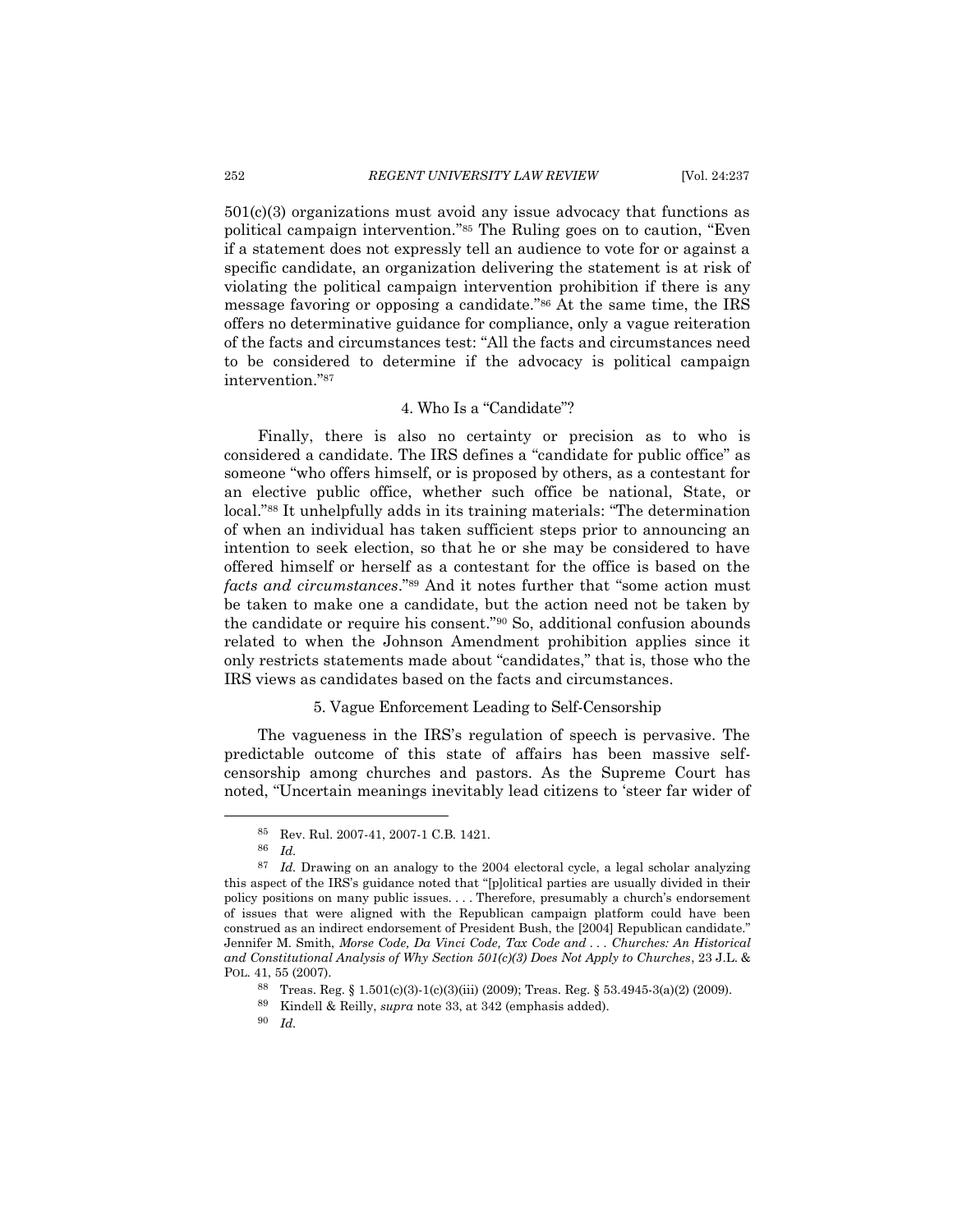the unlawful zone . . . than if the boundaries of the forbidden areas were clearly marked.'" <sup>91</sup> The Court has also observed that when speech restrictions are vague, "[m]any persons, rather than undertake the considerable burden (and sometimes risk) of vindicating their rights through case-by-case litigation, will choose simply to abstain from protected speech—harming not only themselves but society as a whole, which is deprived of an uninhibited marketplace of ideas."<sup>92</sup>

# *B. Drawing the Line at Speech from the Pulpit*

<span id="page-16-0"></span>The closest the IRS comes to approximating crystal clarity in its regulations is its insistence that a pastor's statements from the pulpit during a church service supporting or opposing a political candidate violate the Johnson Amendment.<sup>93</sup> The IRS says explicitly that leaders of 501(c)(3) organizations "cannot make partisan comments in official organization publications or at official functions of the organization."<sup>94</sup> The IRS's *Tax Guide for Churches and Religious Organizations* includes examples of situations that violate the Johnson Amendment.<sup>95</sup> One example states,

Minister D is the minister of Church M, a section  $501(c)(3)$ organization. During regular services of Church M shortly before the election, Minister D preached on a number of issues, including the importance of voting in the upcoming election, and concluded by stating, "It is important that you all do your duty in the election and vote for Candidate W." Because Minister D's remarks indicating support for Candidate W were made during an official church service, they constitute political campaign intervention by Church M.<sup>96</sup>

<span id="page-16-1"></span>One notorious example of the application of the Johnson Amendment to a pastor's sermon from the pulpit is the 2005 IRS audit of All Saints Episcopal Church in Pasadena, California. <sup>97</sup> On October 31, 2004, a pastor preached a sermon at All Saints entitled "If Jesus Debated Sen. Kerry and President Bush."<sup>98</sup> The *Los Angeles Times* reported on the sermon, including the minister's "searing indictment of the Bush administration's policies in Iraq," and his general criticism of

<sup>91</sup> Grayned v. City of Rockford, 408 U.S. 104, 109 (1972) (quoting Baggett v. Bullitt, 377 U.S. 360, 372 (1964)) (internal quotation marks omitted).

<sup>92</sup> Virginia v. Hicks, 539 U.S. 113, 119 (2003) (citation omitted).

<sup>93</sup> Yet even here vagueness creeps in because the contours of what is prohibited under the Johnson Amendment remain unclear unless there is explicit endorsement or opposition from the pulpit of a candidate.

<sup>94</sup> Rev. Rul. 2007-41, 2007-1 C.B. 1421, 1422.

<sup>95</sup> TAX GUIDE FOR CHURCHES AND RELIGIOUS ORGANIZATIONS, *supra* note [77,](#page-13-0) at 8.

<sup>96</sup> *Id.* 

<sup>97</sup> LUNDER & WHITAKER, *supra* note [69,](#page-12-2) at 9–10.

<sup>98</sup> *Id.*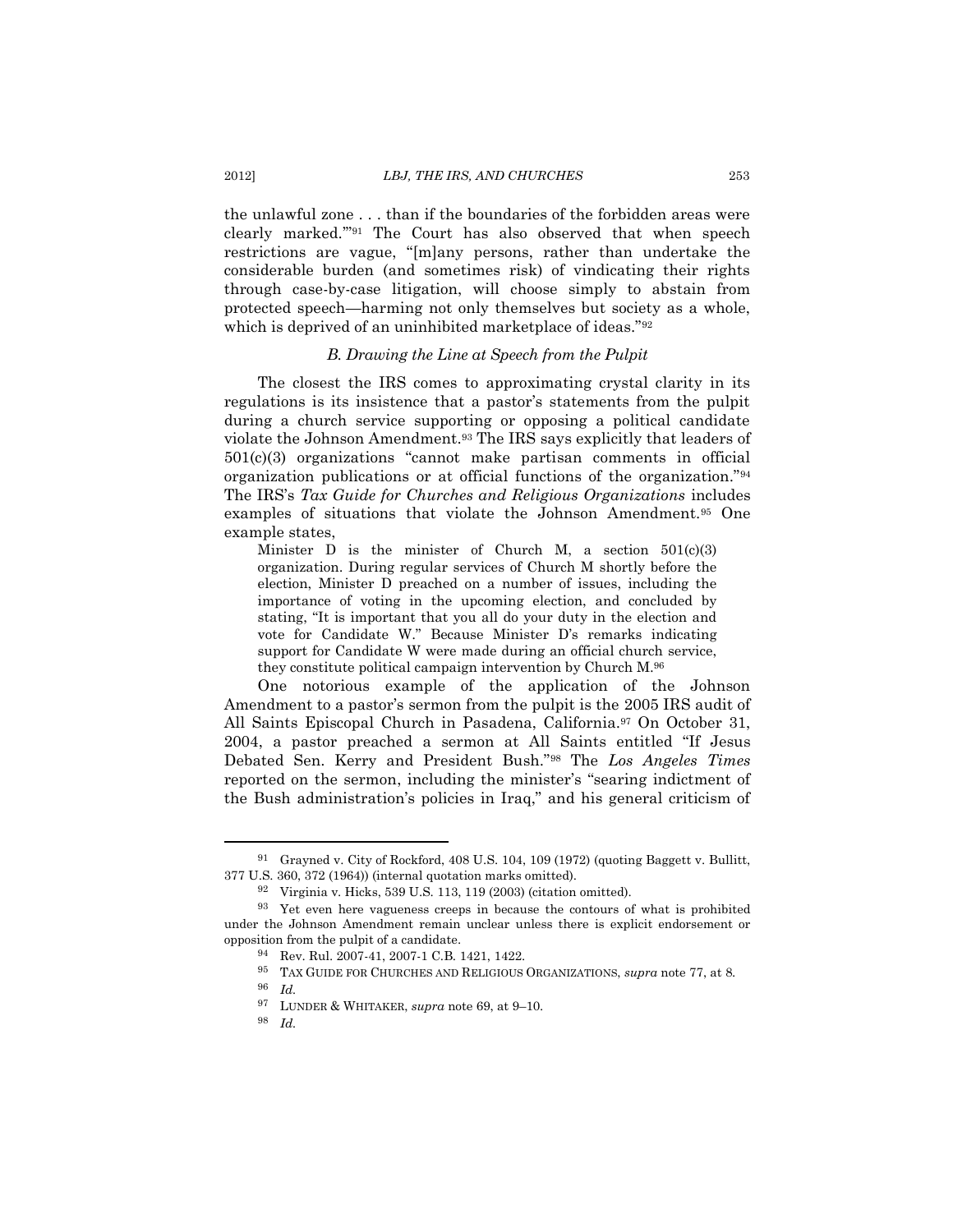<span id="page-17-0"></span>the President's positions on other important issues like tax policy. 99 From the context of the sermon, it appears the minister's motivation for the message was his deeply-held religious conviction on the issues.<sup>100</sup> The IRS launched an investigation of the church that lasted until September 2007, when it sent a letter to All Saints stating without any explanation that "the sermon in question constituted intervention in the 2004 Presidential election."<sup>101</sup>

<span id="page-17-2"></span>In a similar case, the IRS launched an investigation of Warroad Community Church in Minnesota after Pastor Gus Booth preached a sermon during the 2008 election that supported John McCain and opposed Barack Obama.<sup>102</sup> Pastor Gus Booth had preached the sermon as part of the ADF Pulpit Freedom Sunday.<sup>103</sup> After an eleven-month audit, the IRS closed the investigation without any findings "because of a pending issue regarding the procedure used to initiate the inquiry."<sup>104</sup>

<span id="page-17-1"></span>The IRS has steadfastly maintained that it has the authority to apply the Johnson Amendment to what a pastor says from the pulpit during a sermon. In 2002, the House Ways and Means Committee held a hearing to review the Internal Revenue Code requirements for religious organizations.<sup>105</sup> During this hearing, Steven Miller, the IRS Director of Exempt Organizations, testified and was questioned by members of Congress.<sup>106</sup> Congressman Lewis asked Mr. Miller, "But if you have a minister speaking from the pulpit on Sunday morning, maybe a rabbi from the synagogue or the temple, saying that he had been told by God about somebody, that somebody should be elected, somebody should be

<sup>99</sup> Josh Getlin, *Pulpits Ring with Election Messages*, L.A. TIMES, Nov. 1, 2004, at A1. George Regas was Rector Emeritus of All Saints Episcopal and had been rector of the church for twenty-eight years before he retired in 1995. Patricia Ward Biederman, *A Long Tradition of Activism*, L.A. TIMES, Nov. 13, 2005, at B1. The *Los Angeles Times* reported that Regas "was legendary for his opposition to war, his championing of female clergy and his commitment to integrating gays and lesbians into the fabric of the church." *Id.*

<sup>100</sup> *See* Getlin, *supra* note [99.](#page-17-0)

<sup>101</sup> Stephanie A. Bruch, Comment, *Politicking from the Pulpit: An Analysis of the IRS's Current Section 501(c)(3) Enforcement Efforts and How It Is Costing America*, 53 ST. LOUIS U. L.J. 1253, 1270 (2009) (internal quotation marks omitted).

<sup>102</sup> Paul Walsh, *Warroad Pastor's IRS Case Closed, for Now*, STARTRIB. (July 29, 2009, 9:50 PM), http://www.startribune.com/politics/statelocal/52000717.html?page= all&prepage=2&c=y#continue.

<sup>103</sup> IRS Withdraws Audit on Minn. Pastor's Sermons, *supra* note [4.](#page-2-0) 

<sup>104</sup> Letter from Sunita B. Lough, Dir., EO Examination, Internal Revenue Serv., to Warroad Community Church (July 7, 2009), *available at* http://oldsite.alliancedefensefund. org/userdocs/IRSletterClosingFile.pdf.

<sup>105</sup> *Review of Internal Revenue Code Section 501(c)(3) Requirements for Religious Organizations: Hearing Before the Subcomm. on Oversight of the H. Comm. on Ways & Means*, 107th Cong. 2 (2002).

<sup>106</sup> *Id.* at 6–12, 14–23.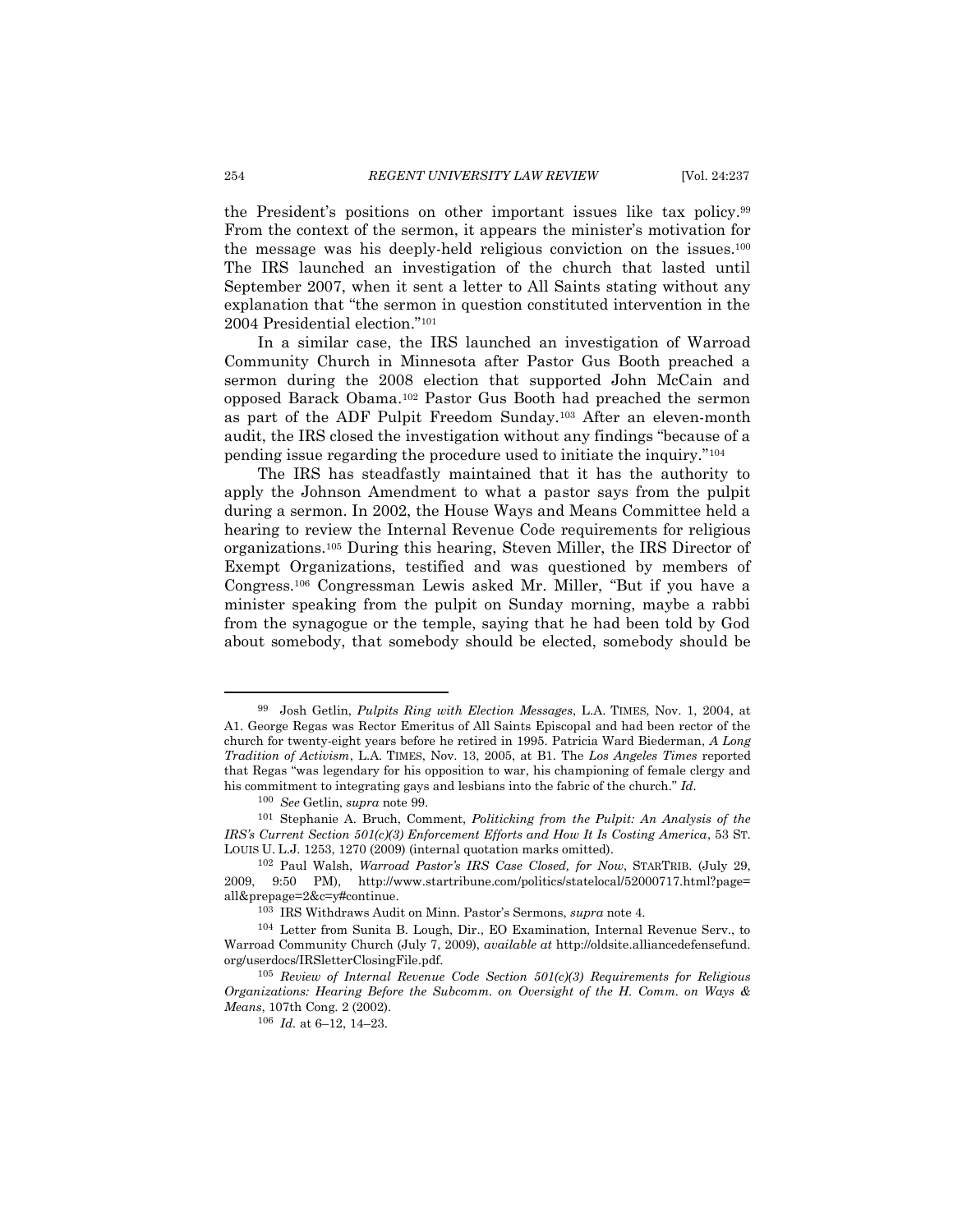defeated, is that political activity?"<sup>107</sup> Mr. Miller responded, "That would constitute political activity."<sup>108</sup>

Tellingly, Mr. Miller went on to demonstrate just how quickly the waters can become murky in this area in response to a question from Congressman Weller who asked, "And can the minister say the following from the pulpit and not be in violation of the tax status, that candidate X is pro-life or candidate Y is pro-choice?"<sup>109</sup> In indicating that this situation would be more problematic, Mr. Miller responded, "The pastor, the minister, the rabbi can speak to issues of the day, but to the extent they start tying it to particular candidates and to a particular election, it begins to look more and more like either opposition to a particular candidate or favoring a particular candidate."<sup>110</sup>

After a thorough review of the IRS's enforcement of the Johnson Amendment, two prominent legal scholars concluded,

No one questions but that spiritual leaders must be able to address their congregants on matters of religious conscience as related to issues of the day. As a result, one might ask how spiritual leaders can deliver sermons, write pastoral letters, counsel congregants, and conduct Bible studies and discuss the application of scripture passages to current life choices with reasonable certainty of not violating the political campaign speech prohibition. And if there is no such certainty with respect to these matters, how can the IRS determine noncompliance with the statutory ban? Here the unsatisfactory answer seems clear: IRS decisions are based largely on vague or ambiguous criteria because its determinations are "fact and circumstance" sensitive.<sup>111</sup>

If legal scholars, attorneys, and even the IRS itself cannot agree—and in fact argue—over where the line is drawn under the Johnson Amendment, how can the IRS realistically expect pastors to understand and apply these questionable speech restrictions?

# *C. Unequal Application*

<span id="page-18-0"></span>The IRS's enforcement of the Johnson Amendment has also been unequal, or at least perceived to be unequal, at times. The *Branch Ministries v. Rossotti* case is the only reported opinion addressing the application of the Johnson Amendment to a church.<sup>112</sup> According to the court's record in that case, "Four days before the 1992 presidential election, Branch Ministries, a tax-exempt church, placed full-page

<sup>107</sup> *Id.* at 17.

<sup>108</sup> *Id.* By labeling the hypothetical minister's sermon "political activity," Mr. Miller brought the sermon within the prohibition of the Johnson Amendment.

<sup>109</sup> *Id.* at 19.

<sup>110</sup> *Id.*

<sup>111</sup> CRIMM & WINER, *supra* note [17,](#page-4-4) at 127.

<sup>112</sup> 211 F.3d 137 (D.C. Cir. 2000).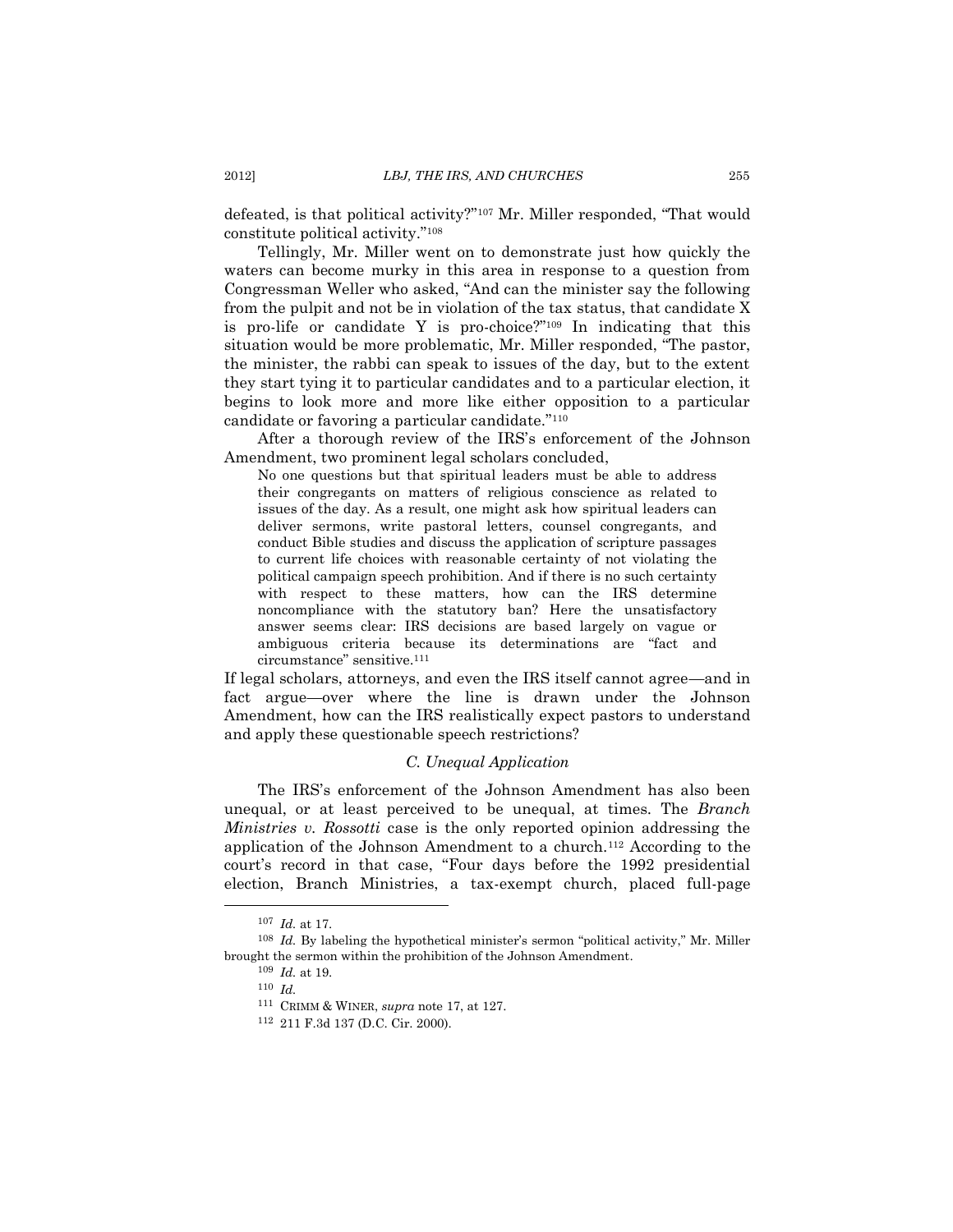advertisements in two newspapers in which it urged Christians not to vote for then-presidential candidate Bill Clinton because of his position on certain moral issues."<sup>113</sup> For the first time ever, the IRS responded by revoking the church's tax-exempt status for its involvement in politics.<sup>114</sup>

The church sued the IRS and raised several arguments that the revocation was unlawful. One of the arguments was that the IRS had engaged in selective prosecution of the church in violation of the Fifth Amendment's Equal Protection Clause.<sup>115</sup> Presumably, this argument was premised on the fact that, according to the *Branch Ministries* court (and presumably supported by evidence presented by the IRS), the IRS had never revoked any other church's tax-exempt status due to a violation of the Johnson Amendment from 1954 to 2000, a span of 46 years.<sup>116</sup>

To support its claim of selective prosecution, Branch Ministries presented several hundred pages of newspaper reports regarding other politically-active churches that had retained their tax-exempt status over the years despite also clearly violating the Johnson Amendment.<sup>117</sup> As reported in the case, the evidence presented by the church included "reports of explicit endorsements of Democratic candidates by clergymen as well as many instances in which favored candidates have been invited to address congregations from the pulpit." <sup>118</sup> The church argued that, despite this widespread pattern of violations, the fact that it was the only church to have its exempt status revoked was evidence of selective prosecution.<sup>119</sup> The IRS actually agreed with Branch Ministries at oral argument that the other situations described by the church, if accurately reported, also constituted violations of the Johnson Amendment and "could have resulted in the revocation of those churches' tax-exempt status." 120

The *Branch Ministries* court ultimately side-stepped the church's selective prosecution argument, however, because the church could not cite to a specific situation where another church had placed a full-page advertisement in a national newspaper in violation of the Johnson Amendment and retained its tax-exempt status. Based on this finding, the court reasoned that Branch Ministries was not similarly-situated to

- <sup>116</sup> *Id.* at 144.
- <sup>117</sup> *Id.*
- <sup>118</sup> *Id.*
- <sup>119</sup> *Id.*
- <sup>120</sup> *Id.*

<sup>113</sup> *Id.* at 139.

<sup>114</sup> *Id.*

<sup>115</sup> *Id.*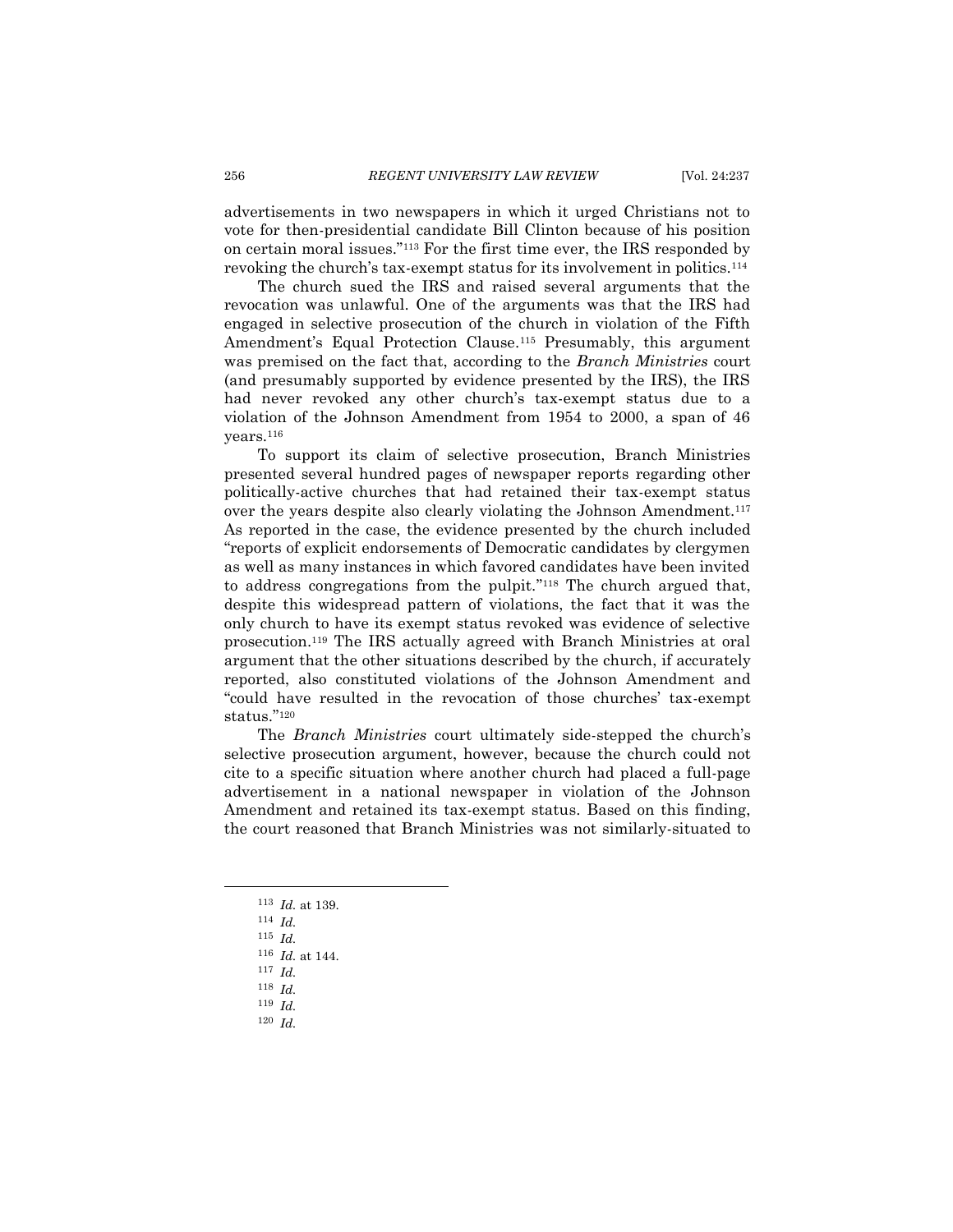any other church that had engaged in impermissible political activity and not been prosecuted.<sup>121</sup>

Nevertheless, the evidence presented by the *Branch Ministries* case establishes a record of enforcement by the IRS that is spotty at best and selective at worst. From 1954 to 2000, the IRS had never revoked the exempt status of any church, yet conceded that readily available evidence established numerous violations of the Johnson Amendment. The fact that the church was ultimately unsuccessful on its selective prosecution claim does nothing to detract from the evidence of the IRS's enforcement problems in this area. Whether this atrocious record of enforcement of the Johnson Amendment is due to the IRS's reluctance to tread on the First Amendment rights of churches, or for some other reason entirely, matters little. The record established in *Branch Ministries* stands as a clear indictment of the IRS's inconsistent enforcement scheme.

Additional examples abound of the IRS's irregular enforcement of the Johnson Amendment, and space does not permit an in-depth analysis. But consider the following: During the 2008 presidential primaries, Barack Obama's pastor, Jeremiah Wright, preached a sermon in which he made statements that were susceptible of no other interpretation than support for Barack Obama and opposition to Hillary Clinton and Rudy Giuliani, other candidates for President.<sup>122</sup> Reverend Wright stated,

<span id="page-20-0"></span>It just came to me within the past few weeks, y'all, why so many folk are hatin' on Barack Obama. He doesn't fit the model. He ain't white, he ain't rich, and he ain't privileged. Hillary fits the mold. Europeans fit the mold. Guiliani fits the mold. Rich, white men fit the mold.<sup>123</sup>

The IRS never investigated or punished Reverend Wright for his statements made from the pulpit, even though his statements in support of Barack Obama's presidential campaign were widely reported and posted on the Internet for public review.

Reverend Wright is not alone, however. Another example of a blatant violation of the Johnson Amendment occurred during Reverend Jesse Jackson's first presidential campaign.<sup>124</sup> Going beyond simply asking ministers to endorse his campaign, Reverend Jackson called upon

<span id="page-20-1"></span><sup>121</sup> *Id.*

<sup>122</sup> Jca325, *Jeremiah Wright - Hillary Clinton ain't never been called . . . .*, YOUTUBE (Mar. 12, 2008), http://www.youtube.com/watch?v=hAYe7MT5BxM. The sermon was preached at Trinity United Church of Christ on December 25, 2007. *See* Suzanne Sataline, *Obama Pastors' Sermons May Violate Tax Laws*, WALL ST. J., Mar. 10, 2008, at A1.

<sup>123</sup> Jca325, *supra* note [122.](#page-20-0)

<sup>124</sup> *See* Chris Kemmitt, *RFRA, Churches and the IRS: Reconsidering the Legal Boundaries of Church Activity in the Political Sphere*, 43 HARV. J. ON LEGIS. 145, 156–57  $(2006)$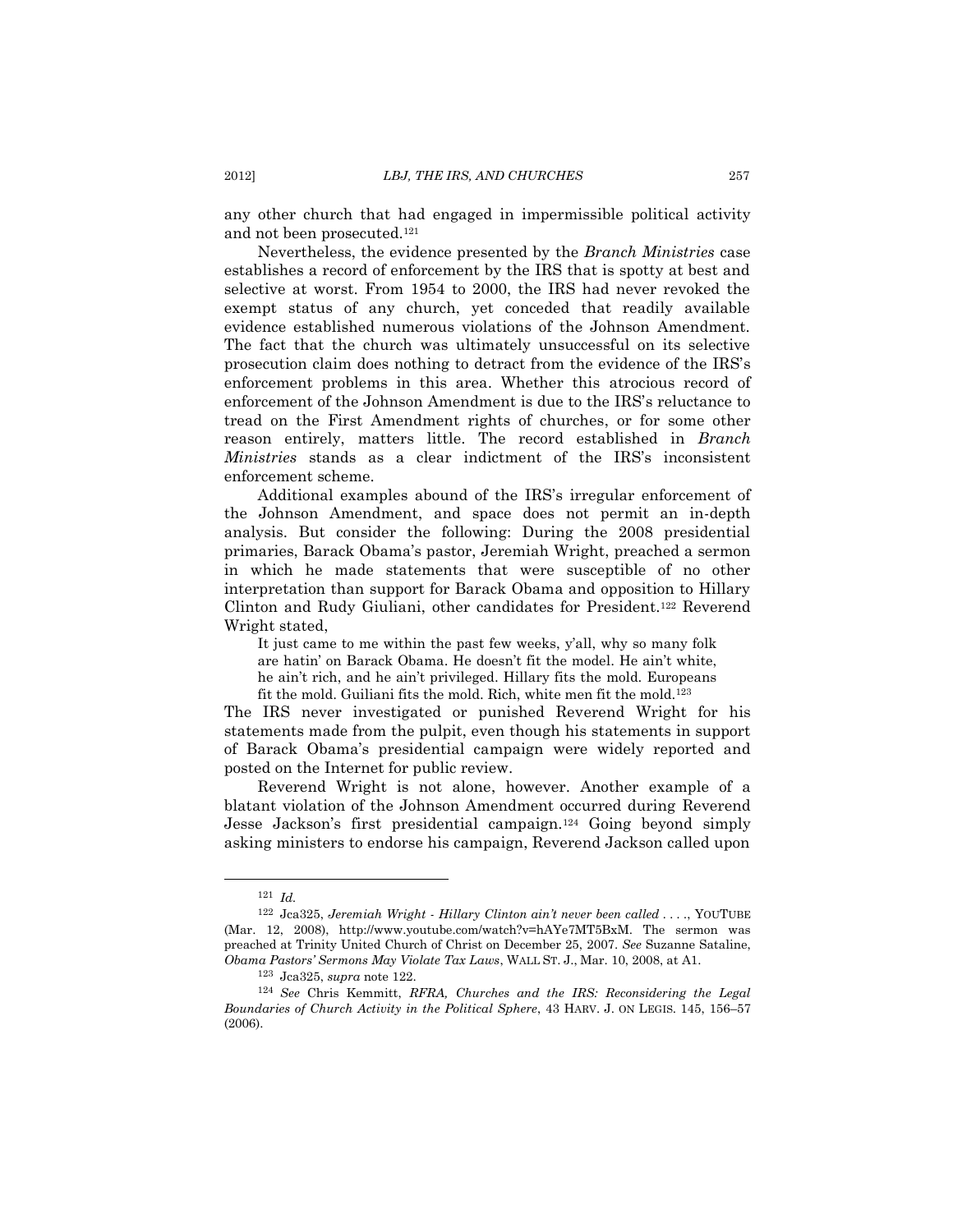churches to coordinate major campaign fundraising efforts: "Leading up to Super Bowl Sunday, the Jackson campaign distributed flyers and encouraged church members to bring donations for Jackson's campaign to church that Sunday. Campaign offerings were then collected separately from regular church donations by many churches."<sup>125</sup> Again, the IRS chose not to investigate this potential violation of the Johnson Amendment.

<span id="page-21-1"></span>Contrast these situations with the much-reported cases involving All Saints Episcopal Church in Pasadena, California, and Warroad Community Church in Warroad, Minnesota.<sup>126</sup> These churches were investigated by the IRS for statements of support or opposition from the pulpit while Jeremiah Wright and Jesse Jackson were never questioned, despite widespread reporting in the media of their statements and actions. Also contrast Jesse Jackson's campaign with the IRS's investigation of Jimmy Swaggart Ministries during the same election cycle.<sup>127</sup> While Jackson's campaigning in churches was ongoing and widely reported in the media, the IRS took action against Jimmy Swaggart Ministries for participating in Pat Robertson's presidential campaign.<sup>128</sup> The IRS even went so far as to issue a public warning to the religious community after the incident, stating that Swaggart's endorsement of Robertson violated the Johnson Amendment.<sup>129</sup> Yet the IRS never took action or publicly warned any of the churches associated with Jesse Jackson's campaign. These few examples alone illustrate that the IRS's record of enforcing the Johnson Amendment is not uniform, precise, or even-handed.

## *D. Political Activities Compliance Initiative*

<span id="page-21-0"></span>Faced with complaints about its uneven and spotty enforcement record, the IRS launched a new program during the 2004 election cycle called the Political Activities Compliance Initiative ("PACI").<sup>130</sup> The IRS's goal for PACI was to review allegations of political intervention on an

<sup>125</sup> *Id.*

<sup>126</sup> *See supra* notes [97](#page-16-1)–[104](#page-17-1) and accompanying text.

<sup>127</sup> *See* Shawn A. Voyles, Comment, *Choosing Between Tax-Exempt Status and Freedom of Religion: The Dilemma Facing Politically-Active Churches*, 9 REGENT U. L. REV. 219, 249–50 (1997).

<sup>128</sup> *Id.* at 250.

<sup>129</sup> *Id.*

<sup>130</sup> INTERNAL REVENUE SERV., POLITICAL ACTIVITIES COMPLIANCE INITIATIVE EXECUTIVE SUMMARY 2 (2006), *available at* www.irs.gov/pub/irs-tege/exec\_\_summary\_ paci\_final\_report.pdf.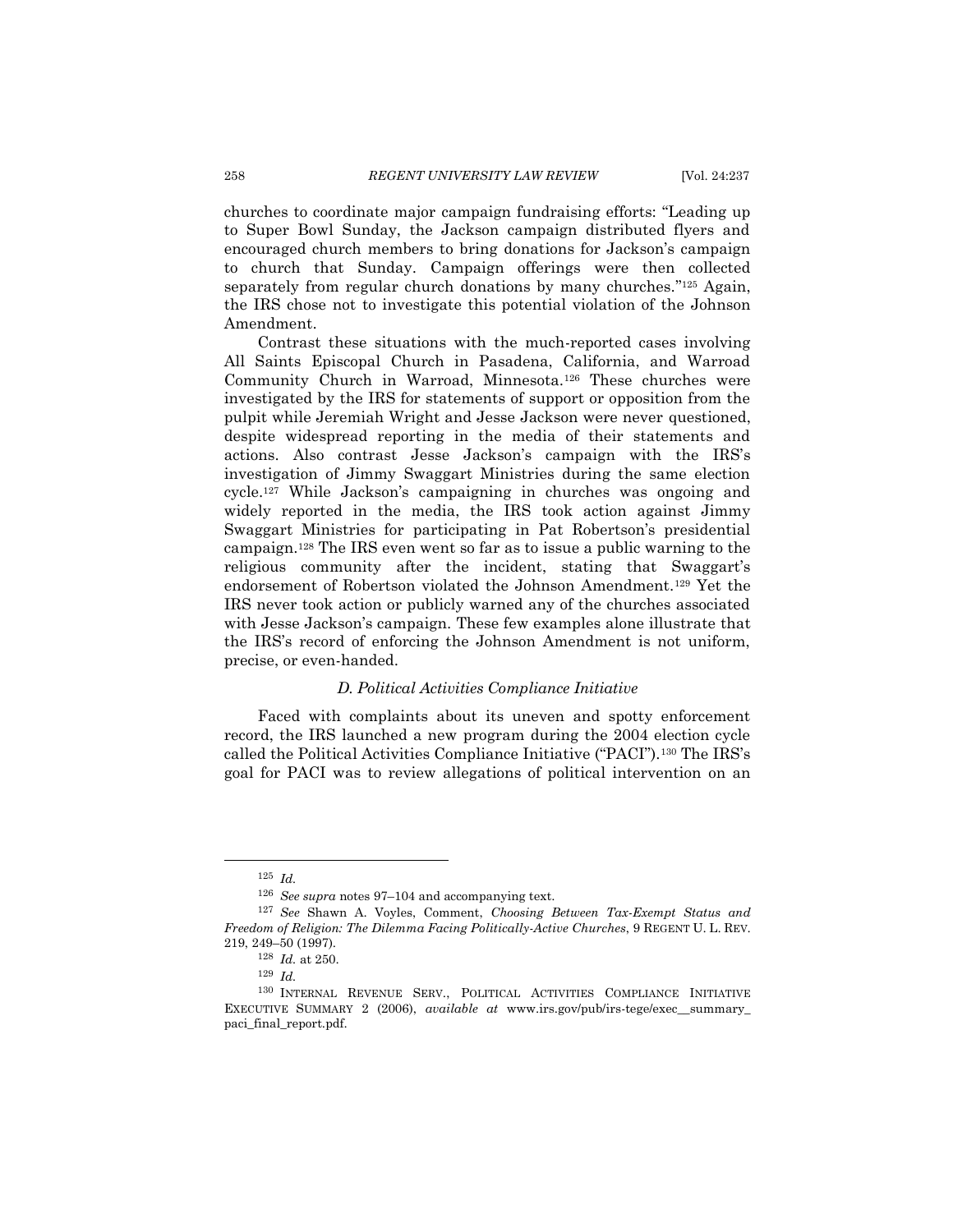<span id="page-22-0"></span>expedited basis. <sup>131</sup> By doing this, the IRS hoped to deter wrongdoers and establish a more active enforcement presence.<sup>132</sup>

In 2004, PACI investigated 110 nonprofit organizations, including 47 churches.<sup>133</sup> Of the churches that were examined, thirty-seven were found to have violated the Johnson Amendment and were either given a written advisory opinion or assessed an excise tax; no church lost its taxexempt status.<sup>134</sup> The 2004 PACI was successful in the IRS's view, and it recommended that the program be continued for the 2006 election cycle.<sup>135</sup>

In 2006, PACI handled 237 referrals but only selected 100 for investigation, including 44 churches.<sup>136</sup> When the 2006 PACI report was issued in March 2007, sixty cases remained open; however, the IRS reported that four churches received written advisories and that ten churches had their files closed because political intervention was not substantiated.<sup>137</sup> Once again, no church had its tax-exempt status revoked.<sup>138</sup>

After 2006, the PACI program became decidedly less energetic and seemingly wandered about in the bureaucratic maze of the IRS without any identifiable goal. The IRS continued PACI in 2008 and noted that the Tax-Exempt/Government Entities Commissioner requested a report on the 2008 program by March 31, 2009, including suggestions for the future direction of PACI.<sup>139</sup> But as of this Article, the PACI report for 2008 has never been released, <sup>140</sup> and no IRS explanation has ever been given for this failure. For some unknown and unstated reason, the IRS has apparently lost interest in its PACI program and no longer has the will to put substantial effort into it. There has also been no

<sup>131</sup> *Id.*

<sup>132</sup> INTERNAL REVENUE SERV., FINAL REPORT: POLITICAL ACTIVITIES COMPLIANCE INITIATIVE 1 (2006), *available at* http://www.irs.gov/pub/irs-tege/final\_paci\_report.pdf.

<sup>133</sup> INTERNAL REVENUE SERV., 2004 POLITICAL ACTIVITY COMPLIANCE INITIATIVE (PACI) SUMMARY OF RESULTS 1 (2006), *available at* [http://www.irs.gov/pub/irs](http://www.irs.gov/pub/irs-tege/one_page_statistics.pdf)[tege/one\\_page\\_statistics.pdf.](http://www.irs.gov/pub/irs-tege/one_page_statistics.pdf)

<sup>134</sup> *Id.*

<sup>135</sup> FINAL REPORT, *supra* note [132,](#page-22-0) at 25.

<sup>136</sup> INTERNAL REVENUE SERV., 2006 POLITICAL ACTIVITIES COMPLIANCE INITIATIVE REPORT 3 (2007), *available at* http://www.irs.gov/pub/irs-tege/2006paci\_report\_5-30-07.pdf.

<sup>137</sup> *Id.* at 5.

<sup>138</sup> *Id.*

<sup>139</sup> Letter from Lois G. Lerner, Dir., Exempt Orgs., to Marsha Ramirez, Dir., Examinations; Rob Choi, Dir., Rulings & Agreements; and Bobby Zarin, Dir., Customer Educ. & Outreach (Apr. 17, 2008), *available at* http://www.irs.gov/pub/irstege/2008\_paci\_program\_letter.pdf.

<sup>140</sup> *See IRS Unsure When PACI Report Will be Released*, OMB WATCH, http://www.ombwatch.org/node/9864 (last visited Apr. 6, 2012).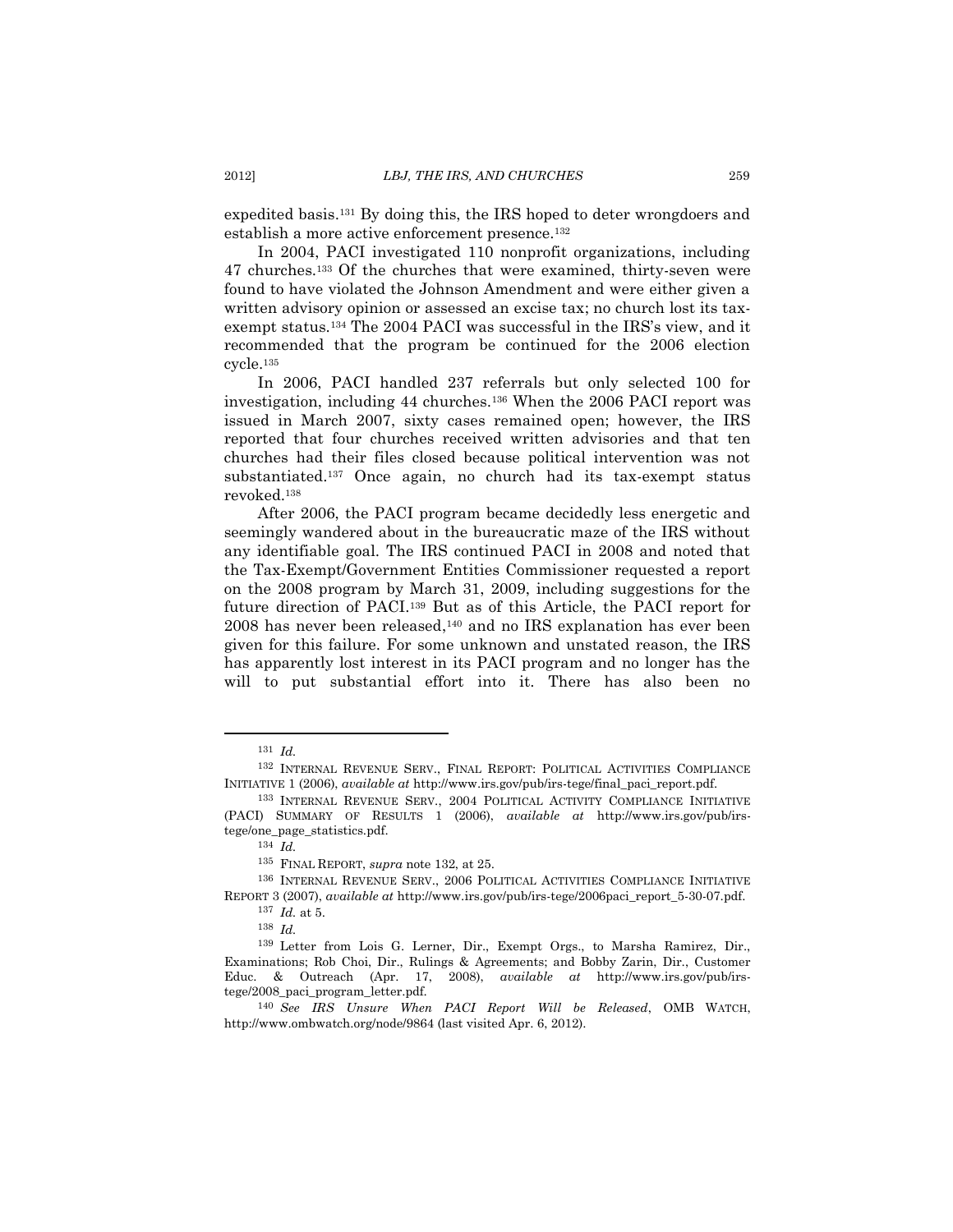communication from the IRS regarding whether it will continue the PACI program for the 2012 election cycle.<sup>141</sup>

The PACI program's fitful "stop and start" history demonstrates a lack of commitment on the part of the IRS to engage in any sustained and measured enforcement efforts of the Johnson Amendment. Considering also the vague and far-reaching pronouncements by the IRS concerning the Johnson Amendment, it seems that the IRS is suffering from a split personality disorder—preferring to make bold, vague, and far-reaching statements regarding what conduct violates the Johnson Amendment while refusing to enforce the law with any real precision or accuracy. The IRS appears to prefer a system of enforcement that relies almost exclusively on intimidation instead of actual interpretation and enforcement in individual cases. And all this is going on while the IRS studiously avoids any court confrontation over the very serious constitutional issues involved in enforcing the Johnson Amendment. It is to those constitutional problems we now turn.

# <span id="page-23-0"></span>III. THE UNCONSTITUTIONALITY OF THE JOHNSON AMENDMENT IN LIGHT OF RECENT SUPREME COURT PRECEDENT

<span id="page-23-2"></span><span id="page-23-1"></span>As noted earlier, a number of authors and legal scholars have concluded that the Johnson Amendment violates the Free Speech Clause,<sup>142</sup> the Free Exercise Clause,<sup>143</sup> the Establishment Clause,<sup>144</sup> the Equal Protection Clause,<sup>145</sup> the Federal Religious Freedom Restoration Act,<sup>146</sup> and the unconstitutional conditions doctrine.<sup>147</sup>

<sup>141</sup> In their report on PACI, scholars, Nina Crimm and Laurence Winer, expressed, "Despite the IRS's efforts, spiritual leaders of houses of worship continue to voice their frustrations regarding the potential for 'selective prosecution' by the IRS and complain that the vagueness of proffered IRS interpretations leaves them in positions of unwittingly engaging in impermissible political campaign speech or over-censoring themselves." CRIMM & WINER, *supra* not[e 17,](#page-4-4) at 144.

<sup>142</sup> *See, e.g.*, Keith S. Blair, *Praying for a Tax Break: Churches, Political Speech, and the Loss of Section 501(c)(3) Tax Exempt Status*, 86 DENV. U. L. REV. 405, 423 (2009); Anne Berrill Carroll, *Religion, Politics, and the IRS: Defining the Limits of Tax Law Controls on Political Expression by Churches*, 76 MARQ. L. REV. 217, 254 (1992); Jeffrey Mikell Johnson, *The 501(c)(3) Campaign Prohibition as Applied to Churches: A Consideration of the Prohibition's Rationale, Constitutionality, and Possible Alternatives*, 2 LIBERTY U. L. REV. 557, 574–75 (2008); Smith, *supra* not[e 87,](#page-15-2) at 78–81.

<sup>143</sup> *See, e.g.*, Blair, *supra* note [142,](#page-23-1) at 423–24; Johnson, *supra* note [142,](#page-23-1) at 575–77; Allan J. Samansky*, Tax Consequences When Churches Participate in Political Campaigns,*  5 GEO. J.L. & PUB. POL'Y 145, 153, 180 (2007); Smith, *supra* note [87,](#page-15-2) at 81–84; Voyles, *supra* not[e 127,](#page-21-1) at 239.

<sup>144</sup> *See, e.g.*, Johnny Rex Buckles, *Does the Constitutional Norm of Separation of Church and State Justify the Denial of Tax Exemption to Churches That Engage in Partisan Political Speech?*, 84 IND. L.J. 447, 479–80 (2009); Johnson, *supra* note [142,](#page-23-1) at 577–80; Samansky, *supra* note [143,](#page-23-2) at 152; Bruch, *supra* note [101,](#page-17-2) at 1278.

<sup>145</sup> *See, e.g.,* Voyles, *supra* note [127,](#page-21-1) at 245–50.

<sup>146</sup> *See, e.g.*, Kemmitt, *supra* note [124,](#page-20-1) at 162–63; Mayer, *supra* not[e 78,](#page-13-1) at 1216.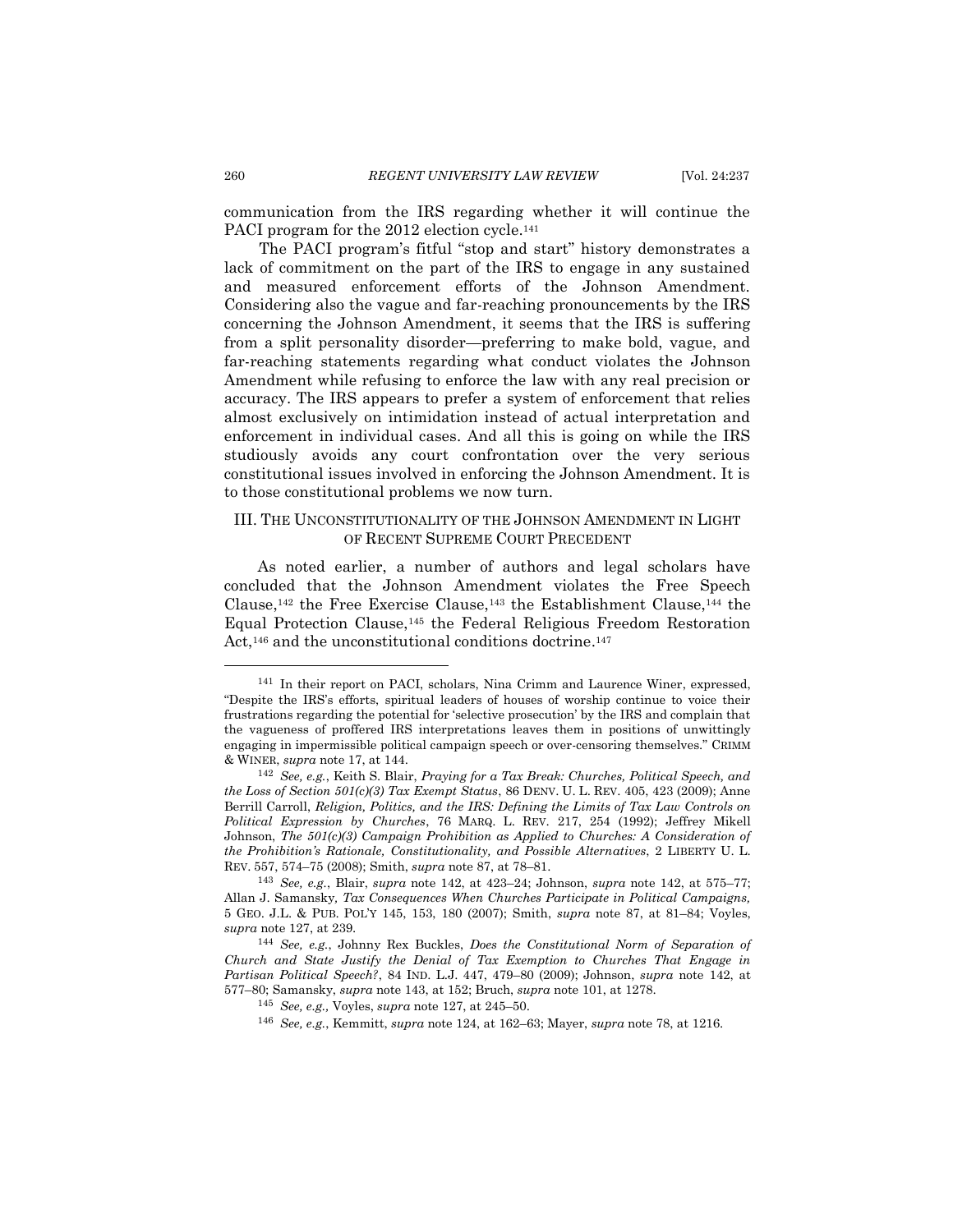It is not the intent of this Article to repeat what those able authors have already articulated. Rather, this Article will analyze the constitutionality of the Johnson Amendment in light of recent Supreme Court decisions in *Citizens United v. FEC*, *Arizona Christian School Tuition Organization v. Winn*, and *Hosanna-Tabor Evangelical Lutheran Church & School v. EEOC*. These cases provide substantial guidance and support to the argument that the Johnson Amendment is hopelessly unconstitutional.

#### *A.* Citizens United v. FEC

<span id="page-24-0"></span>In *Citizens United v. FEC*, the Supreme Court struck down as unconstitutional a portion of the Bipartisan Campaign Reform Act ("BCRA") <sup>148</sup> that prohibited "corporations . . . from using their general treasury funds to make independent expenditures for speech defined as an 'electioneering communication' or for speech expressly advocating the election or defeat of a candidate."<sup>149</sup> Violators of the law were punished through civil and criminal penalties.<sup>150</sup>

Citizens United was a nonprofit corporation that produced a film entitled *Hillary: The Movie*. <sup>151</sup> It wanted to make the movie available to video-on-demand cable subscription customers within thirty days of the 2008 primary elections, but was afraid that the movie would be deemed by the Federal Elections Commission ("FEC") to violate the law as an "electioneering communication" and thus subject it to civil and criminal penalties.<sup>152</sup> Consequently, the corporation filed suit to have the electioneering communications prohibition struck down as unconstitutional. The Supreme Court agreed and issued an opinion striking down the law that is likely one if its strongest precedents on free speech.<sup>153</sup>

In order to understand the application of *Citizens United* to the Johnson Amendment, it is best to address the Court's opinion in sections of analysis, showing how each part has direct application to the unconstitutionality of the Johnson Amendment.

<sup>147</sup> *See, e.g.,* CRIMM & WINER, *supra* not[e 17,](#page-4-4) at 281–82.

<sup>148</sup> Bipartisan Campaign Reform Act of 2002, 2 U.S.C. § 441b (2006).

<sup>149</sup> 130 S. Ct. 876, 886 (2010).

<sup>150</sup> 2 U.S.C. § 437g(d) (2006).

<sup>151</sup> *Citizens United*, 130 S. Ct. at 886–87.

<sup>&</sup>lt;sup>152</sup> *Id.* at 888. The term "electioneering communication" was defined as "any broadcast, cable, or satellite communication' that 'refers to a clearly identified candidate for Federal office' and is made within 30 days of a primary or 60 days of a general election." *Id.* at 887 (quoting 2 U.S.C. § 434(f)(3)(A) (2006)).

<sup>153</sup> *Id.* at 917; *see also* Joel M. Gora, *The First Amendment . . . United*, 27 GA. ST. U. L. REV. 935, 987 (2011) (concluding that the *Citizens United* decision is a "landmark of political freedom").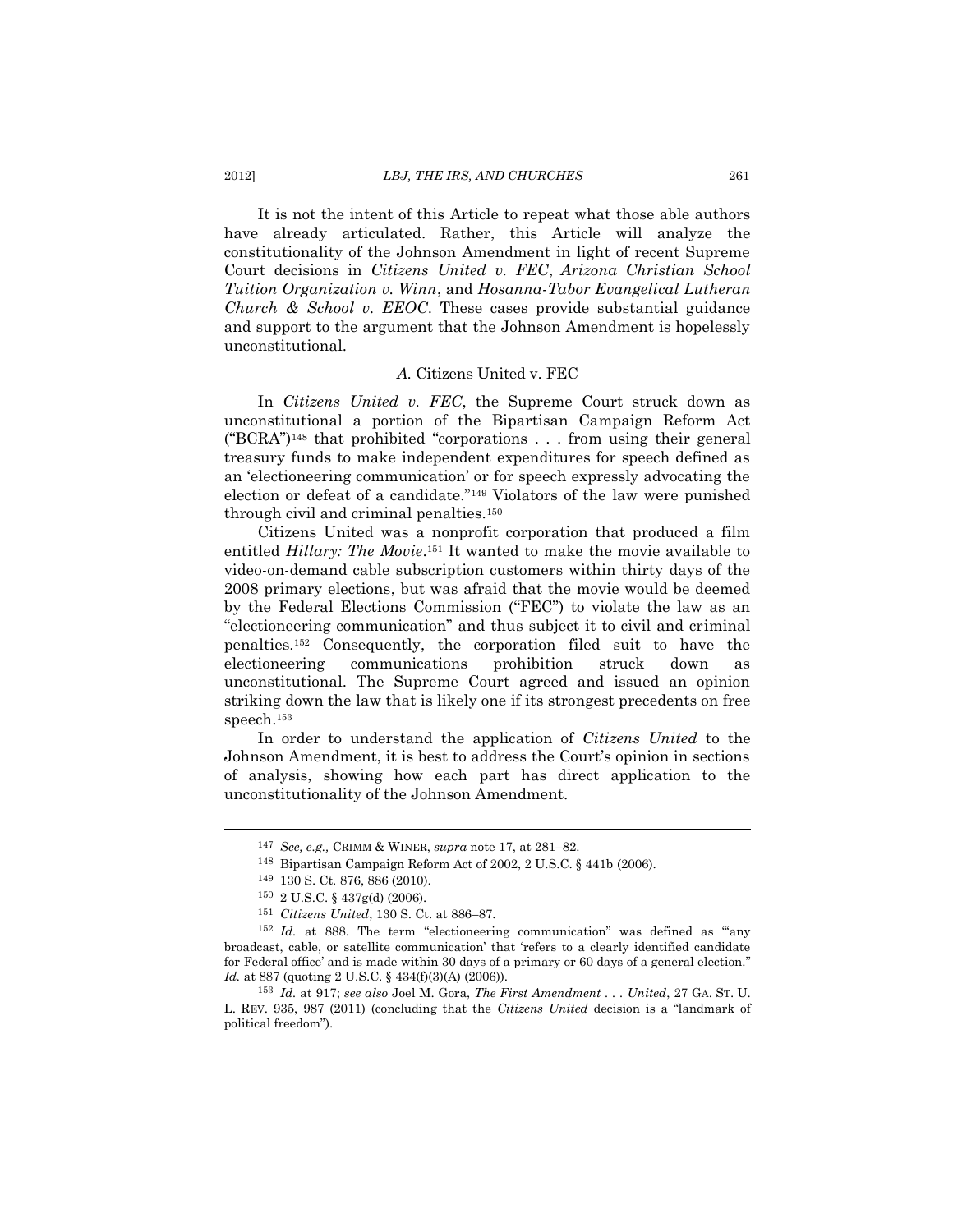# 1. Political Speech Is Essential and Should Not Be Chilled.

# *a.* Citizens United

<span id="page-25-0"></span>In *Citizens United*, the Supreme Court placed great emphasis on the importance of political speech and also condemned attempts to chill speech through vague regulations or complex regulatory schemes.<sup>154</sup>

The BCRA contained a requirement that electioneering communications must be received by 50,000 or more persons to fall within the ambit of the statute.<sup>155</sup> In an attempt to preserve its constitutionality, the amici in *Citizens United* urged the Court to limit the reach of this requirement to situations where there is a plausible likelihood that the communication will be seen by 50,000 or more voters, as opposed to simply being technologically capable of being seen.<sup>156</sup> The Court rejected that argument, noting the importance of political speech and of protecting that speech from being chilled:

Prolix laws chill speech for the same reason that vague laws chill speech: People "of common intelligence must necessarily guess at [the law's] meaning and differ as to its application." The Government may not render a ban on political speech constitutional by carving out a limited exemption through an amorphous regulatory interpretation.<sup>157</sup>

Similarly, the Court rejected the argument that, because movies shown through video-on-demand have a lower risk of distorting the political process than do television advertisements, it could simply strike down the prohibition as applied to movies and leave it in place for television advertisements. <sup>158</sup> In rejecting this argument, the Court refused to draw lines based on the particular technology used to disseminate speech.<sup>159</sup> The Court observed that drawing such lines would require "substantial litigation over an extended time" and that "[t]he interpretive process itself would create an inevitable, pervasive, and

*Id.* <sup>158</sup> *Id.* at 890.

<sup>154</sup> *Citizens United*, 130 S. Ct. at 889, 898–99.

<sup>155</sup> 2 U.S.C. § 434(f)(3)(C) (2006).

<sup>156</sup> *Citizens United*, 130 S. Ct. at 889.

<sup>157</sup> *Id.* (alteration in original) (citation omitted) (quoting Connally v. Gen. Constr. Co., 269 U.S. 385, 391 (1926)). The Court reasoned,

In addition to the costs and burdens of litigation, this result would require a calculation as to the number of people a particular communication is likely to reach, with an inaccurate estimate potentially subjecting the speaker to criminal sanctions. The First Amendment does not permit laws that force speakers to retain a campaign finance attorney, conduct demographic marketing research, or seek declaratory rulings before discussing the most salient political issues of our day.

<sup>159</sup> *Id.*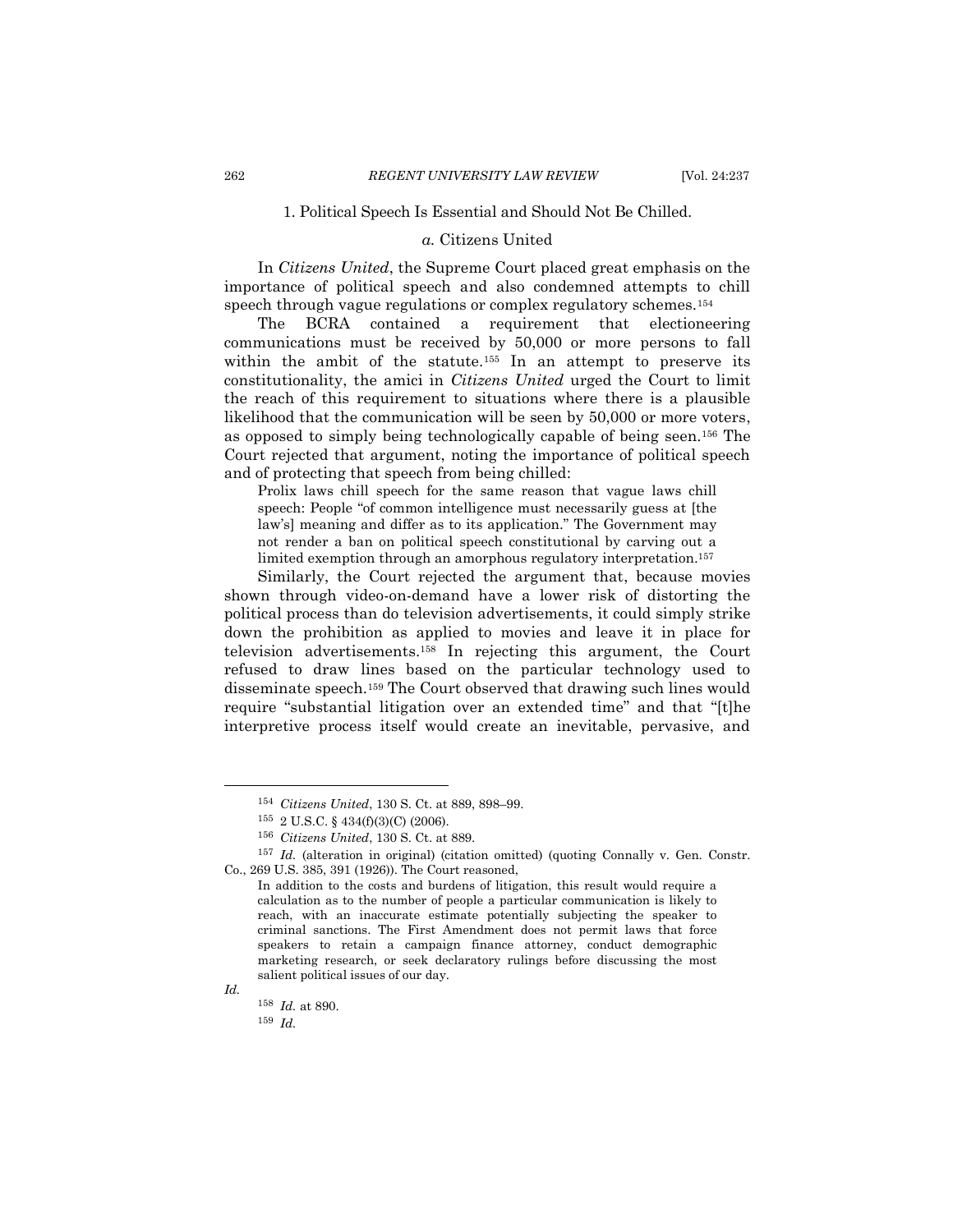serious risk of chilling protected speech pending the drawing of fine distinctions that, in the end, would themselves be questionable.<sup>"160</sup>

The Court also dismissed an argument that it could carve out an exception to the prohibition for corporate political speech funded overwhelmingly by individuals.<sup>161</sup> The Court noted that the "series of steps suggested [to limit the reach of the law in this way] would be difficult to take in view of the language of the statute,"<sup>162</sup> but more importantly, it stated, "Applying this standard would thus require caseby-case determinations. But archetypical political speech would be chilled in the meantime. 'First Amendment freedoms need breathing space to survive.' We decline to adopt an interpretation that requires intricate case-by-case determinations to verify whether political speech is banned . . . ."<sup>163</sup> In rejecting all of these arguments to limit the reach of the BCRA prohibition on electioneering communications, the Court concluded that it could not "resolve [the] case on a narrower ground without chilling political speech, *speech that is central to the meaning and purpose of the First Amendment*."<sup>164</sup>

In assessing the importance of political speech, the Court rejected deciding the case on an as-applied basis and noted the uncertainty that such an approach would allow.<sup>165</sup> It pointed to the fact that elections frequently require the ability for citizens to speak on an expedited basis.<sup>166</sup> Requiring speakers to file a lawsuit to litigate the permissibility of their speech would frustrate the contemporaneous nature of speech in the midst of heated political campaigns. 167

The Court also precluded this argument under the rationale that because speech itself is of primary importance to the integrity of the election process, "[a]s additional rules are created for regulating political speech, any speech arguably within their reach is chilled."<sup>168</sup> Noting the complexity of the FEC's regulations and the deference given by federal courts to administrative determinations, the Supreme Court labeled the restrictions as "onerous" and equated them to prior restraints on speech.<sup>169</sup> It went on to explain that "[w]hen the FEC issues advisory opinions that prohibit speech, '[m]any persons, rather than undertake

<sup>160</sup> *Id.* at 891.

<sup>161</sup> *Id.*

<sup>162</sup> *Id.* at 892.

<sup>163</sup> *Id.* (citations omitted) (quoting FEC v. Wis. Right to Life, Inc., 551 U.S. 449, 468– 69 (2007)).

<sup>164</sup> *Id.* (emphasis added) (citing Morse v. Frederick, 551 U.S. 393, 403 (2007)).

<sup>165</sup> *Id.* at 894–95.

<sup>166</sup> *Id.* at 895.

<sup>167</sup> *Id.*

<sup>168</sup> *Id.*

<sup>169</sup> *Id.* at 895–96.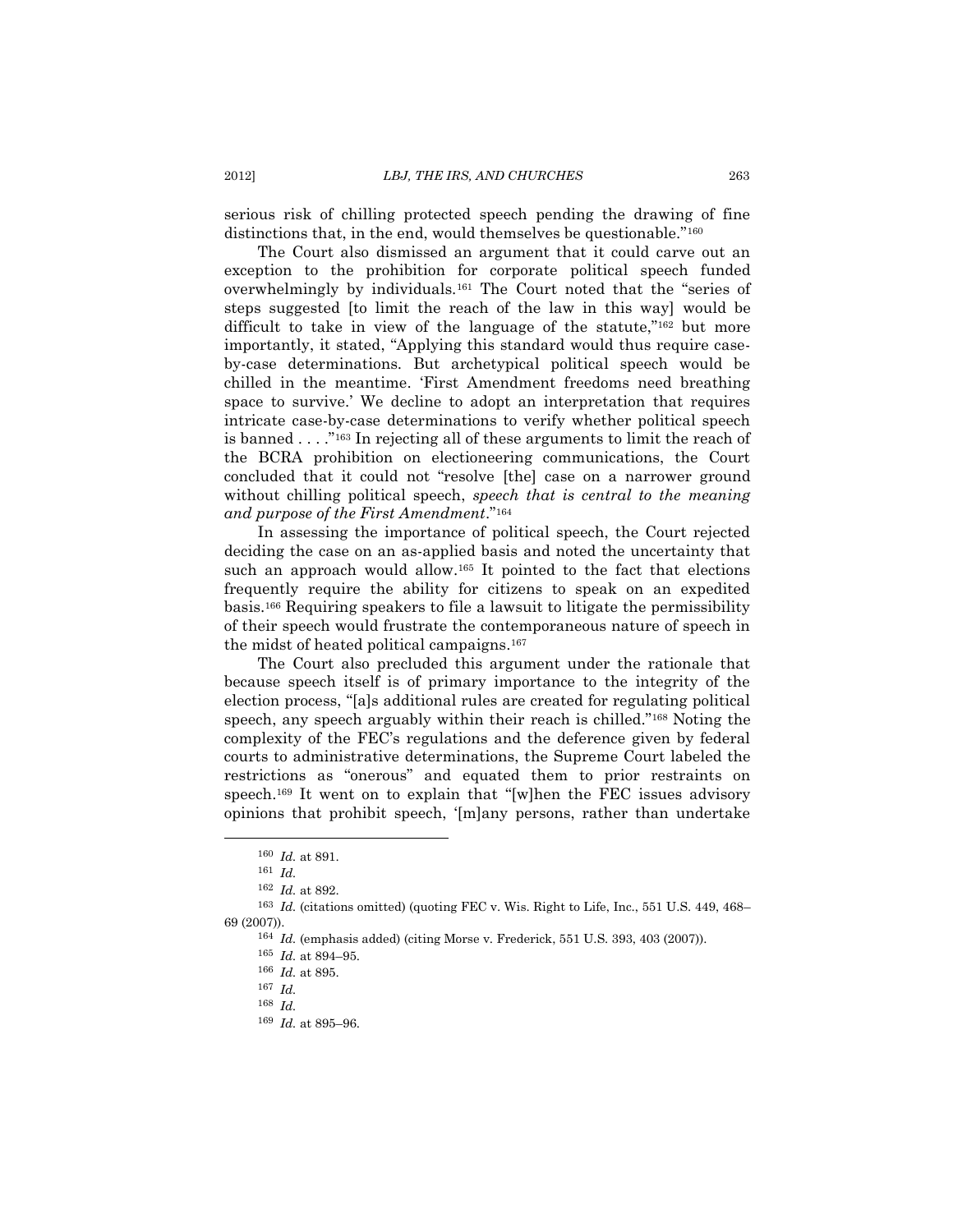the considerable burden (and sometimes risk) of vindicating their rights through case-by-case litigation, will choose simply to abstain from protected speech . . . .'" <sup>170</sup> And, to the Court, the effect was that the regulations harmed "'not only [the speakers] but society as a whole, which is deprived of an uninhibited marketplace of ideas."<sup>171</sup>

The FEC's regulatory scheme allowed it to select whatever speech it deemed safe for public consumption through the application of ambiguous tests.<sup>172</sup> This scheme required FEC officials to "pore over each word of a text to see if, in their judgment, it accords with the 11-factor test they have promulgated. This is an unprecedented governmental intervention into the realm of speech."<sup>173</sup>

The importance of political speech was the primary rationale the *Citizens United* Court used in striking down the BCRA prohibition on electioneering communications. In praise of the freedom of political speech, the Court declared,

Speech is an essential mechanism of democracy, for it is the means to hold officials accountable to the people. The right of citizens to inquire, to hear, to speak, and to use information to reach consensus is a precondition to enlightened self-government and a necessary means to protect it. The First Amendment "has its fullest and most urgent application to speech uttered during a campaign for political office." 174

Furthermore, the Court noted that "it is inherent in the nature of the political process that voters must be free to obtain information from diverse sources in order to determine how to cast their votes."<sup>175</sup> Citing well-established Court precedent, it also stated that "[p]olitical speech is 'indispensable to decisionmaking in a democracy, and this is no less true because the speech comes from a corporation rather than an individual.'" 176

The vital importance of political speech was the polestar of the *Citizens United* decision, and the Court took great pains to ensure that political speech was not chilled by overly burdensome regulations and regulatory or interpretive schemes that required case-by-case determinations without setting forth with precision what speech was prohibited. In fact, the Court even went so far as to say that complex and

<sup>170</sup> *Id.* at 896 (quoting Virginia v. Hicks, 539 U.S. 113, 119 (2003) (alteration in original)).

<sup>171</sup> *Id.* (quoting *Hicks*, 539 U.S. at 119).

<sup>172</sup> *Id.*

<sup>173</sup> *Id.* 

<sup>&</sup>lt;sup>174</sup> *Id.* at 898 (citation omitted) (quoting Eu v. San Francisco Cnty. Democratic Cent. Comm., 489 U.S. 214, 223 (1989)) (internal quotation marks omitted).

<sup>175</sup> *Id.* at 899.

<sup>176</sup> *Id.* at 904 (quoting First Nat'l Bank of Boston v. Bellotti, 435 U.S. 765, 777 (1978)).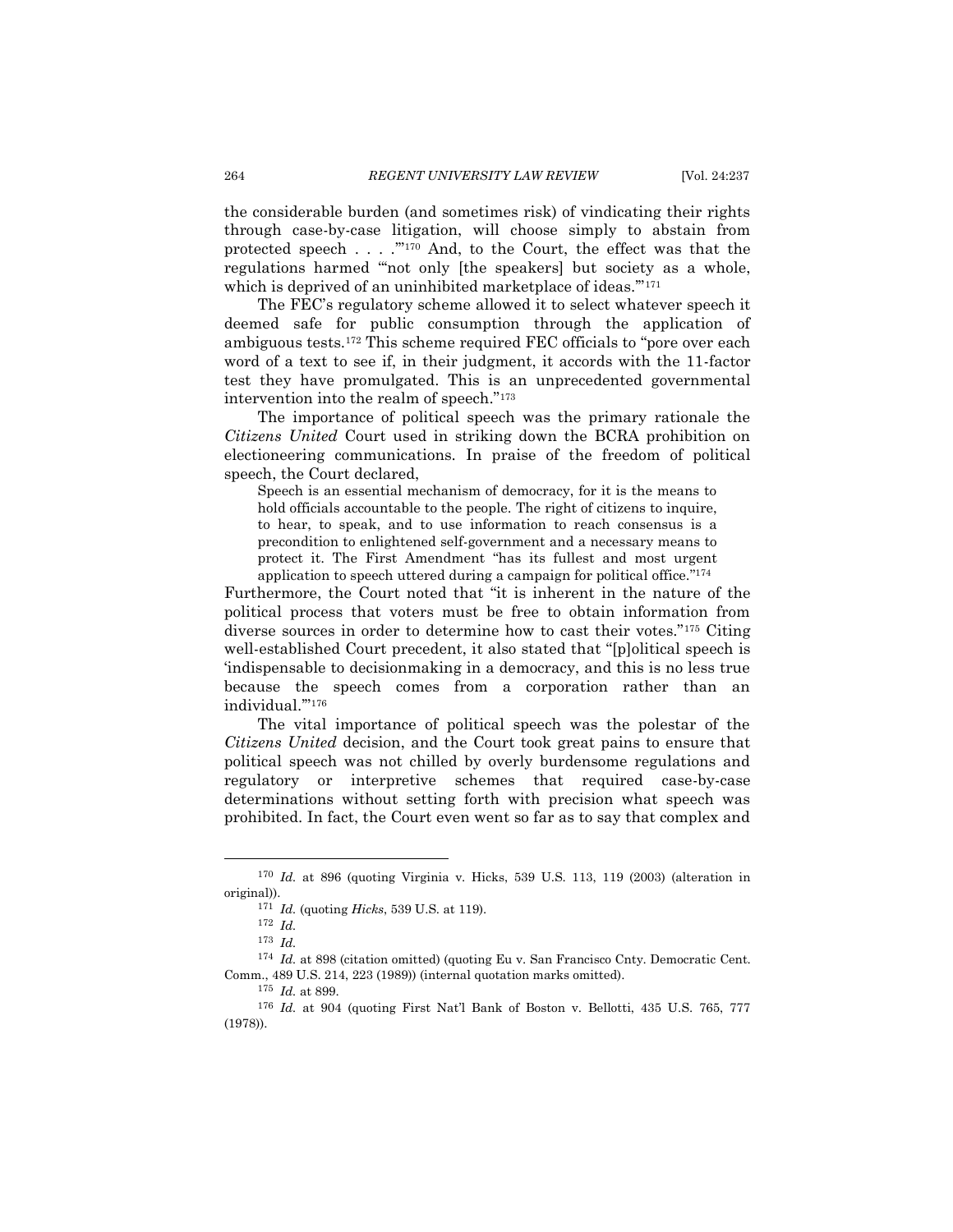vague laws that require determinations by government officials were functional prior restraints.

The Court has consistently, and in very strong terms, condemned prior restraint schemes: "*Any* system of prior restraints of expression comes to this Court bearing a heavy presumption against its constitutional validity."<sup>177</sup> Moreover, the Court has warned, "[P]rior restraints on speech . . . are the most serious and the least tolerable infringement on First Amendment rights."<sup>178</sup> This is because society "prefers to punish the few who abuse rights of speech *after* they break the law than to throttle them and all others beforehand."<sup>179</sup> Historically, the Court has also noted that "it has been generally, if not universally, considered . . . the chief purpose of the [First Amendment] to prevent previous restraints . . . ." <sup>180</sup> In *Lovell v. City of Griffin*, it reaffirmed that the prevention of prior restraints was a "leading purpose" in the adoption of the First Amendment.<sup>181</sup> And in *Carroll v. President & Commissioners of Princess Anne*, the Court noted that "[p]rior restraint upon speech suppresses the precise freedom which the First Amendment sought to protect against abridgement."<sup>182</sup> Needless to say, this universal disapproval of prior restraints on speech is deeply entrenched in First Amendment doctrine.

#### *b. Application to the Johnson Amendment*

It is evident that the *Citizens United* opinion applies to the Johnson Amendment and raises serious questions regarding the constitutionality of that law.

First, the terms of the Johnson Amendment are as ill-defined as the term "electioneering communication" in the BCRA. Terms such as "participate in" or "intervene in" in the Johnson Amendment lack precision. Scholars have noted the vagueness of these terms in the law,<sup>183</sup> and the IRS has even admitted that "[t]he Code contains no bright line test for evaluating political intervention; it requires careful balancing of all of the facts and circumstances."<sup>184</sup> The IRS's "facts and circumstances" test exacerbates the vagueness of the Johnson

<sup>177</sup> Vance v. Universal Amusement Co., 445 U.S. 308, 317 (1980) (Burger, J., dissenting) (quoting Bantam Books, Inc. v. Sullivan, 372 U.S. 58, 70 (1963)) (internal quotation marks omitted).

<sup>178</sup> Neb. Press Ass'n v. Stuart, 427 U.S. 539, 559 (1975).

<sup>179</sup> Se. Promotions, Ltd. v. Conrad, 420 U.S. 546, 559 (1975).

<sup>180</sup> Near v. Minnesota, 283 U.S. 697, 713 (1931).

<sup>181</sup> 303 U.S. 444, 451–52 (1938) (citing Patterson v. Colorado, 205 U.S. 454, 462 (1907); Grosjean v. Am. Press Co., 297 U.S. 233, 245–46 (1936); *Near*, 283 U.S. at 713–16). <sup>182</sup> 393 U.S. 175, 181 (1968).

<sup>183</sup> *See, e.g.*, Kingsley & Pomeranz, *supra* not[e 79,](#page-13-2) at 64–65.

<sup>184</sup> FINAL REPORT, *supra* note [132,](#page-22-0) at 1.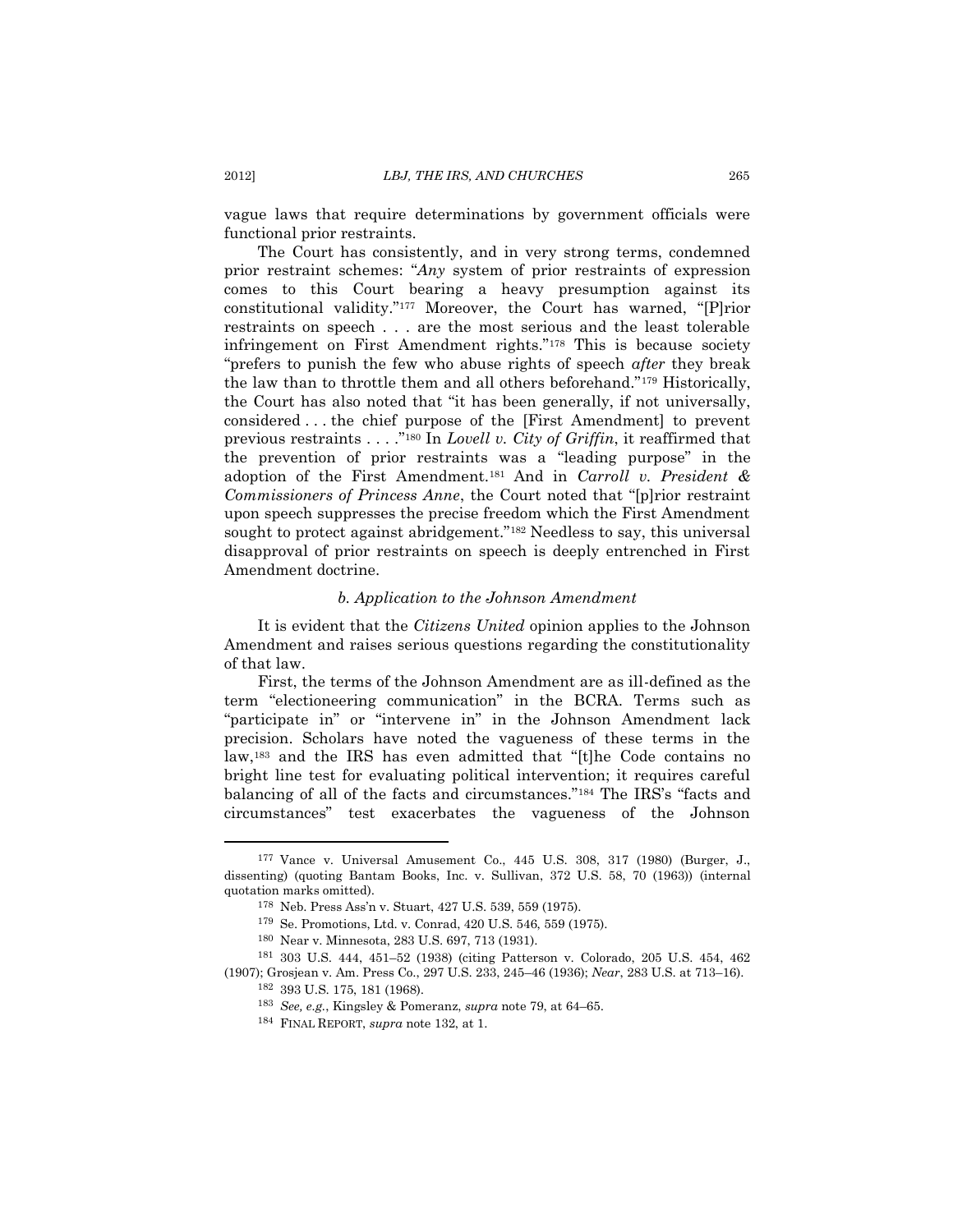Amendment and highlights the fact that there can be no precise interpretation of its terms.

Second, the IRS has a complex regulatory scheme for enforcing the Johnson Amendment. The "facts and circumstances" test mandates that governmental agents use their subjective interpretations of particular speech by a pastor or church to determine whether it violates the Johnson Amendment. Similar to the BCRA's electioneering communication prohibition addressed in *Citizens United*, the IRS, like the FEC, applies ambiguous tests in enforcing the Johnson Amendment, and government agents are required to "pore over each word of a text to see if, in their judgment, it accords" with the agency's test that contains numerous factors.<sup>185</sup> The IRS has created more than one multi-factor test to determine whether speech violates the Johnson Amendment. For instance, the IRS has a seven-factor test to determine whether a communication is permissible "issue advocacy" or unlawful "political campaign intervention." <sup>186</sup> This test is just as complex and susceptible to subjective determinations as the FEC's test for determining whether a communication is an "electioneering communication." Thus, the same dangers exist in the IRS's enforcement scheme of the Johnson Amendment as in the FEC's enforcement of the BCRA: chill on speech, self-censorship, and vague and arbitrary enforcement of the law.

The IRS has also exacerbated the vagueness of the Johnson Amendment by its various interpretations, guidance, and pronouncements throughout the years. As discussed previously, the IRS states that there is such a thing as "indirect participation" in a political campaign.<sup>187</sup> Yet there is no definition of what is considered "indirect," and the IRS has issued no guidance to cabin that phrase and prevent its abuse by government officials tasked with reviewing speech for compliance with the law. At least some IRS training materials also state that the Johnson Amendment can be violated by the use of "code words," yet there is no attempt to define that term or in any way limit its application.<sup>188</sup> In these ways, the enforcement scheme adopted and pursued by the IRS for the Johnson Amendment is even worse than that of the FEC's scheme under the BCRA. The definition of what speech actually violates the Johnson Amendment has become so blurred as to be indecipherable. The predictable result of this sorry state of affairs is the undeniable chill on speech and widespread self-censorship among those

<sup>185</sup> *See* Citizens United v. FEC, 130 S. Ct. 876, 896 (2010).

<sup>186</sup> Rev. Rul. 2007-41, 2007-1 C.B. 1421, 1424.

<sup>187</sup> Treas. Reg. § 1.501(c)(3)-1(c)(3)(iii) (2009).

<sup>188</sup> *See* Kindell & Reilly, *supra* note [82,](#page-14-2) at 411. Instead of providing clarity to define "code words," the IRS only states that code words used in the context of political campaigns "are used with the intent of conjuring favorable or unfavorable images." *Id.* n.6.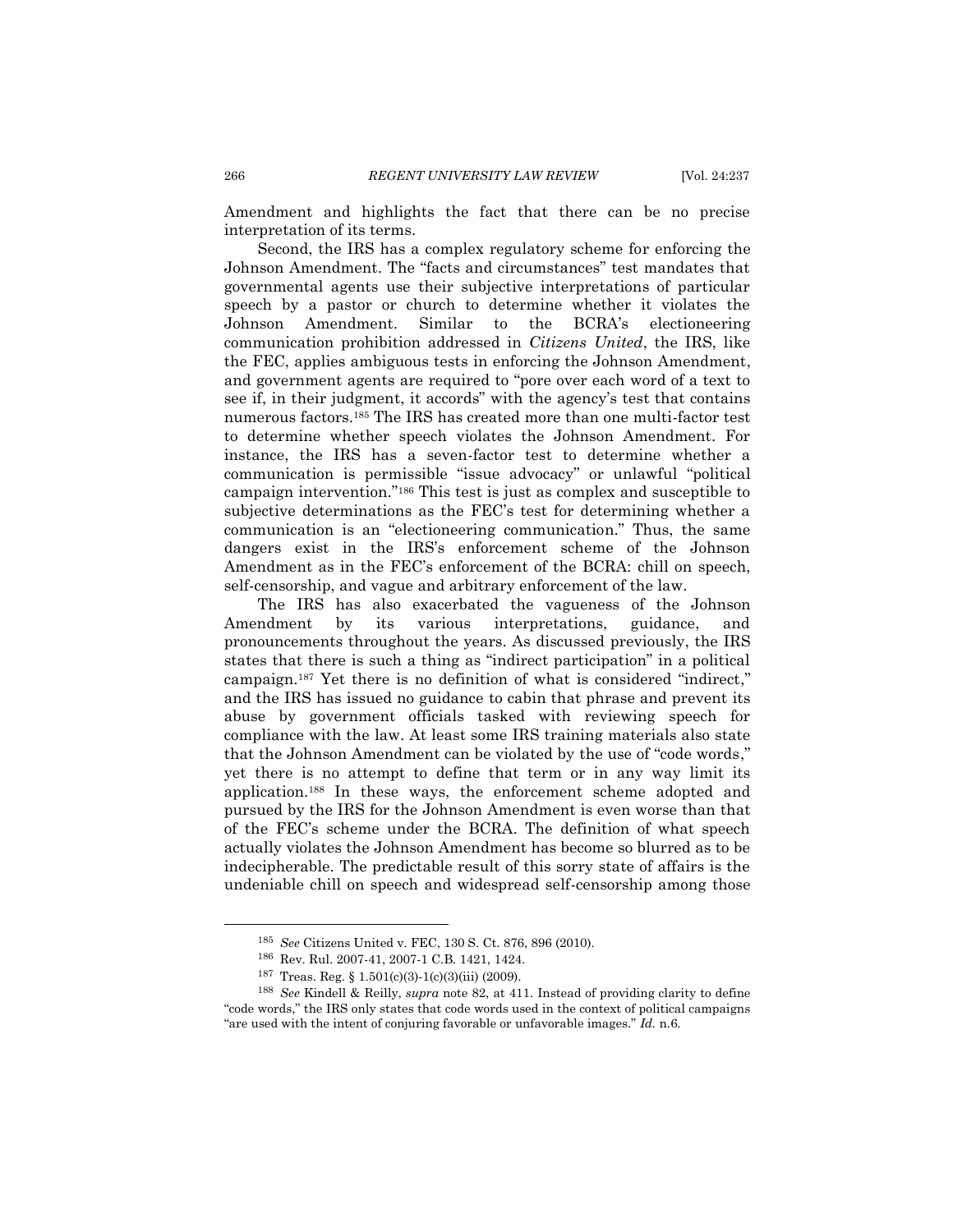organizations and individuals that fall within the Johnson Amendment's tyrannical domain.

Finally, the Supreme Court in *Citizens United* placed great emphasis on the importance of political speech. To be sure, *Citizens*  United was not the first time the Court had made similar statements;<sup>189</sup> however, the case stands as one of the Court's strongest declarations of the foundational importance of political speech. While speech by churches about candidates or elections might arguably be characterized as political speech, it is more properly characterized as religious speech since it is motivated and undergirded by the religious doctrine of the church. The Supreme Court has consistently held that religious speech occupies a high estate under the First Amendment: "Our precedent establishes that private religious speech, far from being a First Amendment orphan, is as fully protected under the Free Speech Clause as secular private expression."<sup>190</sup>

Thus, religious speech is at least as protected, if not more protected, than political speech. Given this fact, the analysis in *Citizens United* applies with equal, if not greater, force to the Johnson Amendment. The restriction that the Johnson Amendment imposes on religious speech is just as egregious and deserving of condemnation as the unconstitutional restriction that the BCRA imposed on political speech.

<span id="page-30-0"></span>2. Speaker Identity Restrictions Are Invalid Under the First Amendment.

#### *a.* Citizens United

Central to the Court's holding in *Citizens United* is that speaker identity restrictions on speech are invalid. In the context of *Citizens* 

<sup>189</sup> *See, e.g.*, Mills v. Alabama*,* 384 U.S. 214, 218–19 (1966) ("Whatever differences may exist about interpretations of the First Amendment, there is practically universal agreement that a major purpose of that Amendment was to protect the free discussion of governmental affairs. This of course includes discussions of candidates, structures and forms of government, the manner in which government is operated or should be operated, and all such matters relating to political processes."); *see also* Brown v. Hartlage, 456 U.S. 45, 53 (1982) ("The free exchange of ideas provides special vitality to the process traditionally at the heart of American constitutional democracy—the political campaign."); Monitor Patriot Co. v. Roy, 401 U.S. 265, 272 (1971) ("[I]t can hardly be doubted that the constitutional guarantee has its fullest and most urgent application precisely to the conduct of campaigns for political office."); Pennekamp v. Florida, 328 U.S. 331, 346 (1946) ("Free discussion of the problems of society is a cardinal principle of Americanism—a principle which all are zealous to preserve.").

<sup>190</sup> Capitol Square Review & Advisory Bd. v. Pinette, 515 U.S. 753, 760 (1995) (citing Lamb's Chapel v. Ctr. Moriches Union Free Sch. Dist., 508 U.S. 384 (1993); Bd. of Educ. v. Mergens, 496 U.S. 226 (1990); Widmar v. Vincent, 454 U.S. 263 (1981); Heffron v. Int'l Soc'y for Krishna Consciousness, Inc., 452 U.S. 640 (1981)). The Court further explained, "Indeed, in Anglo-American history, at least, government suppression of speech has so commonly been directed *precisely* at religious speech that a free-speech clause without religion would be Hamlet without the prince." *Id.*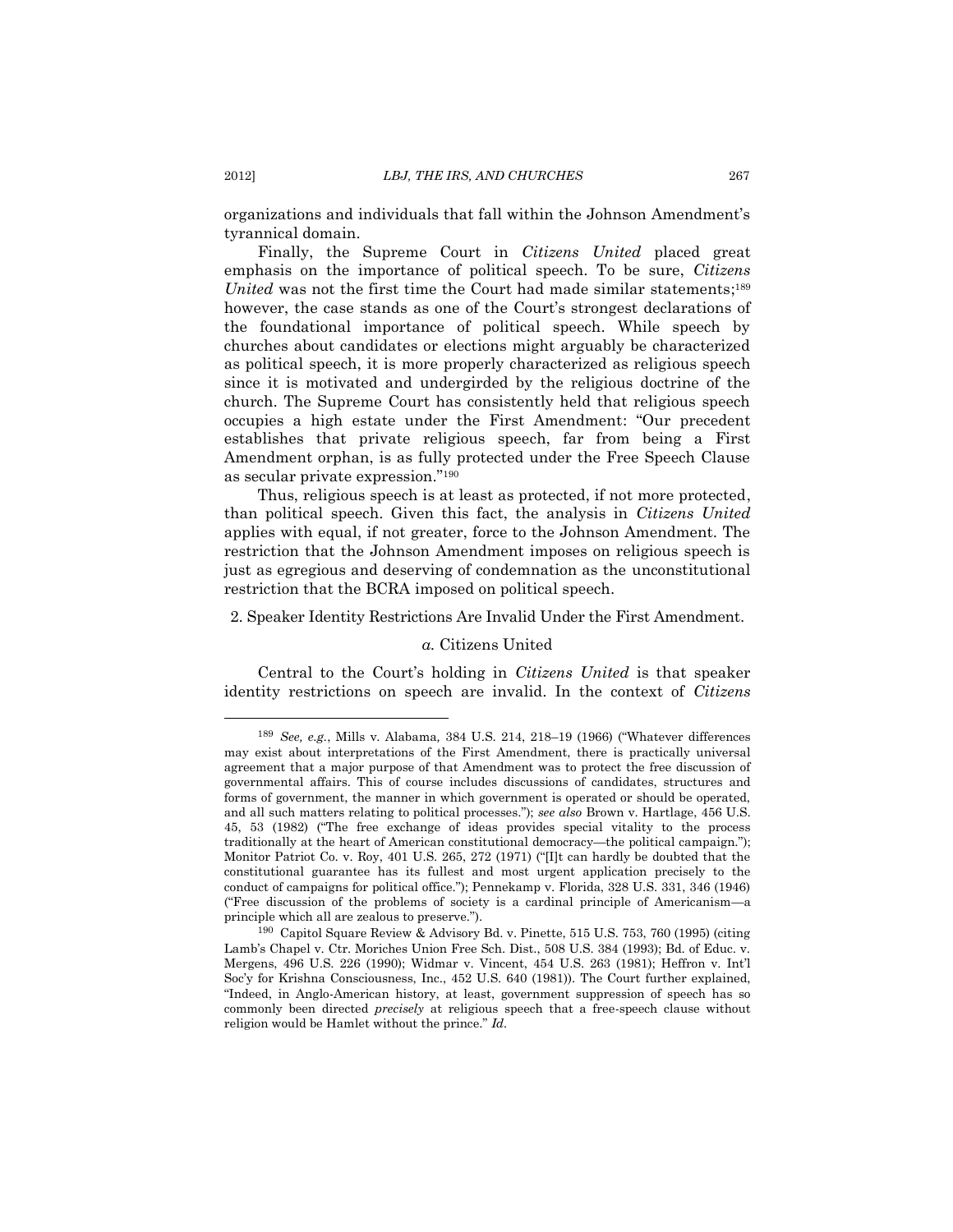*United*, this meant that the BCRA prohibition that applied to restrict the speech of corporations, but not others, was unconstitutional.

The Court reaffirmed that restrictions distinguishing among speakers are prohibited under the First Amendment.<sup>191</sup> The Court noted that such speaker identity restrictions are "all too often simply a means to control content."<sup>192</sup> It concluded, "We find no basis for the proposition that, in the context of political speech, the Government may impose restrictions on certain disfavored speakers. Both history and logic lead us to this conclusion."<sup>193</sup>

As support for its conclusion, the Court pointed to the history of free speech and the fact that, "[a]t the founding, speech was open, comprehensive, and vital to society's definition of itself; there were no limits on the sources of speech and knowledge."<sup>194</sup> It recognized that the BCRA prohibition was censorship that was "vast in its reach" and that the government had "muffle[d] the voices that best represent the most significant segments of the economy." <sup>195</sup> The Court reasoned, "By suppressing the speech of manifold corporations, both for-profit and nonprofit, the Government prevents their voices and viewpoints from reaching the public and advising voters on which persons or entities are hostile to their interests." <sup>196</sup> In condemning the BCRA's electioneering communications prohibition as unconstiutional, the Court went on to state,

When Government seeks to use its full power, including the criminal law, to command where a person may get his or her information or what distrusted source he or she may not hear, it uses

<sup>191</sup> Citizens United v. FEC, 130 S. Ct. 876, 898 (2010) (citing First Nat'l Bank of Boston v. Bellotti, 435 U.S. 765, 784 (1978)).

<sup>192</sup> *Id.* at 899. The Court explained,

Quite apart from the purpose or effect of regulating content, moreover, the Government may commit a constitutional wrong when by law it identifies certain preferred speakers. By taking the right to speak from some and giving it to others, the Government deprives the disadvantaged person or class of the right to use speech to strive to establish worth, standing, and respect for the speaker's voice. The Government may not by these means deprive the public of the right and privilege to determine for itself what speech and speakers are worthy of consideration. The First Amendment protects speech and speaker, and the ideas that flow from each.

*Id.*

<sup>193</sup> *Id.* <sup>194</sup> *Id.* at 906.

<sup>195</sup> *Id.* at 907 (alteration in original) (quoting McConnell v. FEC, 540 U.S. 93, 257–58 (2003) (internal quotation marks omitted) (Scalia, J., concurring in part, dissenting in part, concurring in the judgment in part, and dissenting in the judgment in part)).

<sup>196</sup> *Id.*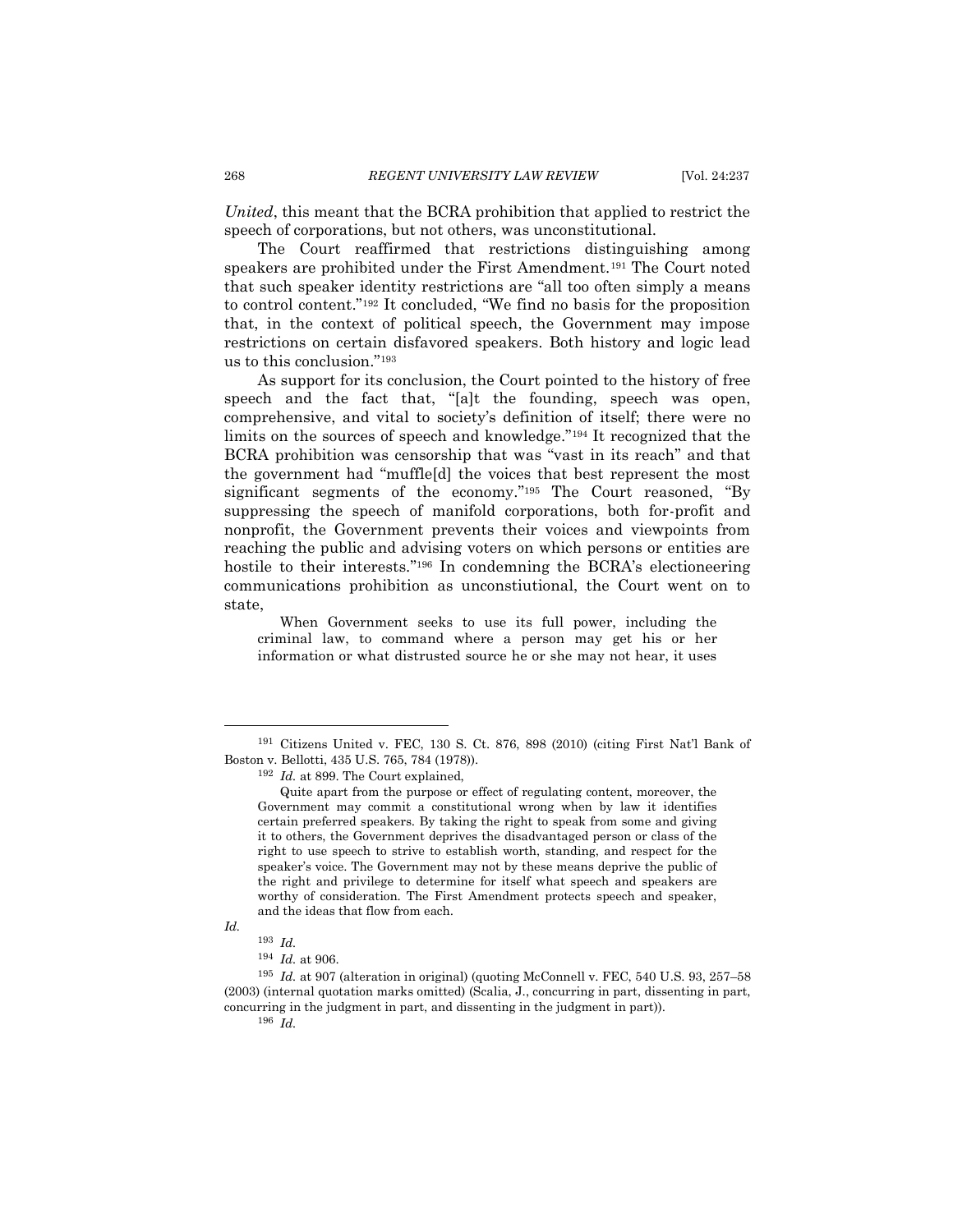censorship to control thought. This is unlawful. The First Amendment confirms the freedom to think for ourselves.<sup>197</sup>

The Court finally concluded by stating that "the Government may not suppress political speech on the basis of the speaker's corporate identity. No sufficient governmental interest justifies limits on the political speech of nonprofit or for-profit corporations."<sup>198</sup>

# *b. Application to the Johnson Amendment*

The Supreme Court's language regarding speaker identity restrictions almost seems calculated to apply directly to the Johnson Amendment. The Court specifically included nonprofit corporations in its opinion.<sup>199</sup> Thus, it is impossible to ignore the application of *Citizens United* to the Johnson Amendment. And, like the political speech doctrine relied upon by the Court in *Citizens United*, the prohibition on speaker identity restrictions applies directly to the Johnson Amendment.

Section 501(c) of the Internal Revenue Code now contains a list of at least twenty-nine categories of entities exempt from federal income taxes.<sup>200</sup> Yet out of these categories, only one, that of  $501(c)(3)$ , has historically been subject to the restriction of the Johnson Amendment.<sup>201</sup> This may be owing to the fact that the Amendment was hastily added with no forethought for how it would integrate or synthesize with the remainder of the Code. <sup>202</sup> But, whatever the reason, it is plain that the Amendment has historically only applied to one group of entities—those exempt under Section 501(c)(3).

Some may suggest that the reason for this differential treatment is that only Section  $501(c)(3)$  entities receive the double benefit of exemption and tax-deductible contributions.<sup>203</sup> This is not the case, however. Veterans' organizations are also considered exempt from

<sup>197</sup> *Id.* at 908.

<sup>198</sup> *Id.* at 913.

<sup>199</sup> *Id.* ("No sufficient governmental interest justifies limits on the political speech of *nonprofit* or for-profit *corporations*." (emphasis added)).

<sup>200</sup> I.R.C. § 501(c) (2006 & Supp. IV 2011).

 $201$  Section 501(c)(29), recently added to the Internal Revenue Code by the Patient Protection and Affordable Care Act, Pub. L. No. 111-148, 124 Stat. 119 (2010), contains a condition similar to that of the Johnson Amendment. *See* § 501(c)(29)(B)(iv) (Supp. IV 2011).

<sup>202</sup> For a discussion of how the Johnson Amendment was added with no attempt to synthesize its provisions with the rest of the tax code, see CRIMM & WINER, *supra* note [17,](#page-4-4) at 114–15. Repeated amendments were necessary in later years to integrate the Johnson Amendment fully into the Code. *Id.*

<sup>203</sup> *See, e.g.*, Ellen P. Aprill, *Churches, Politics, and the Charitable Contribution Deduction*, 42 B.C. L. Rev. 843, 866 (2001).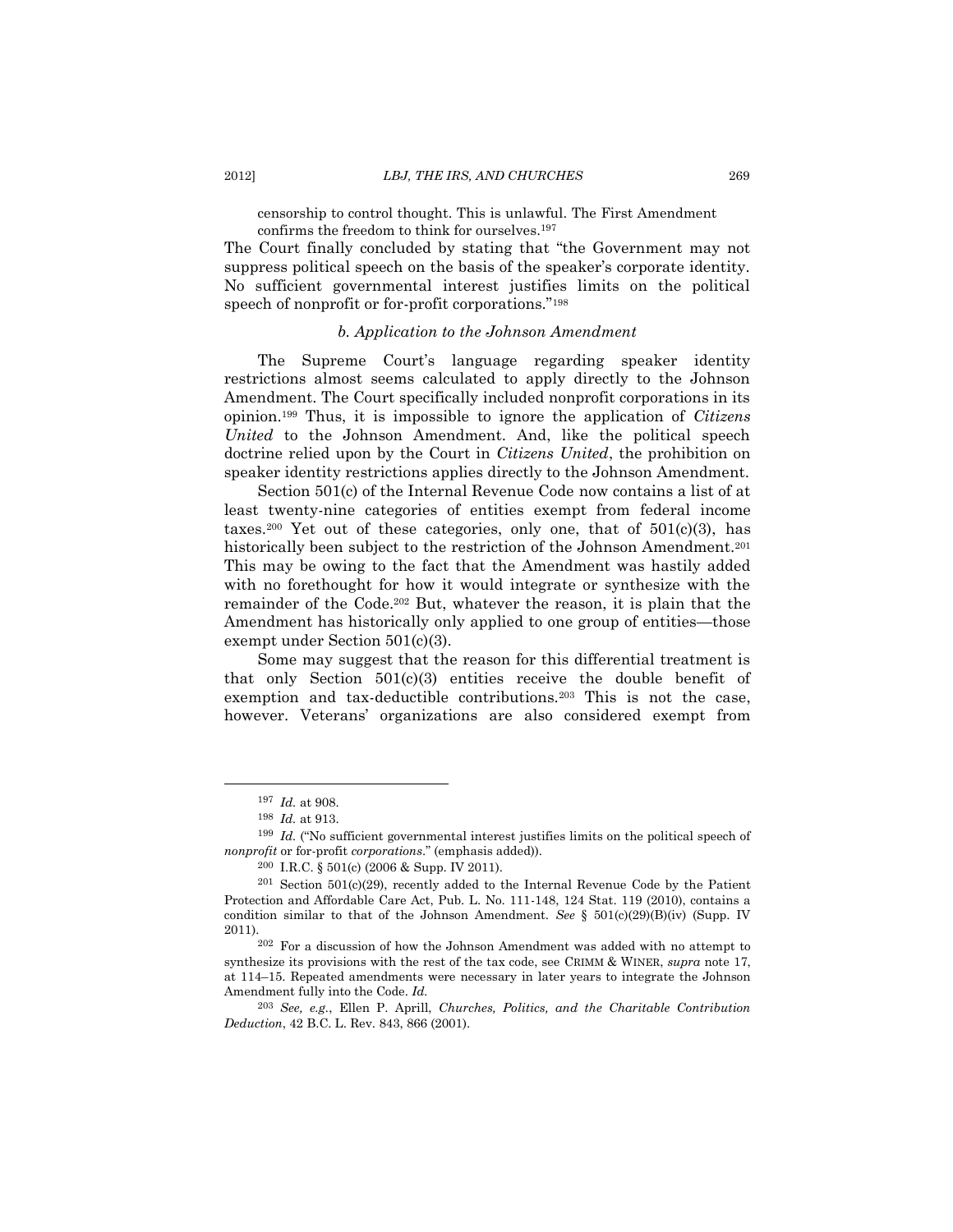income taxes and are allowed to receive deductible contributions.<sup>204</sup> These organizations are not subject to the Johnson Amendment and yet are still allowed to endorse or oppose candidates without endangering their tax-exempt status.<sup>205</sup>

The Johnson Amendment sets up a speaker-identity restriction where certain nonprofit corporations are prohibited from speaking in such a way as to support or oppose political candidates but others are not. Only organizations that are "organized and operated exclusively for religious, charitable, scientific, testing for public safety, literary, or educational purposes, or to foster national or international amateur sports competition . . . or for the prevention of cruelty to children or animals" have historically been prohibited from supporting or opposing candidates for office.<sup>206</sup> All others have been allowed to support or oppose candidates for office and remain exempt and, at least in the case of veterans' organizations, receive deductible contributions. This is a classic speaker-identity restriction, and *Citizens United* seems to indicate that the Supreme Court will invalidate such restrictions as violative of the Free Speech Clause.

<span id="page-33-0"></span>3. Corporations Cannot Have Their Speech Restricted by Requiring Them to Establish a PAC to Speak Politically.

## *a.* Citizens United

In *Citizens United*, the Court rejected the argument that, because corporations still had the ability to speak out politically by establishing a Political Action Committee ("PAC"), the BCRA electioneering communication prohibition did not violate the First Amendment.<sup>207</sup> The Court held, in no uncertain terms, that the prohibition "is a ban on corporate speech notwithstanding the fact that a PAC created by a corporation can still speak." 208

After cataloging the burdensome process of setting up a PAC and of complying with PAC regulations, the Court concluded that, "[g]iven the onerous restrictions, a corporation may not be able to establish a PAC in time to make its views known regarding candidates and issues in a

<sup>204</sup> *See* § 501(c)(19) (providing tax exemption); I.R.C. § 170(c)(3) (2006) (providing deductibility of contributions).

<sup>205</sup> There may be a small tax to be paid by the organization for monies expended in supporting or opposing candidates. *See* I.R.C. § 527(f) (2006). But that does not change the fact that these organizations can endorse or oppose candidates while maintaining their exemption and their ability to receive deductible contributions.

 $206 \& 501(c)(3)$ .

<sup>207</sup> Citizens United v. FEC, 130 S. Ct. 876, 897 (2010).

<sup>208</sup> *Id.* (citing McConnell v. FEC, 540 U.S. 93, 330–33 (2003) (Kennedy, J., concurring in the judgment in part and dissenting in the judgment in part)).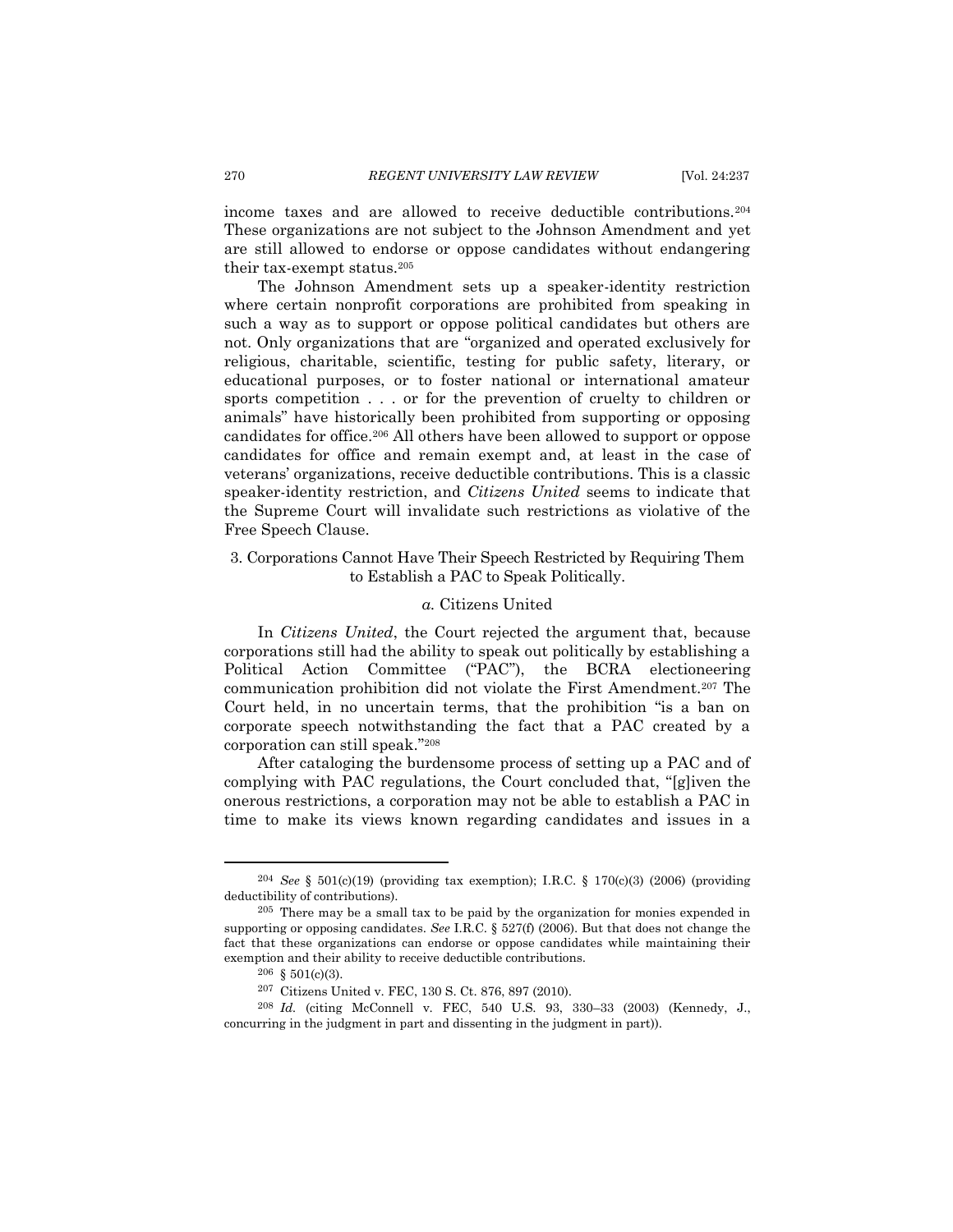current campaign."<sup>209</sup> Thus, the fact that a corporation has an alternative way to speak (through the establishment of a PAC) does not alleviate the unconstitutional burden on free speech associated with a ban on the corporation itself being able to speak. The burdensome regulations associated with a PAC and the fact that a PAC is not a substitute for the corporation's ability to speak mean that any restriction on political speech by corporations cannot be justified by pointing to the fact that the corporation may speak through an alternative channel.

#### *b. Application to the Johnson Amendment*

Some scholars have attempted to justify the Johnson Amendment's ban on speech by arguing that churches can simply create additional, separate organizations to speak for them in the political realm.<sup>210</sup> This idea comes from the Supreme Court's decision in *Regan v. Taxation With Representation of Washington* where the Court upheld the lobbying restrictions in Section  $501(c)(3)$  against a constitutional challenge.<sup>211</sup> After upholding the restrictions, the *Regan* Court noted that a Section 501(c)(3) organization could still receive tax-deductible contributions for its lobbying activities by creating a separate Section 501(c)(4) organization.<sup>212</sup>

Justice Blackmun wrote a concurring opinion in *Regan* where he made it plain that, in his view, "[t]he constitutional defect that would inhere in § 501(c)(3) alone is avoided by § 501(c)(4)" where the charitable goals of the Section  $501(c)(3)$  organization can be pursued through lobbying by an affiliated Section  $501(c)(4)$  organization.<sup>213</sup> Justice Blackmun reasoned, "Any significant restriction on this channel of communication, however, would negate the saving effect of  $\S 501(c)(4)$ . It must be remembered that  $\S$  501(c)(3) organizations retain their constitutional right to speak and to petition the Government." <sup>214</sup> He issued, however, the following caveat:

Should the IRS attempt to limit the control these organizations' exercise over the lobbying of their  $\S 501(c)(4)$  affiliates, the First Amendment problems would be insurmountable. It hardly answers one person's objection to a restriction on his speech that another

<sup>209</sup> *Id.* at 897–98.

<sup>210</sup> *See, e.g.*, Douglas H. Cook, *The Politically Active Church*, 35 LOY. U. CHI. L.J. 457, 473–74 (2004); Donald B. Tobin, *Political Campaigning by Churches and Charities: Hazardous for 501(c)(3)s, Dangerous for Democracy*, 95 GEO. L.J. 1313, 1324–26 (2007).

<sup>211</sup> 461 U.S. 540, 545, 551 (1983).

<sup>212</sup> *Id.* at 544.

<sup>213</sup> *Id.* at 552 (Blackmun, J., concurring); *see also id.* at 553 ("A § 501(c)(3) organization's right to speak is not infringed, because it is free to make known its views on legislation through its  $\S$  501(c)(4) affiliate without losing tax benefits for its nonlobbying activities.").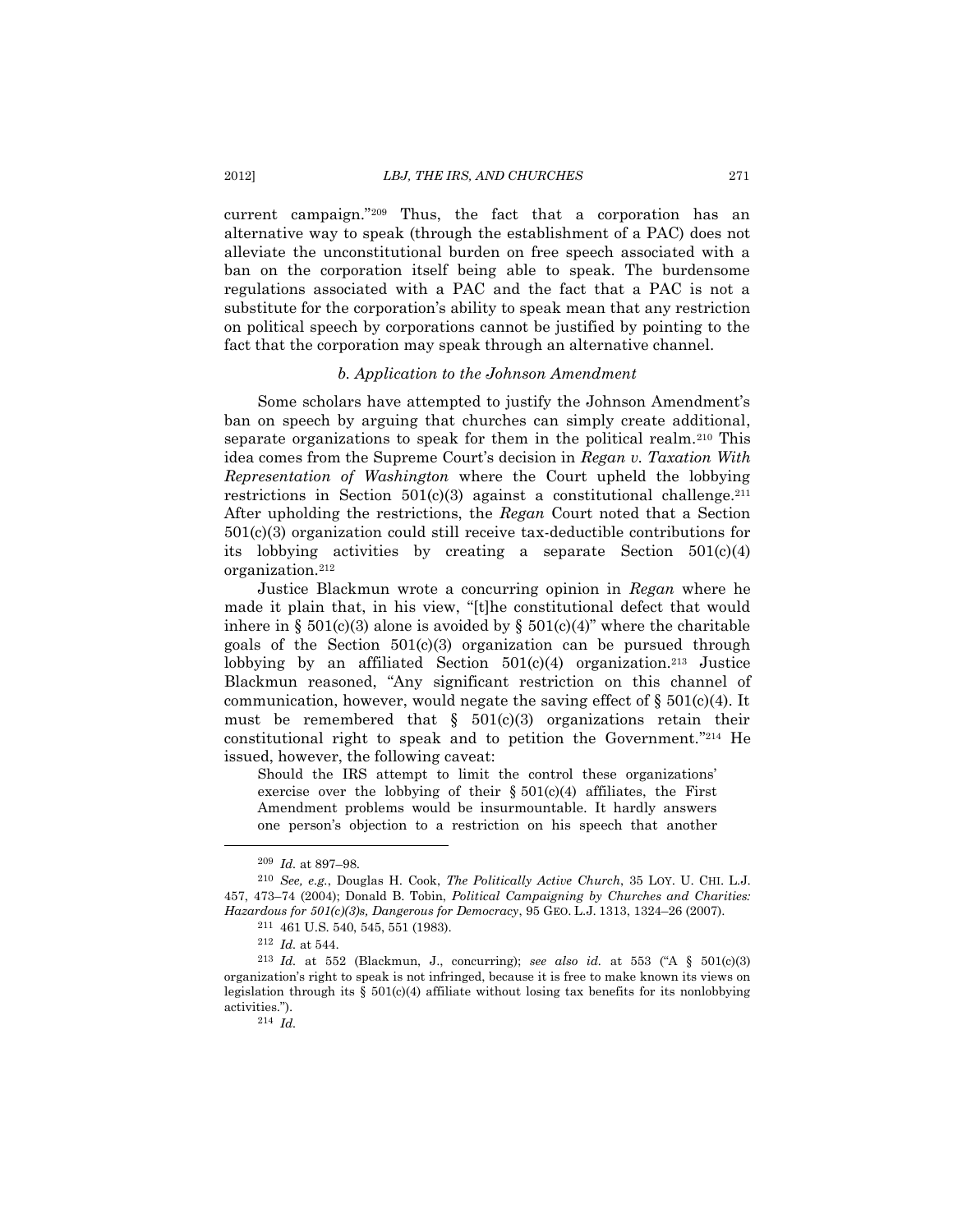person, outside his control, may speak for him. Similarly, an attempt to prevent  $\S 501(c)(4)$  organizations from lobbying explicitly on behalf of their  $\S 501(c)(3)$  affiliates would perpetuate  $\S 501(c)(3)$ organizations' inability to make known their views on legislation without incurring the unconstitutional penalty. Such restrictions would extend far beyond Congress' mere refusal to subsidize lobbying. In my view, any such restriction would render the statutory scheme unconstitutional.<sup>215</sup>

The Court has subsequently adopted Justice Blackmun's rationale as the significant holding of *Regan*. <sup>216</sup> The Court of Appeals for the District of Colombia, in *Branch Ministries*, also relied upon Justice Blackmun's concurrence in *Regan* to justify upholding the Johnson Amendment against a free exercise challenge.<sup>217</sup> As evidence that the church's free exercise rights were not substantially burdened, the D.C. Circuit specifically relied upon the fact that the church could initiate a series of steps to create a Section  $501(c)(4)$  organization, which could in turn create a Section 527 political organization.<sup>218</sup>

The *Citizens United* case changes this legal landscape rather dramatically. It is now clear that relying on a separate organization to speak for the Section  $501(c)(3)$  organization is not sufficient to save a statute from unconstitutionality.<sup>219</sup> *Citizens United* is unequivocal in its condemnation of a scheme that does not permit a corporation to speak for itself but forces that speech into a separate organization that can only be set up after a series of burdensome and time-consuming regulations have been met.<sup>220</sup> Instead, *Citizens United* mandates that the corporation *itself* must be permitted to speak in order for any law purporting to regulate the speech of the corporation to be considered constitutional.<sup>221</sup>

Although the Court did not overrule *Regan* in *Citizens United*, it is doubtful that the *Regan* analysis would now apply with any force in a challenge to the Johnson Amendment. It is even less applicable in the case of a pastor preaching a sermon from his pulpit during a Sunday morning service. That sermon is quintessential religious speech and cannot be shifted over to a separate organization. Requiring a pastor to refrain from specifically applying Scripture or church teaching to a

<sup>215</sup> *Id.* at 553–54 (citation omitted).

<sup>216</sup> *See* Rust v. Sullivan, 500 U.S. 173, 197–98 (1991); FCC v. League of Women Voters, 468 U.S. 364, 399–400 (1984).

<sup>217</sup> Branch Ministries v. Rossotti, 211 F.3d 137, 143 (D.C. Cir. 2000). Notably, the church in *Branch Ministries* did not raise a free speech claim. Thus, the court had no opportunity to decide whether the Johnson Amendment violated the Free Speech Clause.

<sup>218</sup> *Id.* at 143.

<sup>219</sup> Citizens United v. FEC, 130 S. Ct. 876, 912–13 (2010).

<sup>220</sup> *Id.*

<sup>221</sup> *Id.*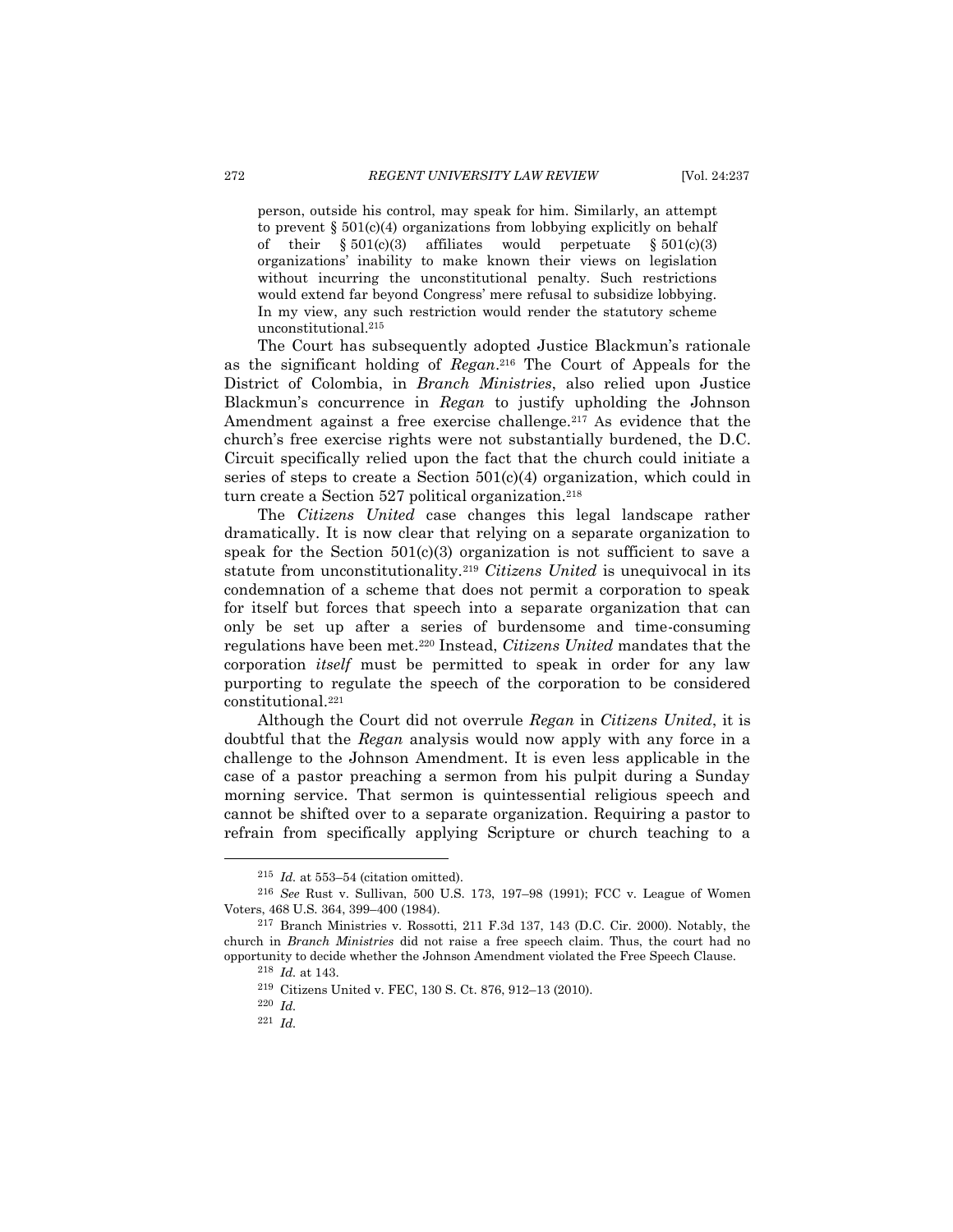candidate or election and instead to wait and make that application through a separate Section 501(c)(4) organization makes no practical sense and, in fact, violates the free speech and free exercise rights of churches. There is no substitute for the spiritual guidance of a pastor speaking as the head of his church. That simply cannot be replaced by a speech that is made at a separate meeting of a different Section 501(c)(4) organization.

Also, Justice Blackmun's concurrence in *Regan* rested on the assumption that the lobbying restrictions on Section  $501(c)(3)$ organizations were only constitutional because the Section 501(c)(3) organization could control, and make it views known through, the Section  $501(c)(4)$  organization.<sup>222</sup> That may work in the lobbying context where the prohibition against lobbying is not absolute. But that is an insufficient mechanism to avoid the absolute candidate prohibition of the Johnson Amendment. In its training materials, the IRS has explicitly stated that a Section  $501(c)(3)$  organization (or its officials) may not in any way direct, assist, or coordinate the activities of a non-Section  $501(c)(3)$  organization for partisan political purposes.<sup>223</sup> Thus, the rationale of *Regan* simply does not apply in relation to the Johnson Amendment. And *Citizens United* makes clear that the Court has stepped away from allowing speech regulations to stand under the rationale that the corporation can simply have another organization speak for it. The *Citizens United* case requires that a nonprofit or forprofit corporation be allowed to speak for itself, and any law or regulation prohibiting such speech is unconstitutional.

# <span id="page-36-0"></span>4. Favorable Status of Corporations Cannot Justify Restrictions on Speech.

# *a.* Citizens United

Finally, the *Citizens United* opinion categorically rejects any attempt to justify speech restrictions on the ground that because corporations get favorable status under state law, they can be more heavily regulated.<sup>224</sup>

In *Austin v. Michigan Chamber of Commerce*, the Court had previously drawn somewhat of a distinction between wealthy individuals and corporations based on the fact that "[s]tate law grants corporations special advantages—such as limited liability, perpetual life, and

<sup>222</sup> Regan v. Taxation With Representation of Wash., 461 U.S. 540, 552 (1983) (Blackmun, J., concurring).

<sup>223</sup> *See* Ward L. Thomas & Judith E. Kindell, *Affiliations Among Political, Lobbying and Educational Organizations*, *in* EXEMPT ORGANIZATIONS CONTINUING PROFESSIONAL EDUCATION TECHNICAL INSTRUCTION PROGRAM FOR FY 2000, at 255, 265 (1999), *available at* http://www.irs.gov/pub/irs-tege/eotopics00.pdf.

<sup>224</sup> *Citizens United*, 130 S. Ct. at 905.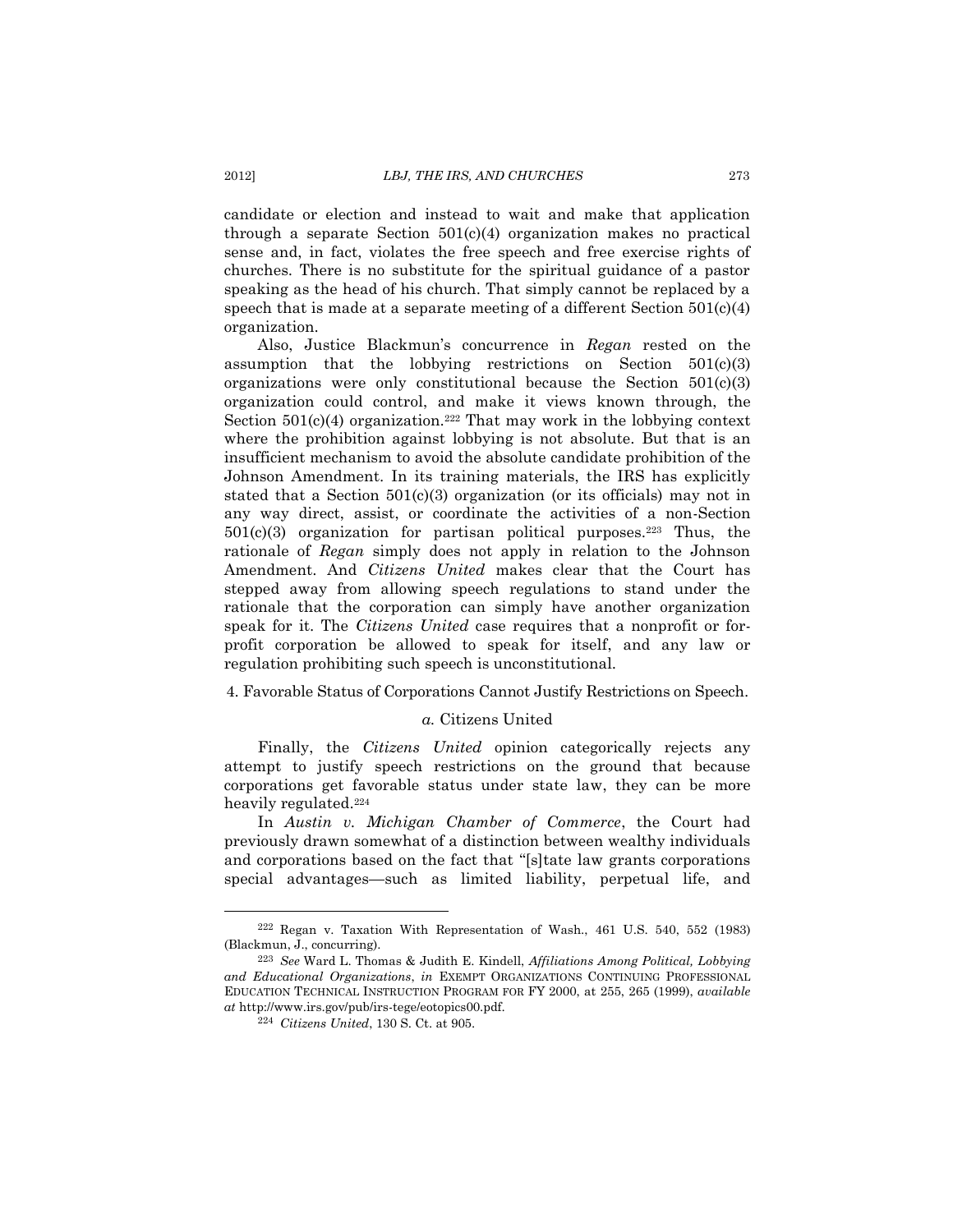favorable treatment of the accumulation and distribution of assets." 225 The *Citizens United* Court, however, rejected this distinction in the context of laws regulating free speech: "'It is rudimentary that the State cannot exact as the price of those special advantages the forfeiture of First Amendment rights.'" 226

This issue will be addressed more fully below in discussing the *Arizona Christian School Tuition Organization v. Winn* case. <sup>227</sup> But, it is important to note here that this part of the *Citizens United* opinion seems to indicate a philosophical assumption of a majority of the Court that simply granting favorable status to a corporation cannot justify placing restrictions on the corporation's speech. Consequently, a corporation cannot be required to give up those favorable conditions in order to exercise its First Amendment rights.

# *b. Application to the Johnson Amendment*

This portion of the *Citizens United* opinion lays the foundation for the Court's retreat from the "exemption as subsidies" approach to tax exemptions. Additionally, it signals the Court's willingness to deny as unconstitutional attempts to require an individual to surrender favorable status or benefits in order to exercise First Amendment rights.

The application of this line of reasoning to the Johnson Amendment is evident. A Section 501(c)(3) nonprofit corporation cannot be expected to give up its favorable tax treatment in order to exercise its First Amendment rights. Stated differently, Congress cannot condition the exercise of First Amendment rights on the surrender of tax-exempt status or benefits. Doing so runs afoul of *Citizens United*.

Some may argue in this context that there is a major difference between *Citizens United* and the Johnson Amendment, that the former dealt with a criminal prohibition on speech, and that the latter simply conditions receipt of tax exemption on refraining from speaking. The argument would emphasize that there is a major difference between a criminal prohibition and a condition on receipt of tax-exempt status. Proponents of this line of thinking have argued that a Section  $501(c)(3)$ organization is not prohibited from speaking; it just cannot speak and obtain favorable tax status.<sup>228</sup>

<sup>225</sup> 494 U.S. 652, 658–59 (1990).

<sup>226</sup> *Citizens United*, 130 S. Ct. at 905 (quoting *Austin*, 494 U.S. at 680 (Scalia, J., dissenting)).

<sup>227</sup> *See* discussion *infra* Part III.B.

<sup>228</sup> *See, e.g.*, Robert Maddox, *Churches & Taxes: Should We Praise the Lord for Tax Exemption?*, 22 CUMB. L. REV. 471, 474 (1992) ("Some church leaders say that they feel muzzled by this rule and argue that it restricts their right to offer prophetic witness on social and moral issues. But none to my knowledge have felt strongly enough about the issue to voluntarily forego tax exemption.").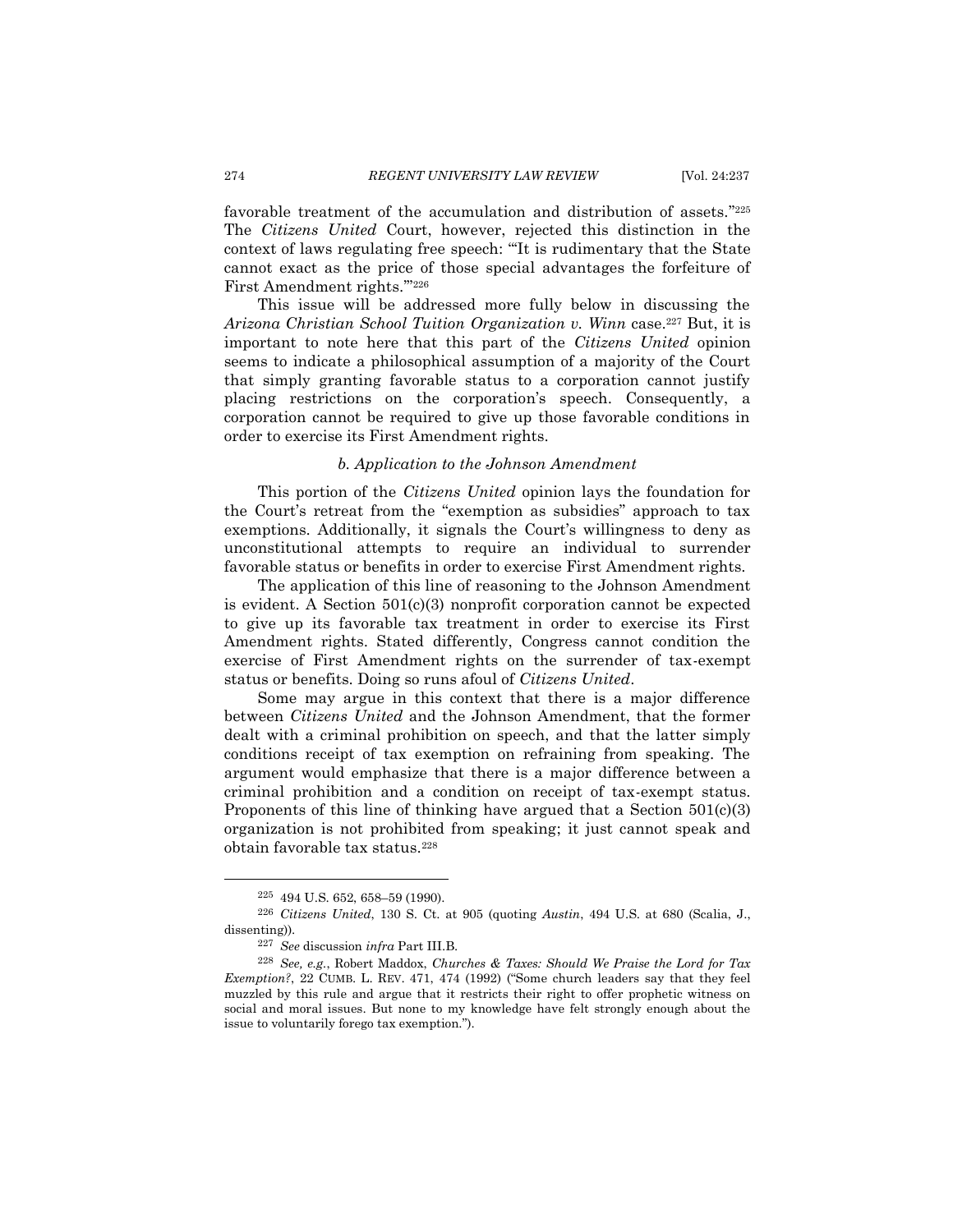Yet *Citizens United* rejects this argument explicitly. Beyond the Court's statement that government cannot condition the receipt of benefits or favorable status on the surrender of First Amendment rights,<sup>229</sup> the Court made it clear that "[l]aws enacted to control or suppress speech may operate at different points in the speech process."230 It then went on to offer several notable examples of invalid restrictions occurring throughout different stages of the speech process, including "*seeking to exact a cost after the speech occurs*." 231

Seeking to exact a cost after speech occurs is exactly the scheme propagated by the Johnson Amendment. The IRS seeks to exact a financial *cost* on Section 501(c)(3) organizations for speech that violates the Johnson Amendment, either through an excise tax pursuant to Section 4955,<sup>232</sup> or by revocation of exemption, which requires forfeiting exempt status and deductibility of contributions. And the application of the IRS's "facts and circumstance" test ensures that the financial cost for the speech occurs only *after* the speech is uttered.

The *Citizens United* Court also gave an expansive list of examples of what it would consider unconstitutional censorship of free speech, including one scenario particularly relevant to the Johnson Amendment: "[T]he American Civil Liberties Union creates a Web site telling the public to vote for a Presidential candidate in light of that candidate's defense of free speech." <sup>233</sup> If prohibiting the American Civil Liberties Union from creating a website that tells the public to vote for a political candidate is a "classic example of censorship," then so is a regulation that penalizes a pastor for a sermon that specifically applies Scripture or church teachings to a candidate or election in a way that violates the Johnson Amendment. This is as much of a "classic example of censorship" as the examples identified by the Court in *Citizens United*.

Thus, the *Citizens United* Court has signaled its unwillingness to allow restrictions on speech that are based on the receipt of a favorable government benefit or status. The Court will not countenance restrictions that condition receipt of that status or benefit on the surrender of First Amendment rights.

In all, the *Citizens United* opinion has important ramifications that apply directly to the Johnson Amendment. The rationale of *Citizens United* is unavoidable and signals serious trouble for the continued vitality of the Johnson Amendment. The Supreme Court continues to

<sup>229</sup> *Citizens United*, 130 S. Ct. at 905.

<sup>230</sup> *Id.* at 896.

<sup>231</sup> *Id.* (emphasis added) (citing N.Y. Times Co. v. Sullivan, 376 U.S. 254, 267 (1964)).

 $232$  I.R.C. § 4955(a)–(c) (2006).

<sup>233</sup> *Citizens United*, 130 S. Ct. at 897.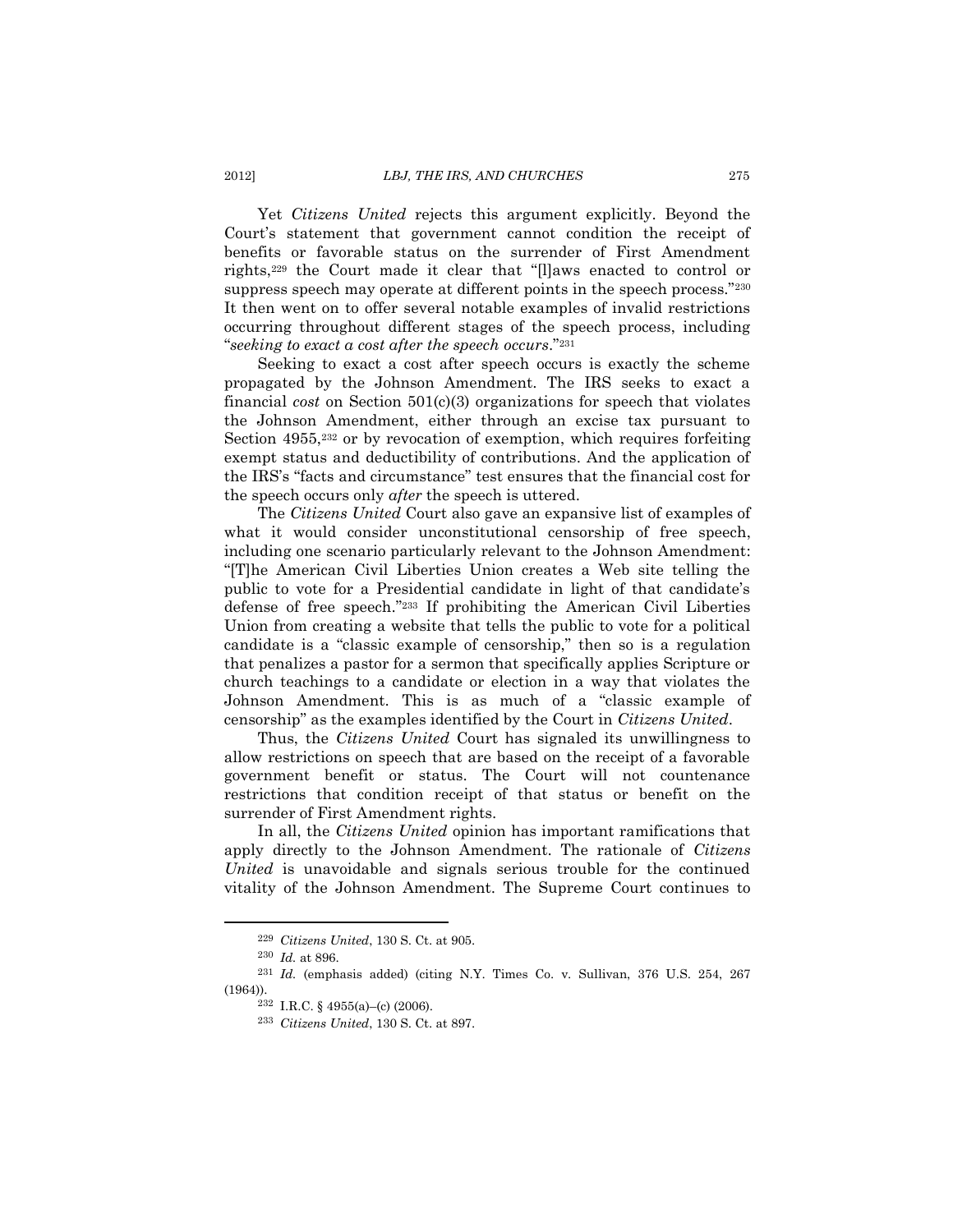march in a direction spelling doom for the Johnson Amendment as indicated by another recent precedent, *Arizona Christian School Tuition Organization v. Winn*.

### *B.* Arizona Christian School Tuition Organization v. Winn

<span id="page-39-0"></span>In *Arizona Christian School Tuition Organization v. Winn*, the Supreme Court dismissed on standing grounds a taxpayer challenge under the Establishment Clause to a tax credit given for individuals who contributed money to a student tuition organization that in turn provided scholarships for students to attend private school.<sup>234</sup>

Although this case dealt with taxpayer standing under the Establishment Clause and does not have direct application to the Johnson Amendment, it signals an important shift in the Court's theoretical understanding of the government's ability to equate tax credits and, by logical extension, tax exemptions with direct government expenditures or subsidies. This understanding has direct application in relation to the justification frequently used to argue in favor of the constitutionality of the Johnson Amendment, namely that tax exemptions are akin to subsidies. The argument here is that the Johnson Amendment does not restrict speech but rather represents a reasoned approach by Congress to decide that it will not subsidize political speech of nonprofit organizations.<sup>235</sup>

The *Winn* Court rejected the plaintiffs' argument that a tax credit was akin to a subsidy or governmental expenditure, which the taxpayers would have standing to challenge under the Establishment Clause.<sup>236</sup> It explained that there is a difference between when the government spends money and "[w]hen the government declines to impose a tax."237

The *Winn* Court distinguished between governmental expenditures and tax credits by noting that "[w]hen the government collects and spends taxpayer money, governmental choices are responsible for the transfer of wealth. In that case a resulting subsidy of religious activity is . . . traceable to the government's expenditures." <sup>238</sup> The Court then contrasted governmental expenditures with Arizona's tax-credit program at issue in *Winn*:

Here, by contrast, contributions result from the decisions of private taxpayers regarding their own funds. Private citizens create private STOs; STOs choose beneficiary schools; and taxpayers then contribute

<sup>234</sup> 131 S. Ct. 1436, 1449 (2011).

<sup>235</sup> One should question, though, how reasonable or rational the Johnson Amendment is given its suspect inception. *See* discussion *supra* Part I.B.

<sup>236</sup> *Winn*, 131 S. Ct. at 1447 ("In [the plaintiffs'] view, the tax credit is . . . best understood as a governmental expenditure. That is incorrect.").

<sup>237</sup> *Id.*

<sup>238</sup> *Id.*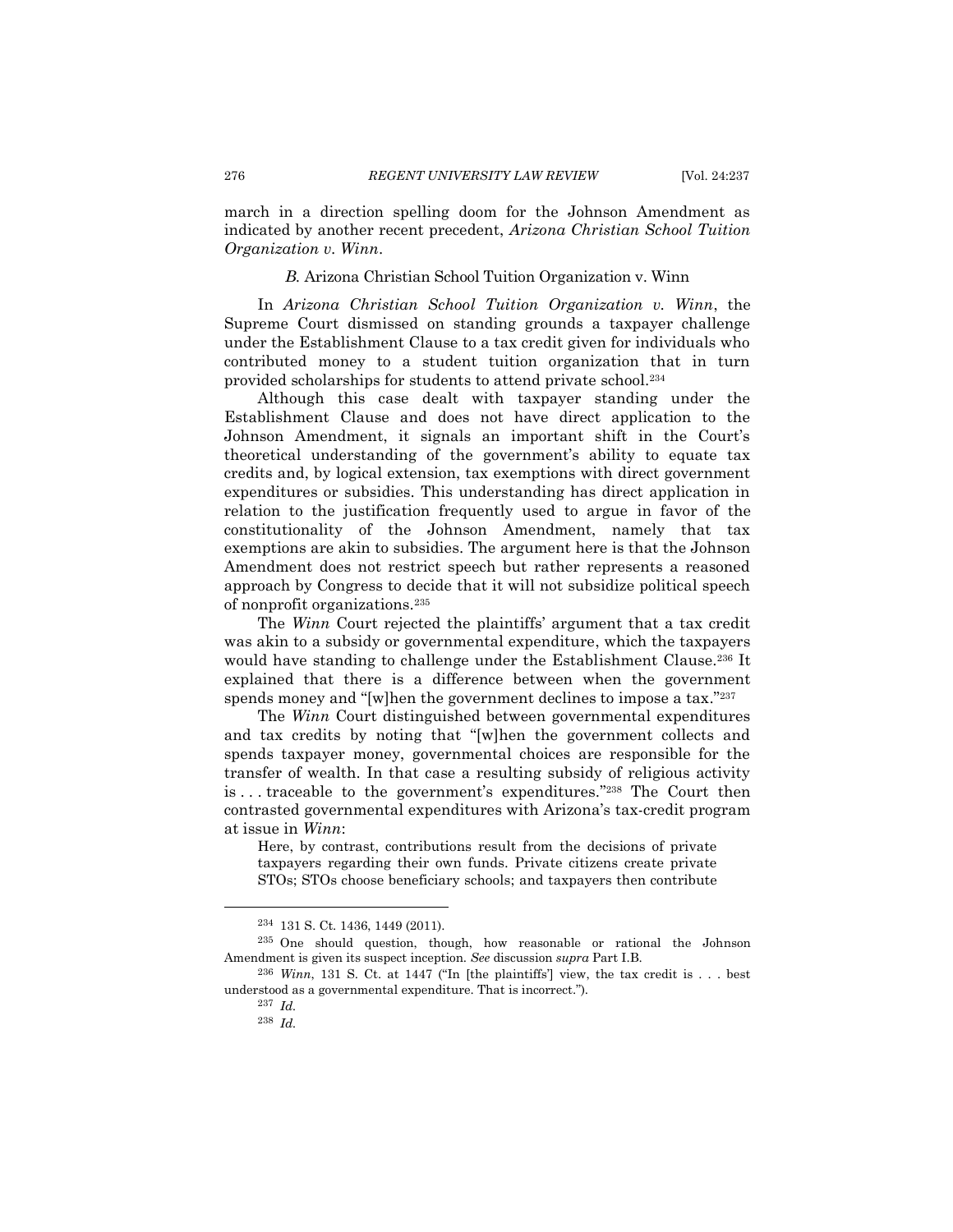to STOs. While the State, at the outset, affords the opportunity to create and contribute to an STO, the tax credit system is implemented by private action and with no state intervention. Objecting taxpayers know that their fellow citizens, not the State, decide to contribute and in fact make the contribution.<sup>239</sup>

The Court reasoned, "Like contributions that lead to charitable tax deductions, contributions yielding STO tax credits are not owed to the State and, in fact, pass directly from taxpayers to private organizations." 240

The Court's rationale applies directly to the case of donations made to churches. Giving to churches is done by private choice, and everyone understands that when a person decides to give a donation to his church, it is not the government giving the money, but the private individual. The Court's language in *Winn* is extremely close to an outright rejection of the "exemptions as subsidies" argument that is frequently advanced to justify the constitutionality of the Johnson Amendment's restriction on speech. Scholars argue that the Johnson Amendment can be justified despite its loathsome restriction on speech because the government has simply made a decision not to subsidize political speech of nonprofit organizations.<sup>241</sup>

This argument can be traced back to certain statements made by the Court regarding the subject of tax exemption in prior cases. In *Walz v. Tax Commission*, the Supreme Court upheld a property tax exemption granted to religious organizations.<sup>242</sup> The plaintiff in *Walz* contended that the exemption was, in effect, a forced contribution to a religious organization in violation of the Establishment Clause.<sup>243</sup> In other words, the plaintiff argued that the exemption was the equivalent of an unconstitutional direct government subsidy to religion.

The Supreme Court rejected that argument but did acknowledge that "[g]ranting tax exemptions to churches necessarily operates to afford an indirect economic benefit . . . ." <sup>244</sup> The indirect economic benefit did not constitute government sponsorship, however, because "the government does not transfer part of its revenue to churches but simply

<sup>239</sup> *Id.* at 1448.

<sup>&</sup>lt;sup>240</sup> *Id.* The Court went on to criticize the "exemptions as subsidies" argument: "[The plaintiffs'] contrary position assumes that income should be treated as if it were government property even if it has not come into the tax collector's hands." *Id.*

<sup>241</sup> *See, e.g.*, Eric R. Swibel, Comment, *Churches and Campaign Intervention: Why the Tax Man Is Right and How Congress Can Improve His Reputation*, 57 EMORY L.J. 1605, 1609–10 (2008) ("The campaign intervention restriction ensures that government subsidization of organizations through forbearance from tax collection does not extend to certain partisan activity.").

<sup>242</sup> 397 U.S. 664, 680 (1970).

<sup>243</sup> *Id.* at 667.

<sup>244</sup> *Id.* at 674.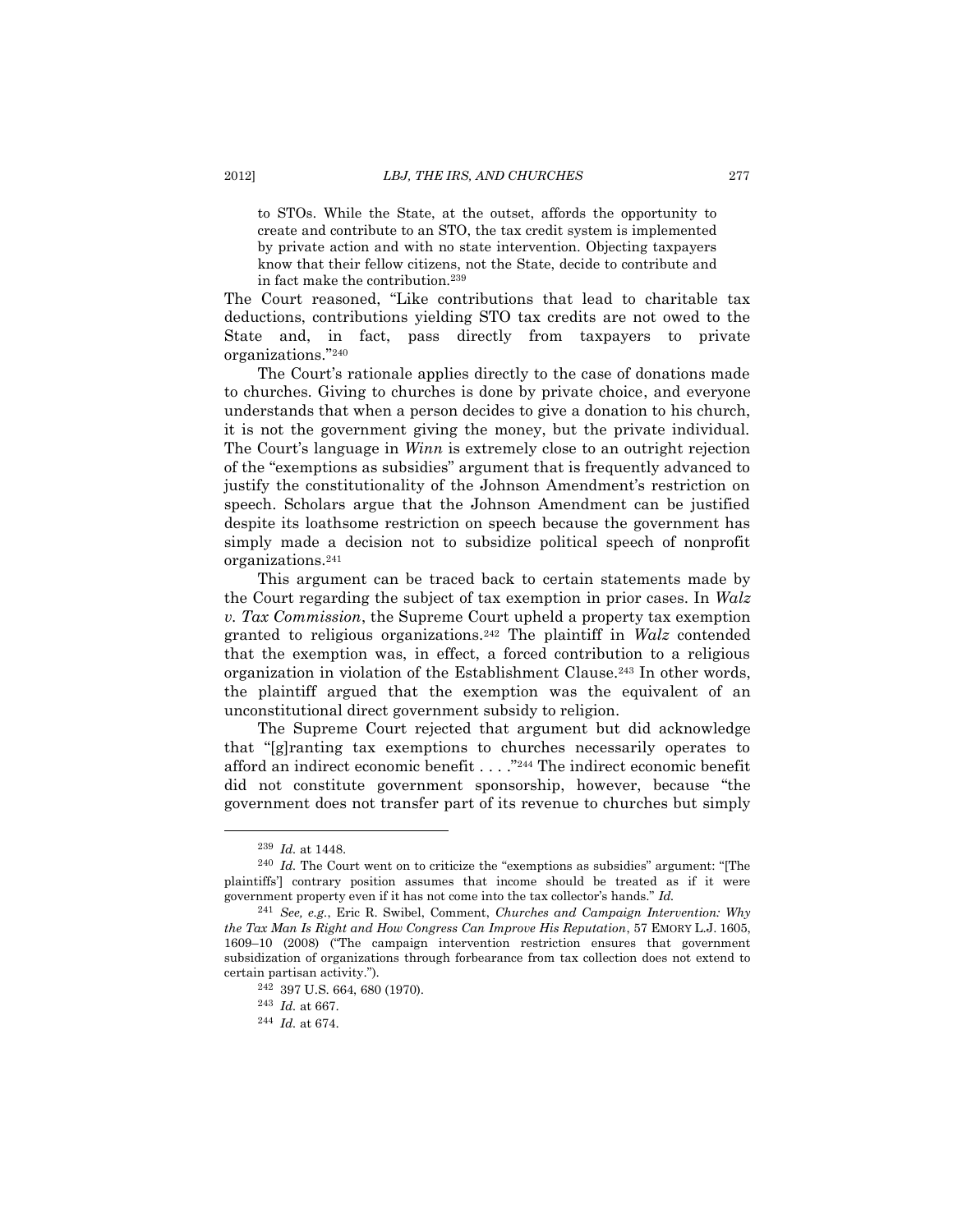abstains from demanding that the church support the state. No one has ever suggested that tax exemption has converted libraries, art galleries, or hospitals into arms of the state or put employees 'on the public payroll.'" <sup>245</sup> As the *Walz* Court decided, simply granting a tax exemption is not akin to subsidizing the activity of an exempt entity.<sup>246</sup>

Later, in *Regan v. Taxation With Representation of Washington*, the Court seemed to retreat from this understanding a bit.<sup>247</sup> The *Regan* Court gave great weight to the theory that exemptions are like government subsidies and therefore can be more highly regulated. In upholding the lobbying restriction of Section 501(c)(3) against a constitutional challenge, the Supreme Court reasoned, "Both tax exemptions and tax deductibility are a form of subsidy that is administered through the tax system. A tax exemption has much the same effect as a cash grant to the organization of the amount of tax it would have to pay on its income." <sup>248</sup> The Court did qualify its analysis to some degree: "In stating that exemptions and deductions, on the one hand, are like cash subsidies, on the other, we of course do not mean to assert that they are in all respects identical."<sup>249</sup>

The tension between *Walz* and *Regan* represents a theoretical tension inherent in the debate regarding tax exemption. Essentially, from a tax expenditure perspective, tax benefits are economically—and constitutionally—equivalent to direct expenditures of public funds.<sup>250</sup> As one proponent of this view explains, "The benefits granted through the tax code have the same value to the recipients as an equal amount of direct government subsidies."<sup>251</sup> The counterargument, championed by noted scholar and professor Boris Bittker, is that "[t]here is no way to tax *everything* . . . . In specifying the ambit of any tax, the legislature cannot avoid 'exempting' those persons, events, activities, or entities that

*Id.*

 $\overline{a}$ 

<sup>249</sup> *Id.* at 544 n.5 (citing *Walz*, 397 U.S. at 674–76 (Brennan, J., concurring)).

<sup>250</sup> *See, e.g.*, Donna D. Adler, *The Internal Revenue Code, the Constitution, and the Courts: The Use of Tax Expenditure Analysis in Judicial Decision Making*, 28 WAKE FOREST L. REV. 855, 856 (1993); Edward A. Zelinsky, *Are Tax "Benefits" Constitutionally Equivalent to Direct Expenditures?*, 112 HARV. L. REV. 379, 399 (1998).

<span id="page-41-0"></span><sup>245</sup> *Id.* at 675.

<sup>246</sup> *Id.*

<sup>247</sup> 461 U.S. 540, 544 (1983).

<sup>248</sup> *Id.* Regarding the lobbying restriction in particular, the Court explained, The system Congress has enacted provides this kind of subsidy to nonprofit civic welfare organizations generally, and an additional subsidy to those charitable organizations that do not engage in substantial lobbying. In short, Congress chose not to subsidize lobbying as extensively as it chose to subsidize other activities that nonprofit organizations undertake to promote the public welfare.

<sup>251</sup> Adler, *supra* not[e 250,](#page-41-0) at 856.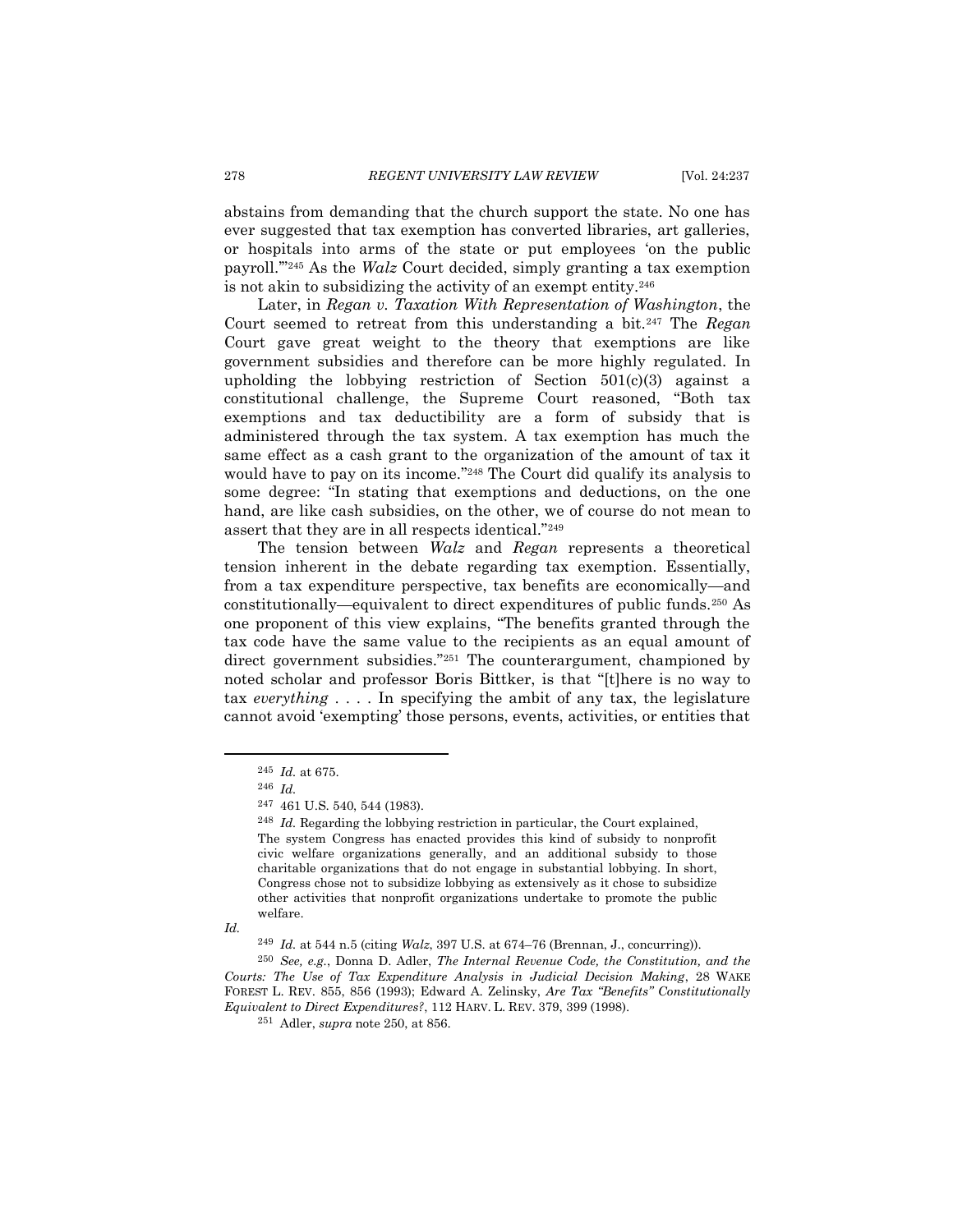are outside the territory of the proposed tax."<sup>252</sup> Thus, as Bittker argues, "the assertion that an exemption is equivalent to a subsidy is untrue, meaningless, or circular, depending on context, unless we can agree on a 'correct' or 'ideal' or 'normal' taxing structure as a benchmark from which to measure departures."<sup>253</sup> Tax exemption theory comes from one of two perspectives: Either the government owns all property and "gives back" some by exemptions or tax credits, or the government does not own the property and only takes some private property in taxation to support its needs.

Professor Zelinsky has noted that, in the tax expenditure context, "[t]he Court itself has equivocated, equating tax benefits and direct spending in some constitutional cases but not in others without indicating a rationale for such a seemingly inconsistent approach." <sup>254</sup> The *Winn* case, however, represents the alignment of a majority of the Justices in opposition to tax expenditure analysis. When the Court in *Winn* concluded that "[p]rivate bank accounts cannot be equated with the Arizona State Treasury,"<sup>255</sup> it placed itself more in line with *Walz* than with *Regan*, and against tax expenditure analysis for use in constitutional decision-making.

As applied to the Johnson Amendment, *Winn* signals that the Court will reject an argument that the law is constitutional on the theory that a tax exemption is equivalent to a government subsidy and therefore justifies a higher level of government regulation. After *Winn*, it is highly doubtful that the exemptions as subsidies argument can be used to justify speech restrictions. To be sure, *Winn* is a standing case and exists in an era where the current Court seems to be retreating from finding taxpayer standing under the Establishment Clause.<sup>256</sup> But *Winn* and its theoretical implications for the exemptions as subsidies argument cannot be ignored.

<span id="page-42-0"></span>*C.* Hosanna-Tabor Evangelical Lutheran Church & School v. EEOC

On January 11, 2012, the United States Supreme Court decided the case of *Hosanna-Tabor Evangelical Lutheran Church & School v.* 

<sup>252</sup> Boris I. Bittker, *Churches, Taxes and the Constitution*, 78 YALE L.J. 1285, 1288 (1969).

<sup>253</sup> *Id.* at 1304.

<sup>254</sup> Zelinsky, *supra* not[e 250,](#page-41-0) at 380–81.

<sup>255</sup> Arizona Christian Sch. Tuition Org. v. Winn, 131 S. Ct. 1436, 1448 (2011).

<sup>256</sup> *See, e.g.*, Hein v. Freedom From Religion Found., Inc., 551 U.S. 587, 610 (2007) (refusing to allow taxpayer standing to challenge executive expenditures under the Establishment Clause).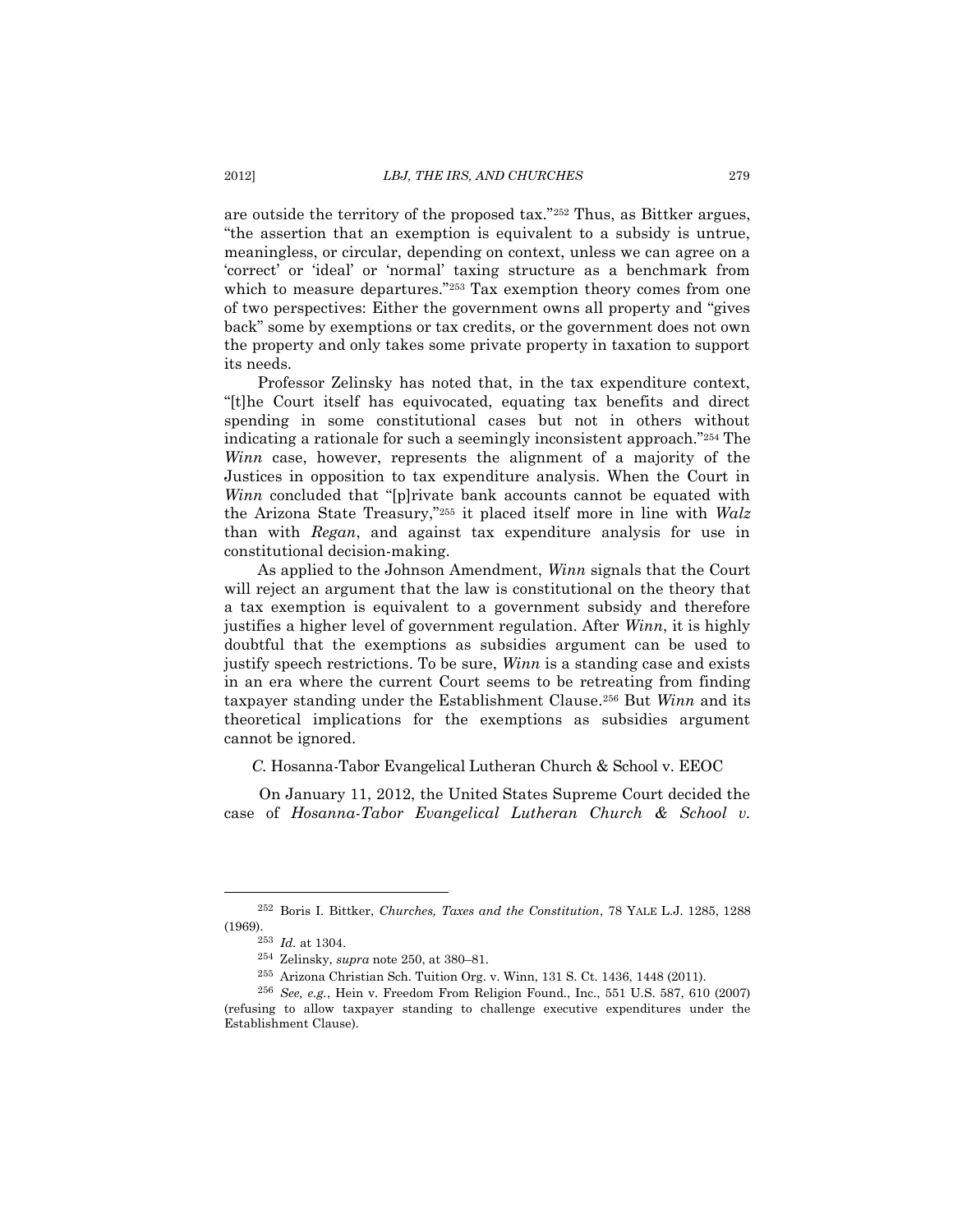*EEOC*. <sup>257</sup> The case was the Supreme Court's first treatment of the "ministerial exception" from employment discrimination laws.<sup>258</sup>

The case arose in the context of a lawsuit filed against a Christian school by a teacher who claimed that she had been fired in retaliation for threatening to file an Americans with Disabilities Act ("ADA") lawsuit against the school.<sup>259</sup> The Christian school was operated by a Lutheran church that defended against the lawsuit by invoking the "ministerial exception" to employment discrimination laws, arguing that the suit was barred by the First Amendment because the claim at issue involved the employment relationship between the church and one of it ministers.<sup>260</sup>

The Supreme Court held that the ministerial exception indeed exists and that it is rooted in both the Free Exercise and Establishment Clauses.<sup>261</sup> The Court concluded that the ministerial exception barred the teacher's claim and prohibited the state from imposing an unwanted minister on a congregation through the application of employment discrimination laws.<sup>262</sup>

Of special note to the constitutionality of the Johnson Amendment was one of the EEOC's arguments in *Hosanna-Tabor*. The EEOC maintained that the Supreme Court's earlier precedent in *Employment Division v. Smith*<sup>263</sup> precluded recognition of the ministerial exception because the employment discrimination law at issue in *Hosanna-Tabor* was a neutral law of general applicability.<sup>264</sup> In *Smith*, the Court held that a neutral law of general applicability could substantially burden the free exercise of religion.<sup>265</sup> *Smith* represented a shift in the Court's treatment of claims that governmental action violated the Free Exercise Clause. No longer would such claims of burden on the free exercise of religion be subjected to strict scrutiny. Instead, if a law was neutral and generally applicable, then the government would not be required to justify the burden under a strict scrutiny analysis.<sup>266</sup> In reaching its conclusion in *Smith*, the Court reaffirmed its prior holdings—that the "right of free exercise does not relieve an individual of the obligation to

<sup>257</sup> 132 S. Ct. 694 (2012).

<sup>258</sup> Prior to the Supreme Court's decision in *Hosanna-Tabor*, every U.S. Circuit Court of Appeals to consider the issue had recognized the existence of a ministerial exception to employment discrimination laws. *See id.* at 705 & n.2.

<sup>259</sup> *Id.* at 701.

<sup>260</sup> *Id.*

<sup>261</sup> *Id.* at 706.

<sup>262</sup> *Id.* at 709.

<sup>263</sup> 494 U.S. 872 (1990).

<sup>264</sup> *Hosanna-Tabor*, 132 S. Ct. at 706–07.

<sup>265</sup> *Smith*, 494 U.S. at 879, 884–86.

<sup>266</sup> For a case where the Court found that the law was not neutral as to religion, see *Church of the Lukumi Babalu Aye, Inc. v. City of Hialeah*, 508 U.S. 520, 542 (1993).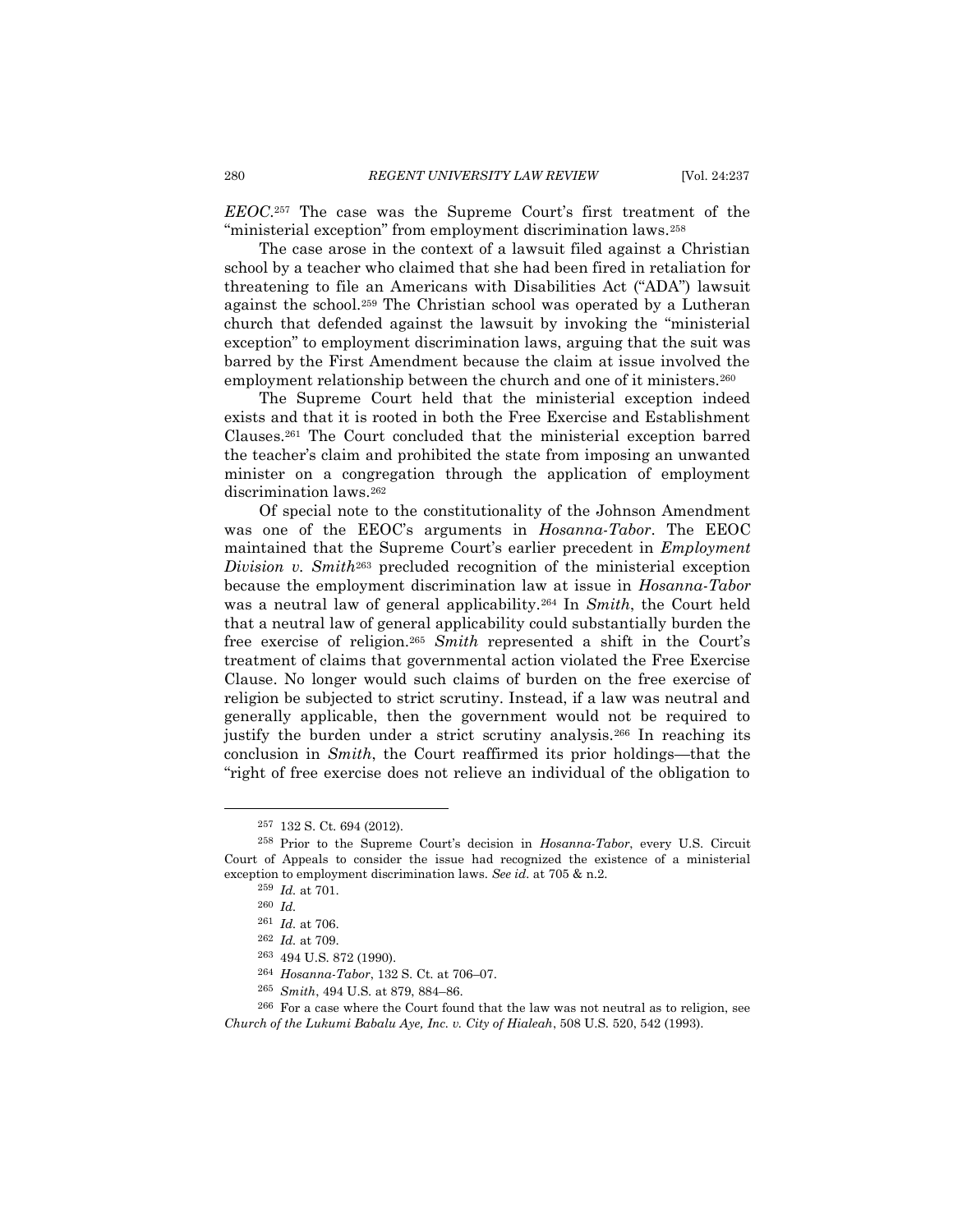comply with a 'valid and neutral law of general applicability on the ground that the law proscribes (or prescribes) conduct that his religion prescribes (or proscribes).'" 267

In *Hosanna-Tabor*, the EEOC argued that the *Smith* decision precluded recognition of a ministerial exception.<sup>268</sup> The Supreme Court disagreed,

It is true that the ADA's prohibition on retaliation, like Oregon's prohibition on peyote use [in *Smith*], is a valid and neutral law of general applicability. But a church's selection of its ministers is unlike an individual's ingestion of peyote. *Smith* involved government regulation of only outward physical acts. The present case, in contrast, concerns government interference with an internal church decision that affects the faith and mission of the church itself.<sup>269</sup>

The Court's rejection of *Smith* in *Hosanna-Tabor* is important for purposes of ascertaining the constitutionality of the Johnson Amendment. Scholars have asserted that the Johnson Amendment is a neutral law of general applicability and thus is not amenable to a challenge under the Free Exercise Clause.<sup>270</sup> Yet the *Hosanna-Tabor*  decision carves out an exception to *Smith*'s general rule for conduct that is internal to the church and affects the faith and mission of the church itself. The strongest application of *Hosanna-Tabor* in the Johnson Amendment context would be to its regulation of a pastor's sermon from the pulpit. A sermon from the pulpit is quintessentially conduct that is internal to the church and that "affects the faith and mission of the church itself."<sup>271</sup> Indeed, it is difficult to conceive of a matter that affects the faith and mission of a church more than what its pastor says from the pulpit. Just as interfering with a church's selection of its pastor violates the First Amendment's Religion Clauses, so does interfering with what a church's pastor says from the pulpit during a sermon. The Johnson Amendment does not seek to regulate outward physical acts; instead, it inserts itself into the internal workings of churches and affects the very faith and mission of those institutions. As such, it falls within the new exception to *Smith* recognized by the Supreme Court in *Hosanna-Tabor*.

This means that the Johnson Amendment must be justified by a compelling governmental interest that is advanced in the least restrictive means available. This strict scrutiny test is a rigorous standard. In describing the test, the *Smith* Court explained, "[I]f

<sup>267</sup> *Smith*, 494 U.S. at 879 (quoting United States v. Lee, 455 U.S. 252, 263 n.3 (1982) (Stevens, J., concurring)).

<sup>268</sup> *Hosanna-Tabor*, 132 S. Ct. at 706.

<sup>269</sup> *Id.* at 707.

<sup>270</sup> *See, e.g.*, Mayer, *supra* not[e 78,](#page-13-1) at 1152–53.

<sup>271</sup> *Hosanna-Tabor*, 132 S. Ct. at 707.